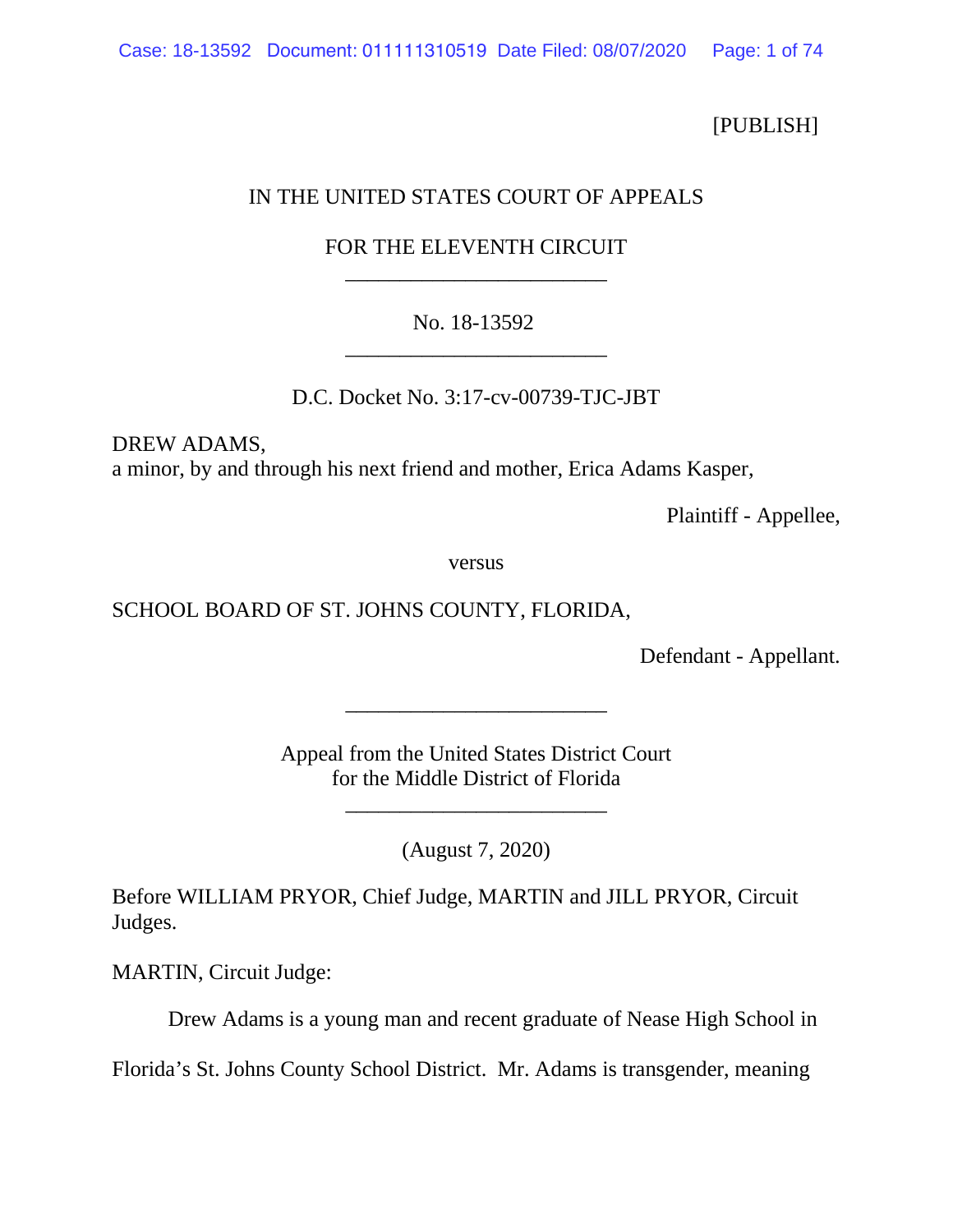when he was born, doctors assessed his sex and wrote "female" on his birth certificate, but today Mr. Adams knows "with every fiber of [his] being" that he is a boy. While Mr. Adams attended Nease High School, school officials considered him a boy in all respects but one: he was forbidden to use the boys' restroom. Instead, Mr. Adams had the option of using the multi-stall girls' restrooms, which he found profoundly "insult[ing]." Or he could use a single-stall gender-neutral bathroom, which he found "isolati[ng]," "depress[ing]," "humiliating," and burdensome. After unsuccessful negotiations with the St. Johns County School District over his bathroom use, Mr. Adams brought suit against the St. Johns County School Board (the "School Board") through his next friend and mother, Ms. Erica Adams Kasper. He asserted violations of his rights under Title IX of the Education Amendments Act of 1972 ("Title IX"), 20 U.S.C. § 1681 et seq., and the Fourteenth Amendment to the U.S. Constitution. After a bench trial, the District Court granted him relief on both claims.

This case calls upon us to decide whether the St. Johns County School District's policy barring Mr. Adams from the boys' restroom squares with the Constitution's guarantee of equal protection and Title IX's prohibition of sex discrimination. We conclude it does not. We affirm the District Court's decision on both questions.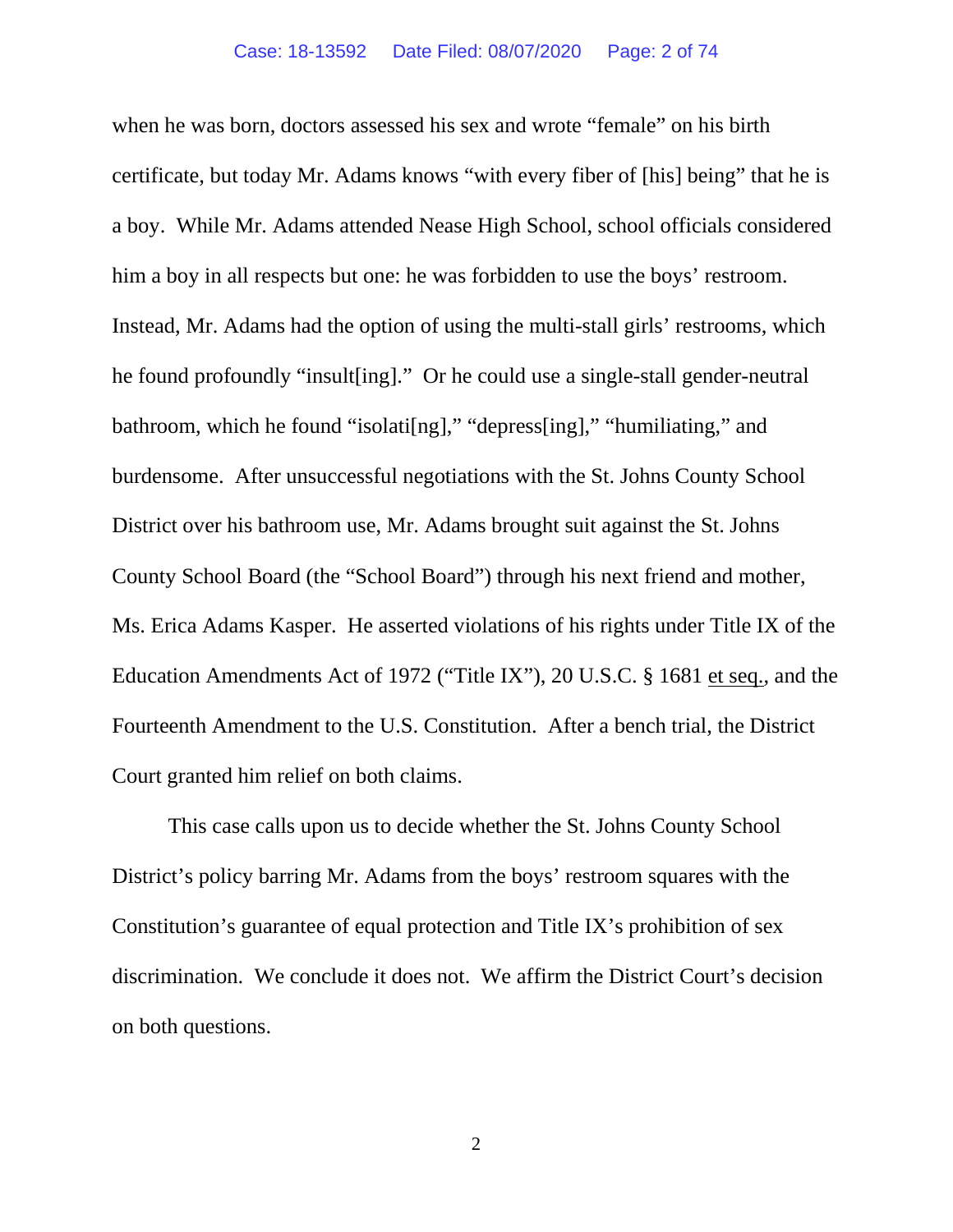**I.**

The District Court developed a thorough factual record after a three-day bench trial of Mr. Adams's claims. See Adams ex rel. Kasper v. Sch. Bd. of St. Johns Cty., 318 F. Supp. 3d 1293, 1298–1310 (M.D. Fla. 2018). We recite those facts here, as necessary.

Drew Adams was born in 2000. At birth, doctors examined Mr. Adams and recorded his sex as female. That female designation has vexed Mr. Adams throughout his young life. As Mr. Adams entered puberty, he suffered significant anxiety and depression about his developing body, and he sought the help of a therapist and a psychiatrist. In the eighth grade, after introspection and with the help of therapy, Mr. Adams came to realize he was transgender. He revealed to his parents that he was a boy, not a girl. Together, Mr. Adams and his family met with mental health professionals, who confirmed Adams was transgender. In time, Mr. Adams's psychiatrist diagnosed him with gender dysphoria, a condition of "debilitating distress and anxiety resulting from the incongruence between an individual's gender identity and birth-assigned sex." Mr. Adams's "gender identity"—his consistent, internal sense of gender—is male, but the sex assigned to him at birth was female.

To treat and alleviate Mr. Adams's gender dysphoria, the psychiatrist recommended Adams socially transition to living as a boy. This included cutting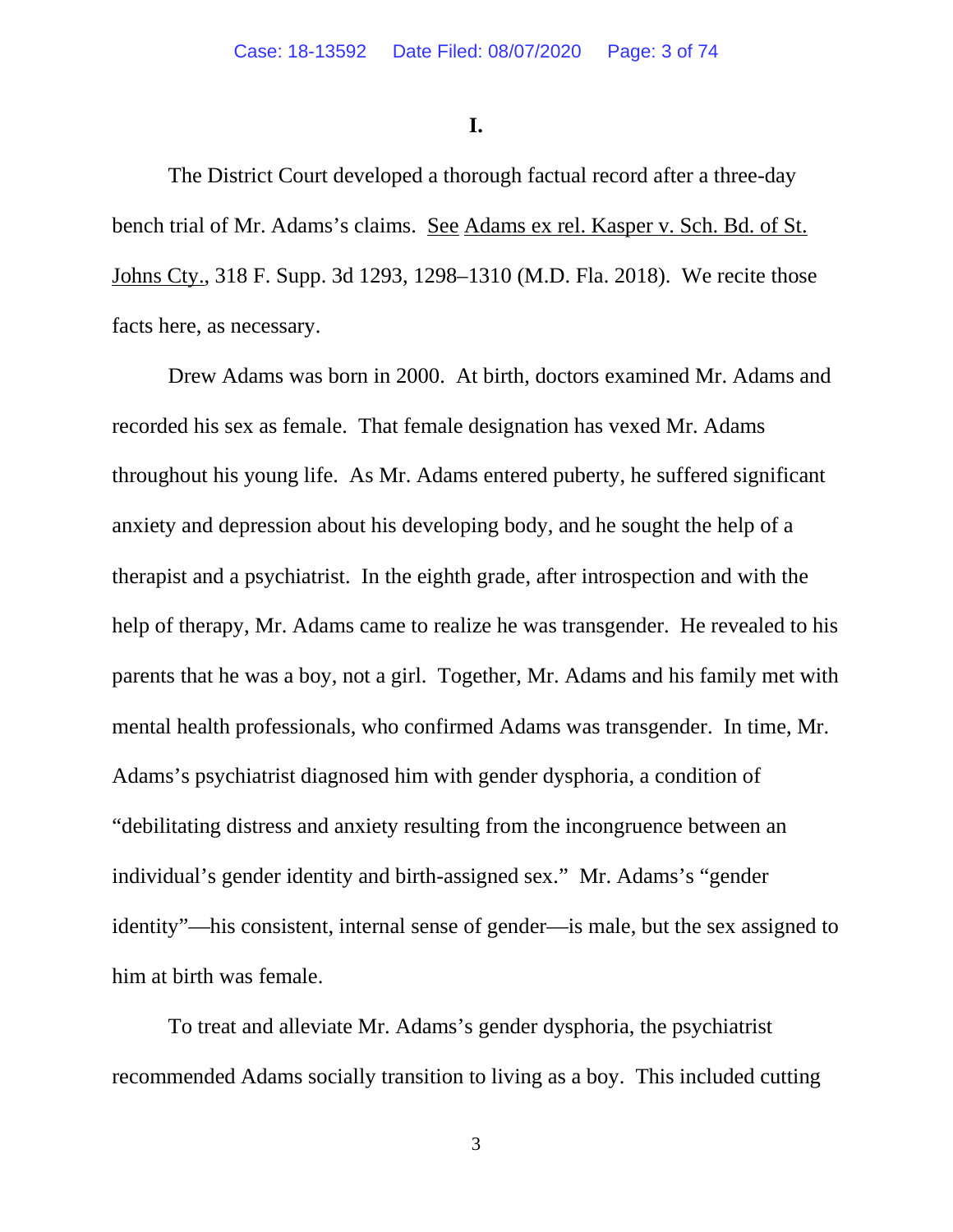### Case: 18-13592 Date Filed: 08/07/2020 Page: 4 of 74

his long hair short, dressing in more masculine clothing, wearing a chest binder to flatten breast tissue, adopting the personal pronouns "he" and "him," and using the men's restroom in public. Mr. Adams embraced these changes. Socially transitioning to using the men's restroom, Mr. Adams explained at trial, is "a statement to everyone around me that I am a boy. It's confirming my identity and confirming who I am, that I'm a boy. And it means a lot to me to be able to express who I am with such a simple action because . . . I'm just like every other boy."

The psychiatrist also supported Mr. Adams's request for medical treatment for his gender dysphoria. Mr. Adams began a birth control regimen to end his menstrual cycle and met with social workers and endocrinologists to obtain a prescription for testosterone to masculinize his body. About a year after his diagnosis with gender dysphoria, Mr. Adams underwent a bilateral mastectomy to remove his breast tissue. At the time of trial, Mr. Adams contemplated further surgeries to alter his internal reproductive organs and external genitalia, but he could not take those steps before reaching the age of 18.

Alongside his social and medical transition, Mr. Adams amended his legal documents to reflect his male sex. Following Florida agencies' established procedures for gender change, Mr. Adams updated the sex marker on his learner's driving permit (which became his driver's license) and his original birth certificate.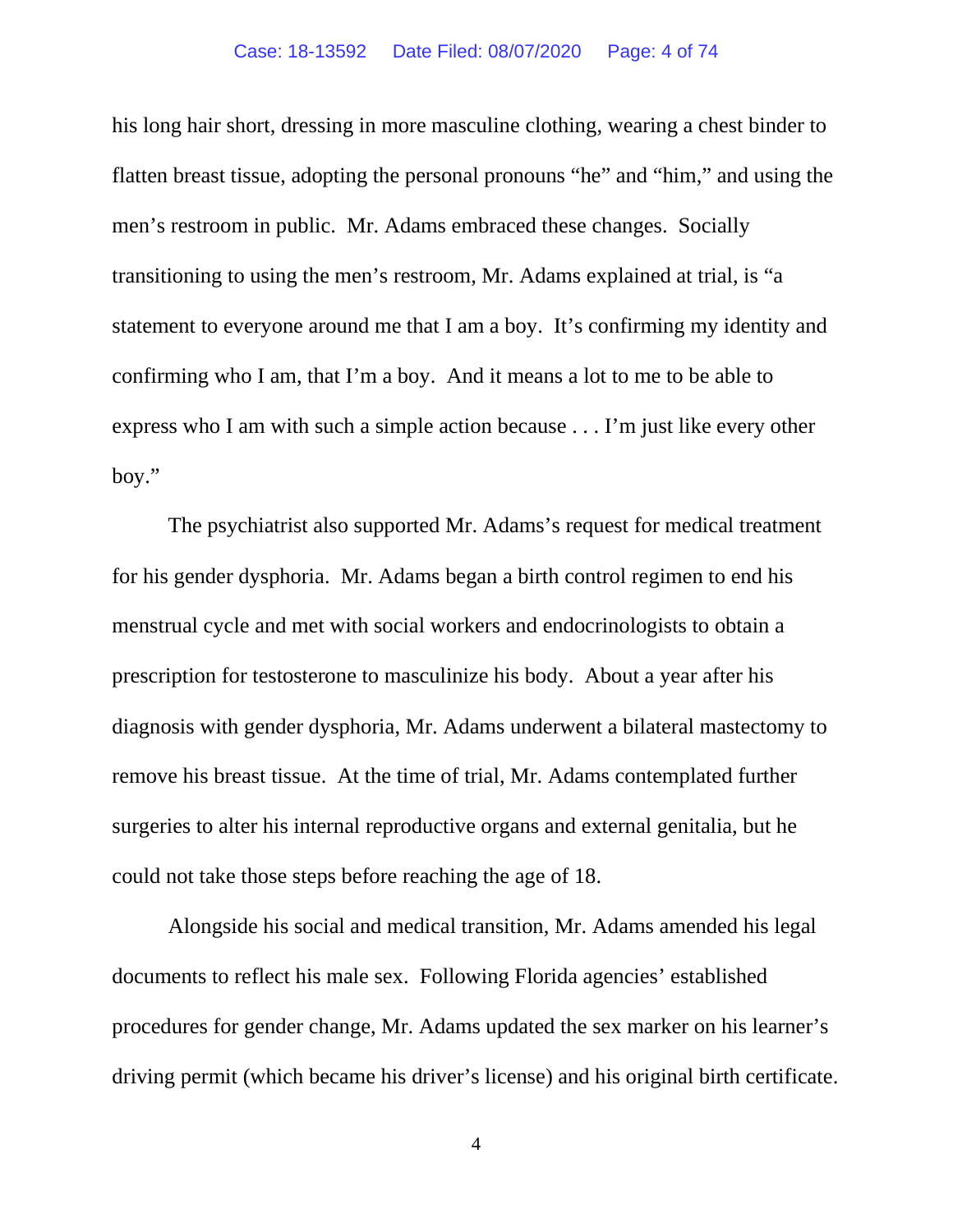Both now read "male" or "M." At the time of trial, Mr. Adams had not yet changed the sex listed on his U.S. passport but testified he could "very easily go get that changed" by presenting a letter from his physician stating he was being clinically treated for gender transition.<sup>[1](#page-44-0)</sup>

The transition process, according to Mr. Adams, took "the better part of a year." At trial, he described steps in his medical and social transition as a "rigorous process" through which "medical providers, me, and my parents [agreed] that this was the right course of action." Mr. Adams said transitioning led to "the happiest moments of my life," "finally figuring out who I was," and being "able to live with myself again."<sup>[2](#page-44-0)</sup> Mr. Adams's course of treatment—gender transition also reflects the "accepted standard of care for transgender persons suffering from gender dysphoria." Modern medical consensus establishes that "forc[ing]

<sup>&</sup>lt;sup>1</sup> See Change of Sex Marker, U.S. DEP'T OF STATE,

https://travel.state.gov/content/travel/en/passports/need-passport/change-of-sex-marker.html (last visited August 7, 2020).

 $2$  The dissenting opinion's central flaw is that it does not meaningfully reckon with what it means for Mr. Adams to be a transgender boy. The dissent describes Mr. Adams as "a female." See Dissenting Op. at 47 (calling Mr. Adams "a female who identifies as a male"). The dissent fails to acknowledge Mr. Adams's gender transition, his gender dysphoria and clinical treatment, or the unique significance of his restroom use to his wellbeing. The dissent also ignores the finding of the District Court that, in light of Mr. Adams's social, medical, and legal gender transition, he is "like any other boy." Adams, 318 F. Supp. 3d at 1296–97 (resolving the parties' dispute "over whether Drew Adams is a boy").

Because the dissent does not consider Mr. Adams's transgender status analytically relevant, it expresses the view that allowing Mr. Adams to use the boys' restroom erodes restroom divisions for all. This argument cannot stand together with the fact, found by the District Court, that Mr. Adams is "like any other boy."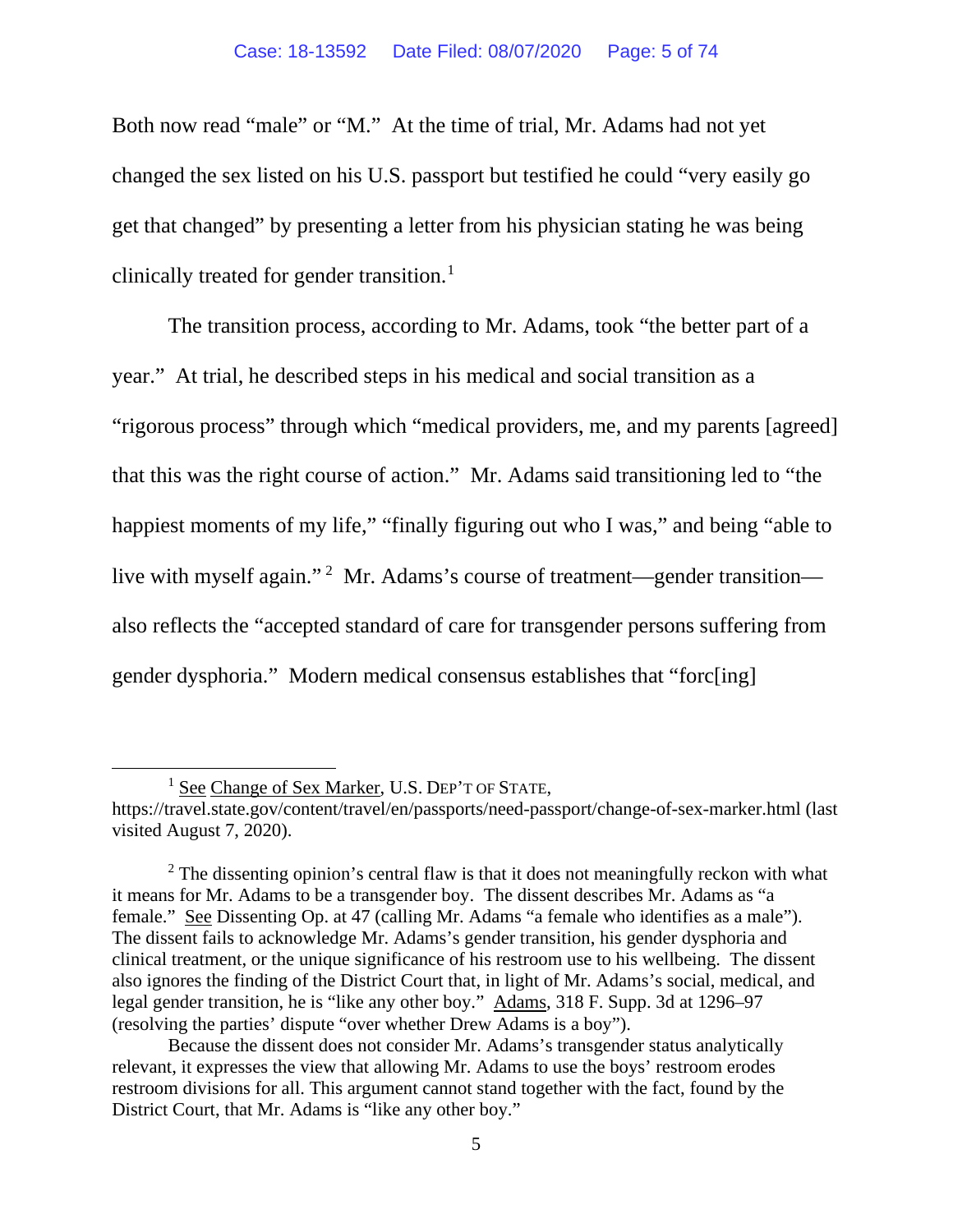### Case: 18-13592 Date Filed: 08/07/2020 Page: 6 of 74

transgender people to live in accordance with the sex assigned to them at birth" is ineffective and "cause[s] significant harm." In particular, the Pediatric Endocrine Society maintains that "not allowing [transgender] students to use the restroom matching their gender identity promotes further discrimination and segregation of a group that already faces discrimination and safety concerns."

Mr. Adams entered Nease High School in ninth grade, after he began transitioning and presenting as a boy. Mr. Adams's mother informed the school that Adams was transgender, currently transitioning, and should be considered a boy student, but did not discuss Adams's bathroom use with the school. For his first six weeks as a ninth grader, Mr. Adams used the boys' restroom. One day, however, the school pulled Mr. Adams from class and told him he could no longer use the boys' restroom because students had complained. These complaints came from two unidentified girl students who saw Mr. Adams entering the boys' restroom. There were no complaints from boy students who shared bathroom facilities with Adams. Regardless, school officials gave Mr. Adams two choices: use a single-stall, gender-neutral bathroom in the school office, or use the girls' facilities.

In issuing this warning to Mr. Adams, Nease High administrators were acting to enforce the St. Johns County School District's (the "School District") unwritten bathroom policy. For "as long as anybody can remember," the School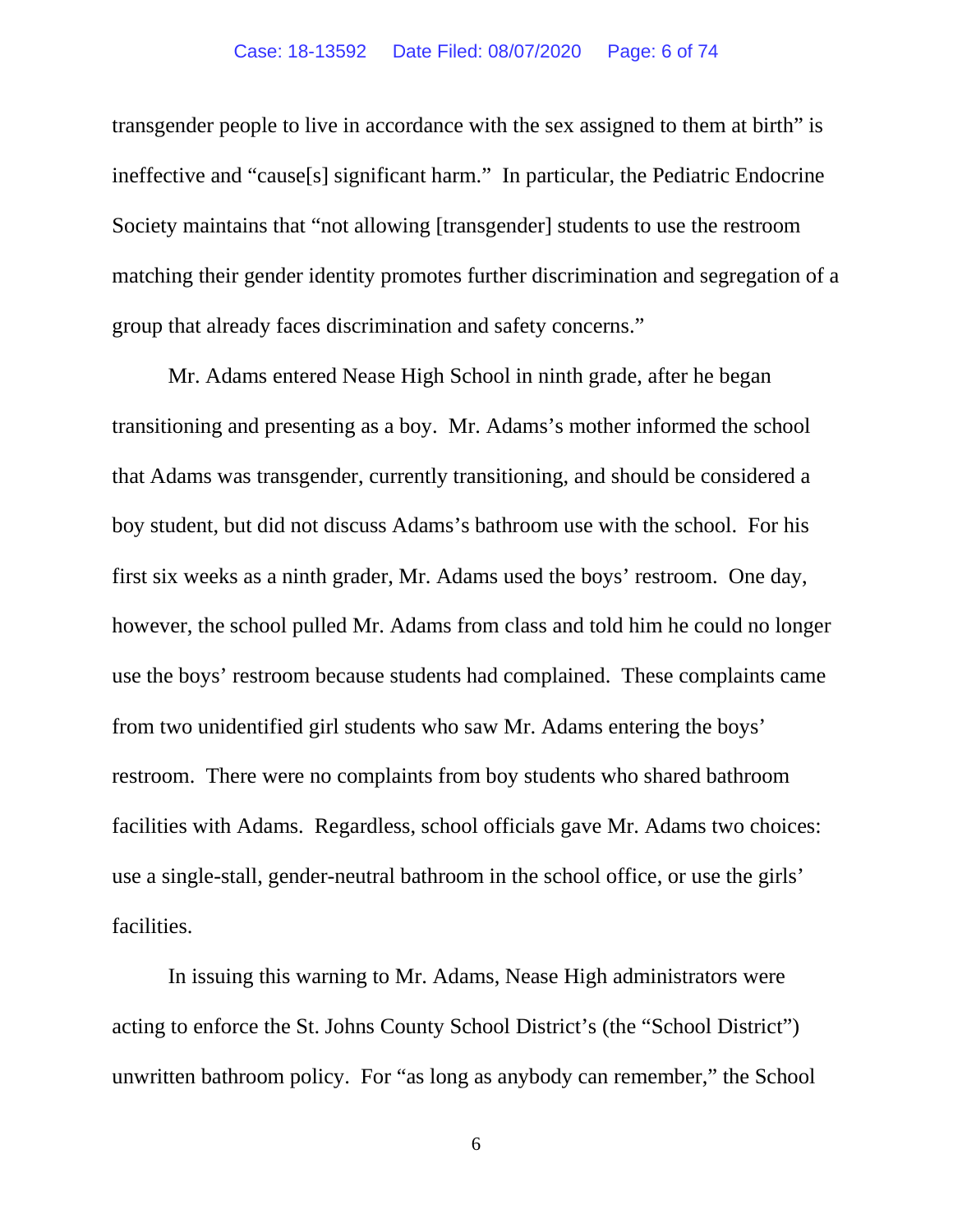### Case: 18-13592 Date Filed: 08/07/2020 Page: 7 of 74

District has maintained a policy that, for restroom use, "boys go to boys' rooms, [and] girls go to girls' rooms." The School District defines "boy" and "girl" based on "biological sex," separating "biological boys" from "biological girls." It administers this policy based on the sex indicated on a student's enrollment documents. Because Mr. Adams enrolled in St. Johns County schools in the fourth grade as "female," the School District's policy considered him a "biological girl" who could not use the boys' restroom, regardless of Mr. Adams's updated legal documents or verified course of medical treatment. Students who fail to abide by the School District's bathroom policy can be disciplined for violating the student code of conduct.

School administrators were not wholly unprepared for Mr. Adams's plea to use the boys' restroom as a transgender boy. In 2012, the School District began to consider how to best accommodate its lesbian, gay, bisexual, transgender, and queer (collectively, "LGBTQ") students. Through research and consultation, the School District developed guidelines it considered to be "best practices" for faculty and staff encountering emerging LGBTQ issues raised by students. The School District implemented this LGBTQ best-practices policy in September 2015, at the same time Mr. Adams was directed to avoid the boys' bathroom.

Among other provisions, the best-practices policy instructed educators to use LGBTQ students' preferred names and pronouns; prohibit discriminatory bullying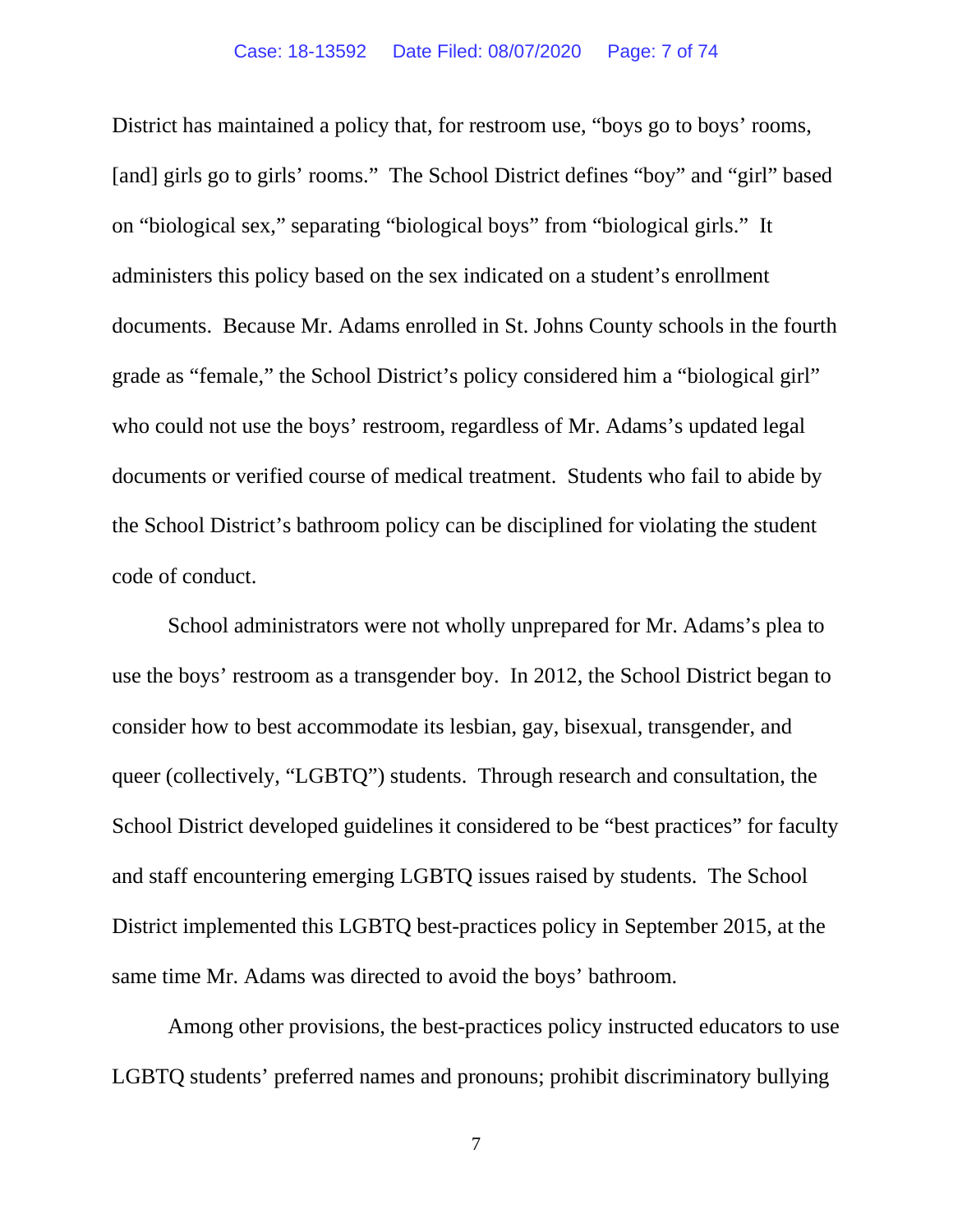or harassment; protect students' private information; allow students to be "open about their sexual orientation or transgender identity"; and permit students to "wear clothing in accordance with their consistently asserted gender identity." For bathroom use, the best-practices policy clarified: "Transgender students will be given access to a gender-neutral restroom and will not be required to use the restroom corresponding to their biological sex."<sup>[3](#page-44-0)</sup> The policy also stated the School District's belief that no law required schools to "allow a transgender student access to the restroom corresponding to their consistently asserted transgender identity."

Through researching the LGBTQ best-practices policy, the School District learned that other school districts—in Florida and in other states—permitted transgender students to use the restroom according to their gender identity. But the School District declined to adopt such a policy, in part because it feared any student might be able to gain access to any bathroom facility by identifying or pretending to identify as "gender-fluid."[4](#page-44-0) The School District, however, had never

<sup>&</sup>lt;sup>3</sup> Through the LGBTQ best-practices policy, the School District also set policy for transgender students' use of school locker rooms. That policy provided: "Schools will provide a transgender student with available accommodations that best meet[] the needs and privacy concerns of all students. Transgender students will not be forced to use the locker room corresponding to their biological sex."

Mr. Adams did not bring a claim for access to the boys' locker rooms at Nease High School. This opinion therefore does not address whether the Fourteenth Amendment requires schools to allow transgender students access to locker rooms consistent with their gender identity.

<sup>&</sup>lt;sup>4</sup> "Gender-fluid" describes a person who "typically reject[s] notions of static categories of gender and embrace[s] a fluidity of gender identity." In other words, a person identifying as gender-fluid "may feel they are a girl some days and a boy on others, or a combination, or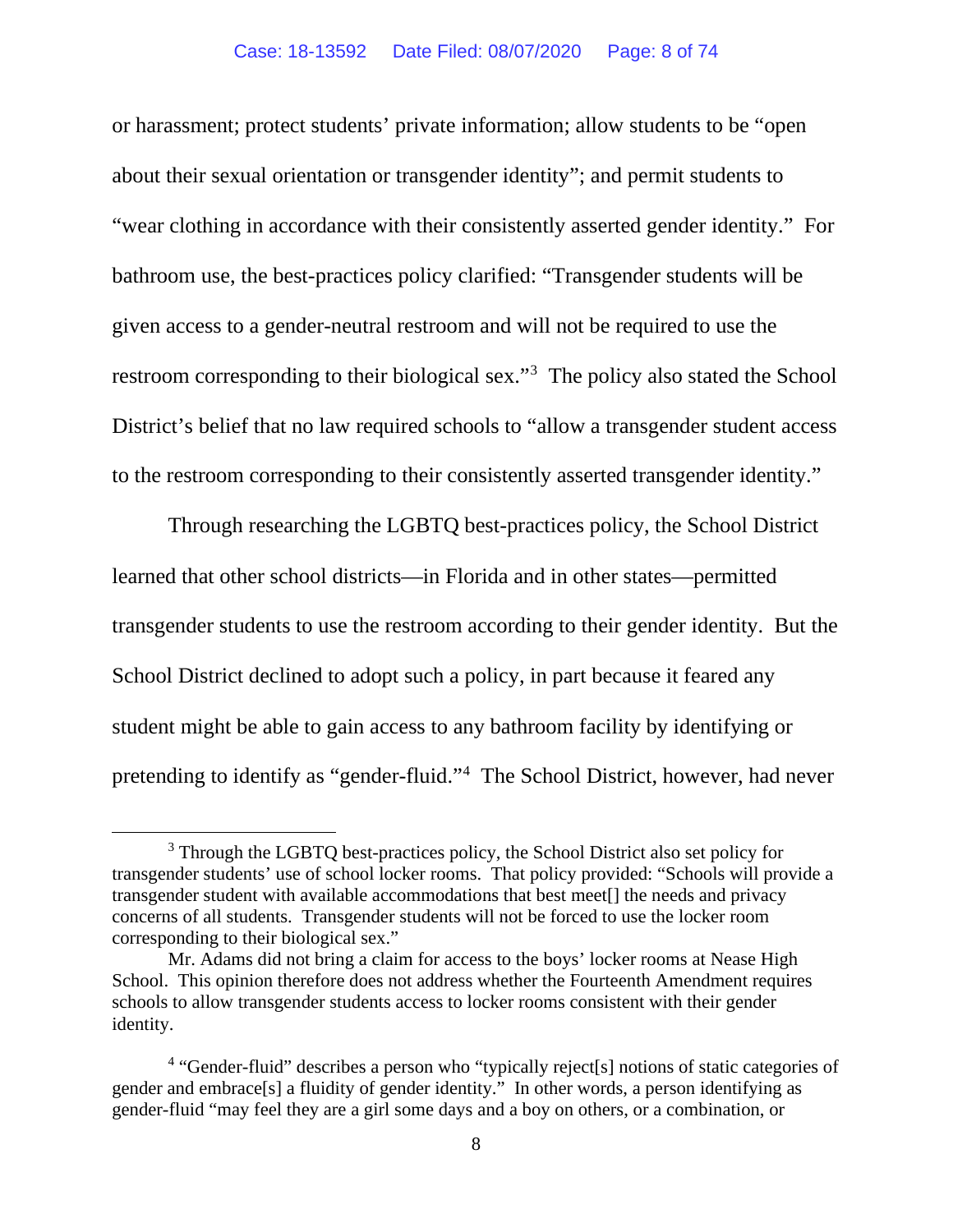encountered or even heard of any gender-fluid students or pretenders seeking access to all bathroom facilities. The School Board also believed allowing transgender students to use single-stall restrooms appropriately reconciled accommodations for transgender students with the privacy rights of nontransgender students.

Mr. Adams disagreed. He felt "alienated and humiliated" every time he "walk[ed] past the boys' restroom on his way to a gender-neutral bathroom, knowing every other boy is permitted to use it but him." Mr. Adams believed the bathroom policy sent "a message to other students who [saw Adams] use a 'special bathroom' that he is different." Throughout his freshman and sophomore years, he and his mother protested the School District's birth-sex-based bathroom policy, writing letters, meeting with school officials, and filing a complaint with the U.S. Department of Education's Office of Civil Rights.

Unsuccessful, Mr. Adams—through his mother, Ms. Kasper—sued the School Board in federal court in June 2017. He alleged the School Board violated

possibly feel that neither term describes them accurately." As the District Court observed, no "scientific or medical definition" of "gender-fluid" exists in the record, and other courts have accepted expert testimony that gender-fluid, unlike gender dysphoria, "is not a clinical term." See Doe ex rel. Doe v. Boyertown Area Sch. Dist., 276 F. Supp. 3d 324, 365 (E.D. Pa. 2017), aff'd, 890 F.3d 1124 (3d Cir. 2018), cert. denied, 138 S. Ct. 2636 (2019). The School District offered no evidence of gender-fluid students or students pretending to be gender-fluid in St. Johns County schools. See id. at 376 n.44 (observing a school district had "no evidence that any student" who requested special restroom access had "other gender identities" beyond boy or girl, such as "gender-fluid").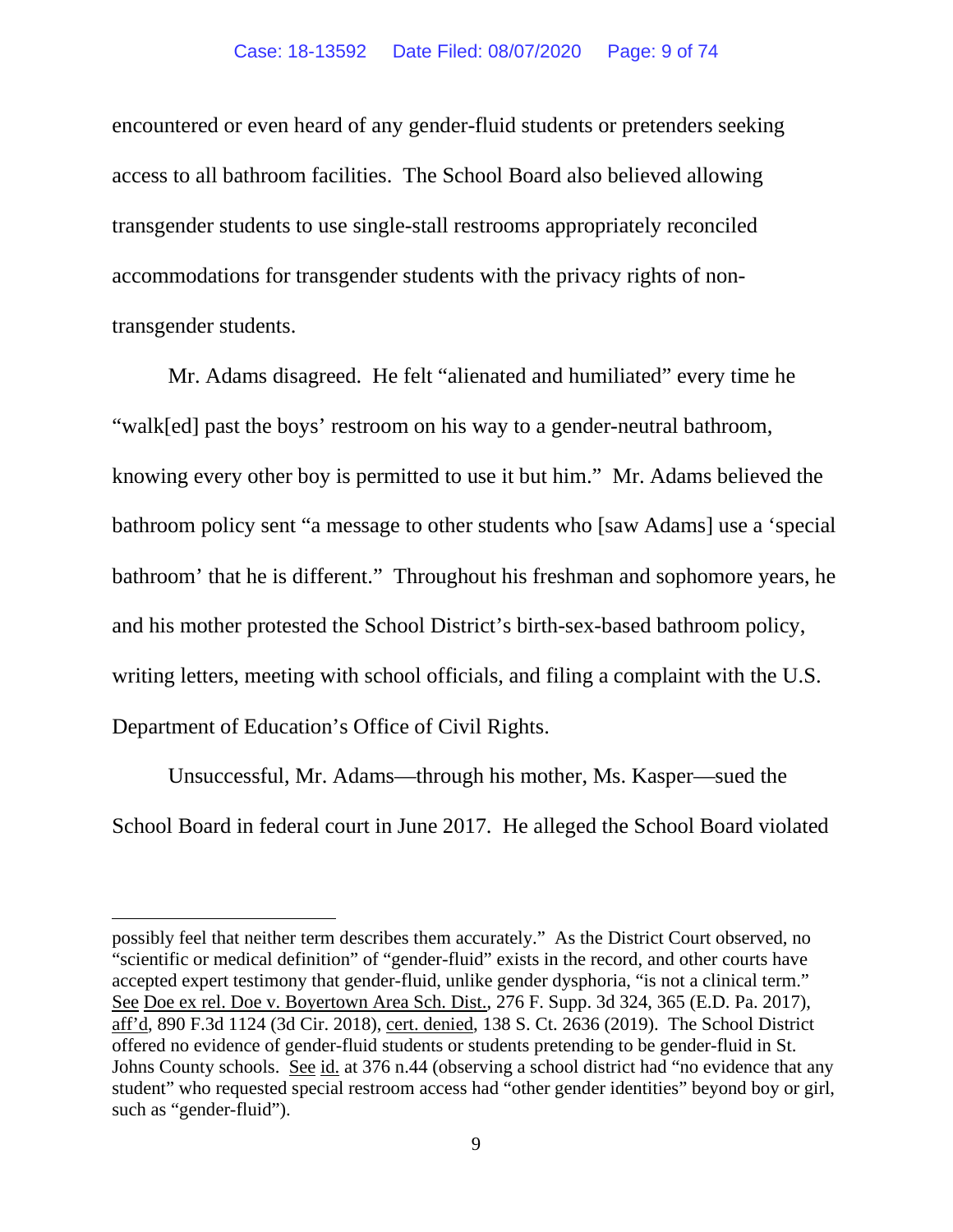his right to equal protection under the Fourteenth Amendment and his rights under Title IX by barring him from the boys' bathrooms at school. He asked for injunctive, declarative, and monetary relief. Mr. Adams then moved for a preliminary injunction to enjoin the School Board from enforcing its bathroom policy. The Honorable Timothy J. Corrigan denied his motion for a preliminary injunction on August 10, 2017, but set the case for a bench trial in December 2017, on an expedited schedule. Before trial, Judge Corrigan toured Nease High School with both sides' counsel to view the bathroom facilities.

After a three-day trial, Judge Corrigan issued findings of fact and conclusions of law, holding that Mr. Adams was entitled to declaratory, injunctive, and monetary relief on his constitutional and Title IX claims. The School Board timely appealed.

## **II.**

After a bench trial, we review <u>de novo</u> the District Court's conclusions of law. Tartell v. S. Fla. Sinus & Allergy Ctr., Inc., 790 F.3d 1253, 1257 (11th Cir. 2015). We accept the District Court's findings of fact, absent clear error. See id. "We will not find clear error unless our review of the record leaves us with the definite and firm conviction that a mistake has been committed." U.S. Commodity Futures Trading Comm'n v. S. Tr. Metals, Inc., 894 F.3d 1313, 1322 (11th Cir. 2018) (quotation marks omitted).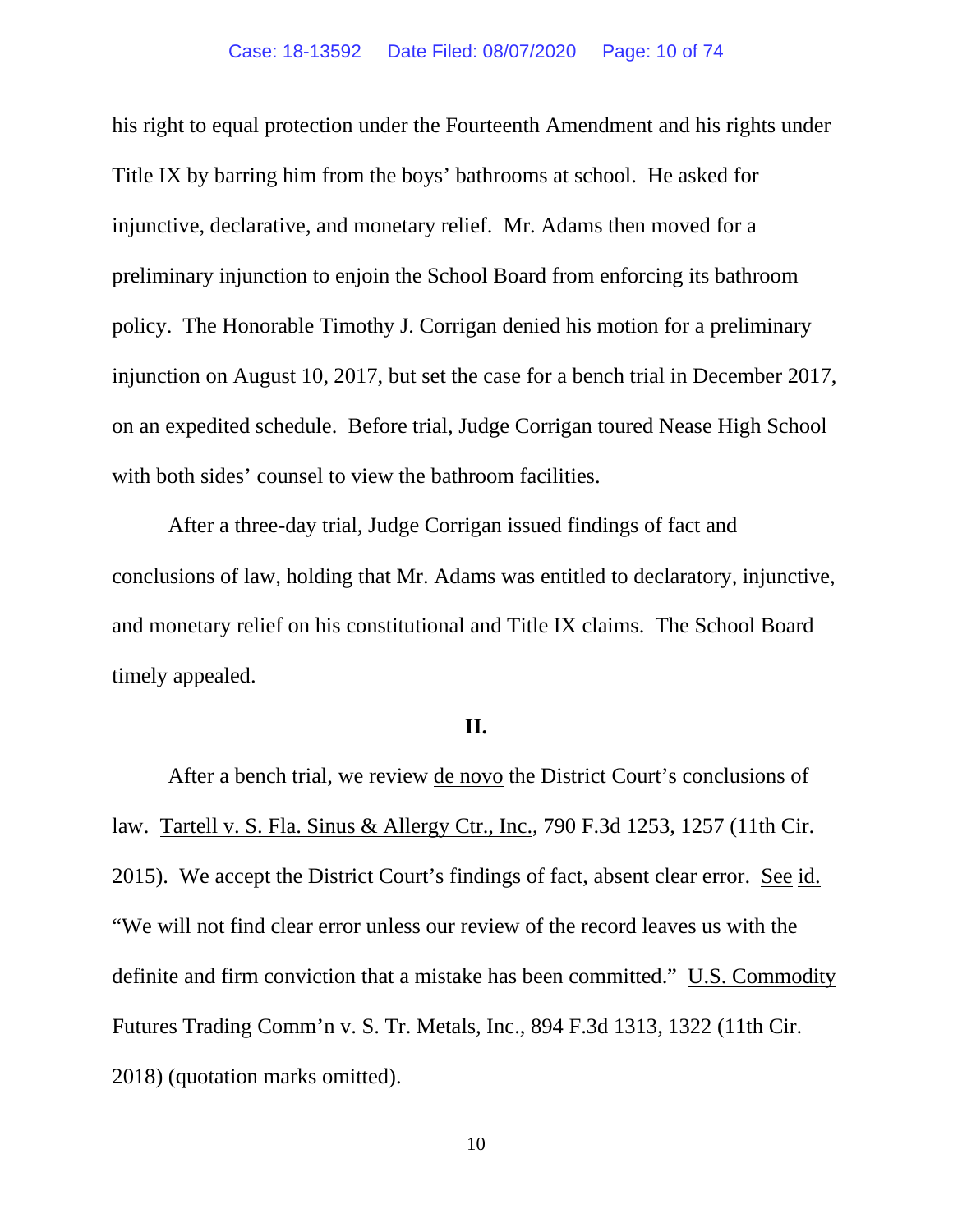## **III.**

We turn first to Mr. Adams's constitutional claim.

The Fourteenth Amendment promises "the equal protection of the laws." U.S. Const. amend. XIV, § 1. When state actors draw distinctions using sex or gender, this constitutional mandate "call[s] for a heightened standard of review." See City of Cleburne v. Cleburne Living Ctr., 473 U.S. 432, 440, 105 S. Ct. 3249, 3254 (1985). Because sex or gender "generally provide[] no sensible ground for differential treatment," id., the Equal Protection Clause tolerates only "exceedingly persuasive" classifications based on sex or gender, United States v. Virginia ("VMI"), 518 U.S. 515, 534, 555, 116 S. Ct. 2264, 2276, 2286 (1996). "A gender classification fails unless it is substantially related to a sufficiently important governmental interest." Cleburne, 473 U.S. at 441, 105 S. Ct. at 3255. "Ever since the Supreme Court began to apply heightened scrutiny to sex-based classifications, its consistent purpose has been to eliminate discrimination on the basis of gender stereotypes." Glenn v. Brumby, 663 F.3d 1312, 1319 (11th Cir. 2011).

## A.

Mr. Adams and the School Board are in agreement that our Court is required to review the School District's bathroom policy with heightened scrutiny. Although this standard of review is not in dispute, we first review why heightened scrutiny is warranted in order to chart a course for our analysis.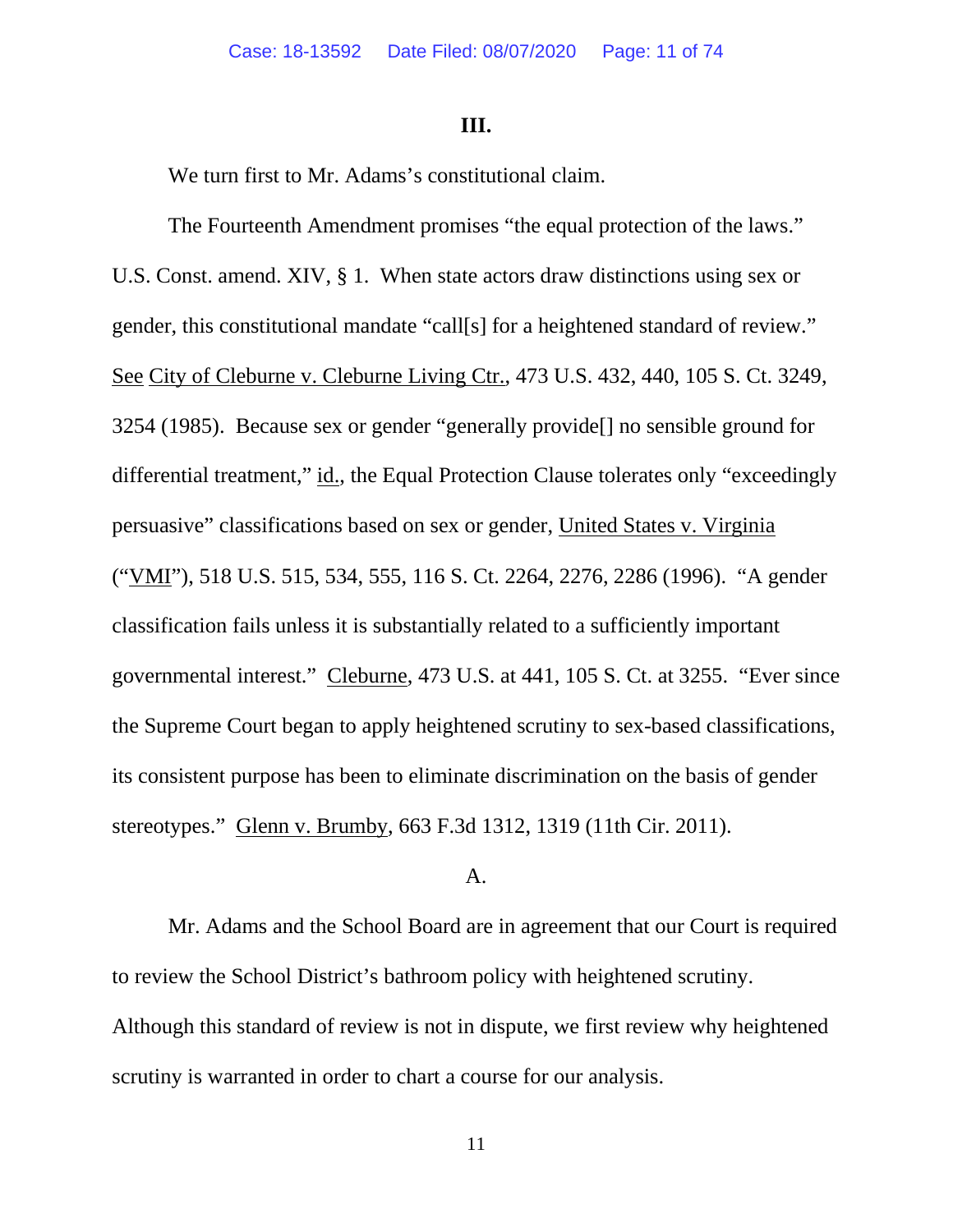The School Board concedes its policy broadly "discriminates on the basis of sex" by requiring "biological females to use girls' bathrooms and biological males to use boys' bathrooms." But Mr. Adams describes the discrimination more narrowly. He believes the bathroom policy discriminates against him because, by being transgender, he defies gender norms and stereotypes. He explains that by defining "boy" and "girl" based on "biological sex," or sex assigned at birth, the School Board divides restrooms based on a characteristic that "punishes transgender students and favors non-transgender students." He further points out that the policy forces transgender students (and only transgender students) to choose between using a single-stall restroom in isolation from their peers or using a restroom that does not match their gender identity and causes them humiliation and insult. Mr. Adams says this choice is no choice at all, so the bathroom policy has the effect of excluding him from all communal restrooms.

It is Mr. Adams who properly tees up the constitutional issue in this case. The School Board's bathroom policy singles out transgender students for differential treatment because they are transgender: "Transgender students will be given access to a gender-neutral restroom and will not be required to use the restroom corresponding to their biological sex." The policy emphasized the School Board's position that no law required it to "allow a transgender student access to the restroom corresponding to their consistently asserted []gender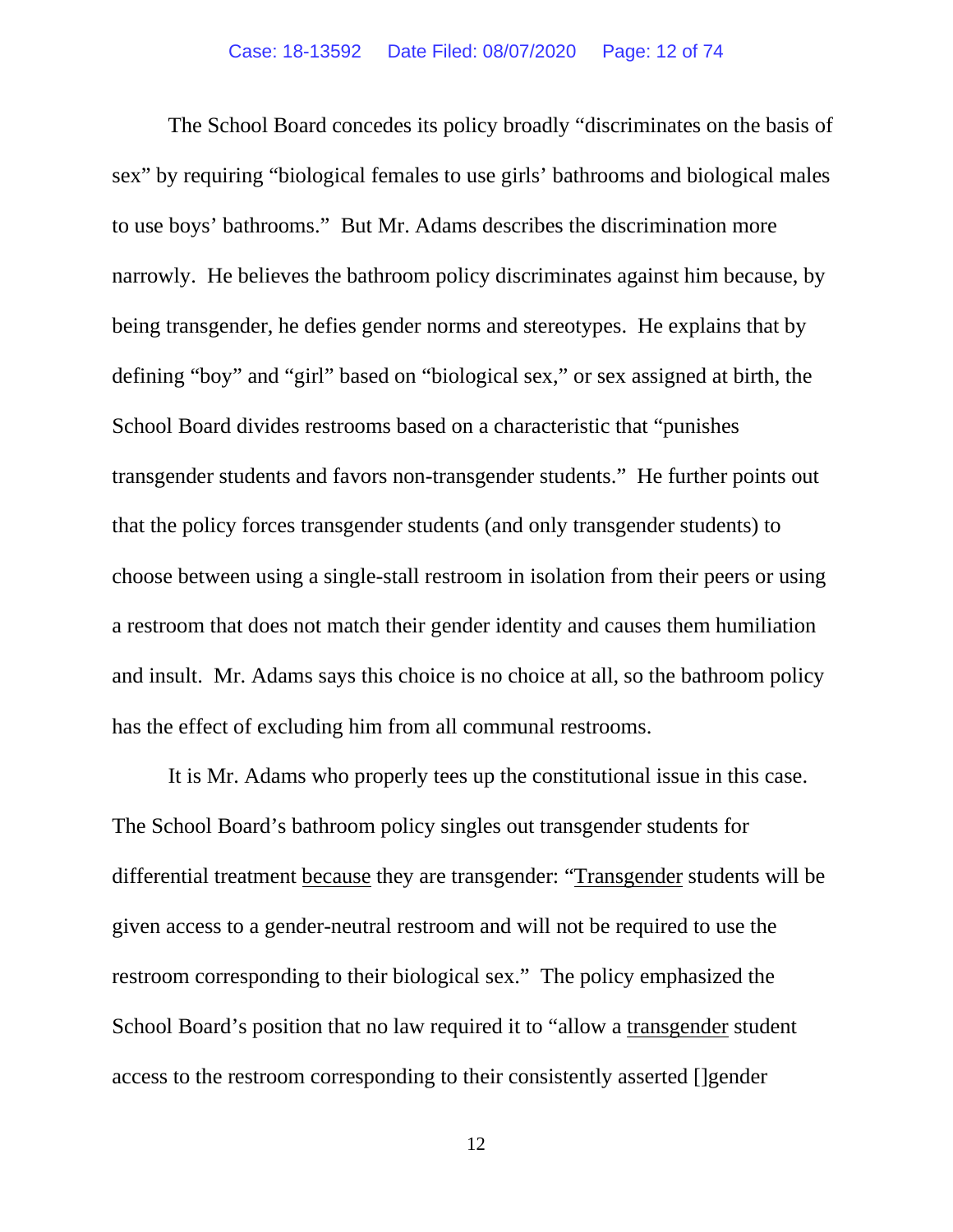identity." In this way, the policy places a special burden on transgender students because their gender identity does not match their sex assigned at birth. And, as this Court announced in Glenn, "discrimination against a transgender individual because of [his or] her gender-nonconformity is sex discrimination, whether it's described as being on the basis of sex or gender."<sup>[5](#page-44-0)</sup> 663 F.3d at 1317; cf. Bostock v. Clayton County, 590 U.S. \_\_\_, 140 S. Ct. 1731, 1741 (2020) (confirming that "it is impossible to discriminate against a person for being . . . transgender without discriminating against that individual based on sex"). We therefore apply heightened scrutiny to the School Board bathroom policy. See Glenn, 663 F.3d at 1320.

## B.

Next, we recognize an important government interest behind the School Board's bathroom policy. Out of concern for students' privacy, the School Board adopted a policy prohibiting Mr. Adams and other transgender students from using the restrooms matching their gender identity. We believe the School Board's goal is a worthy one. Protecting the bodily privacy of young students is undoubtedly an important government interest. See Whitaker ex rel. Whitaker v. Kenosha Unified Sch. Dist. No. 1 Bd. of Educ., 858 F.3d 1034, 1052 (7th Cir. 2017) (holding a

<sup>&</sup>lt;sup>5</sup> In its analysis of the equal protection claim, the dissenting opinion barely mentions this Court's decision in Glenn. See Dissenting Op. at 57. This is remarkable, because Glenn established the equal protection rights of transgender people in this circuit.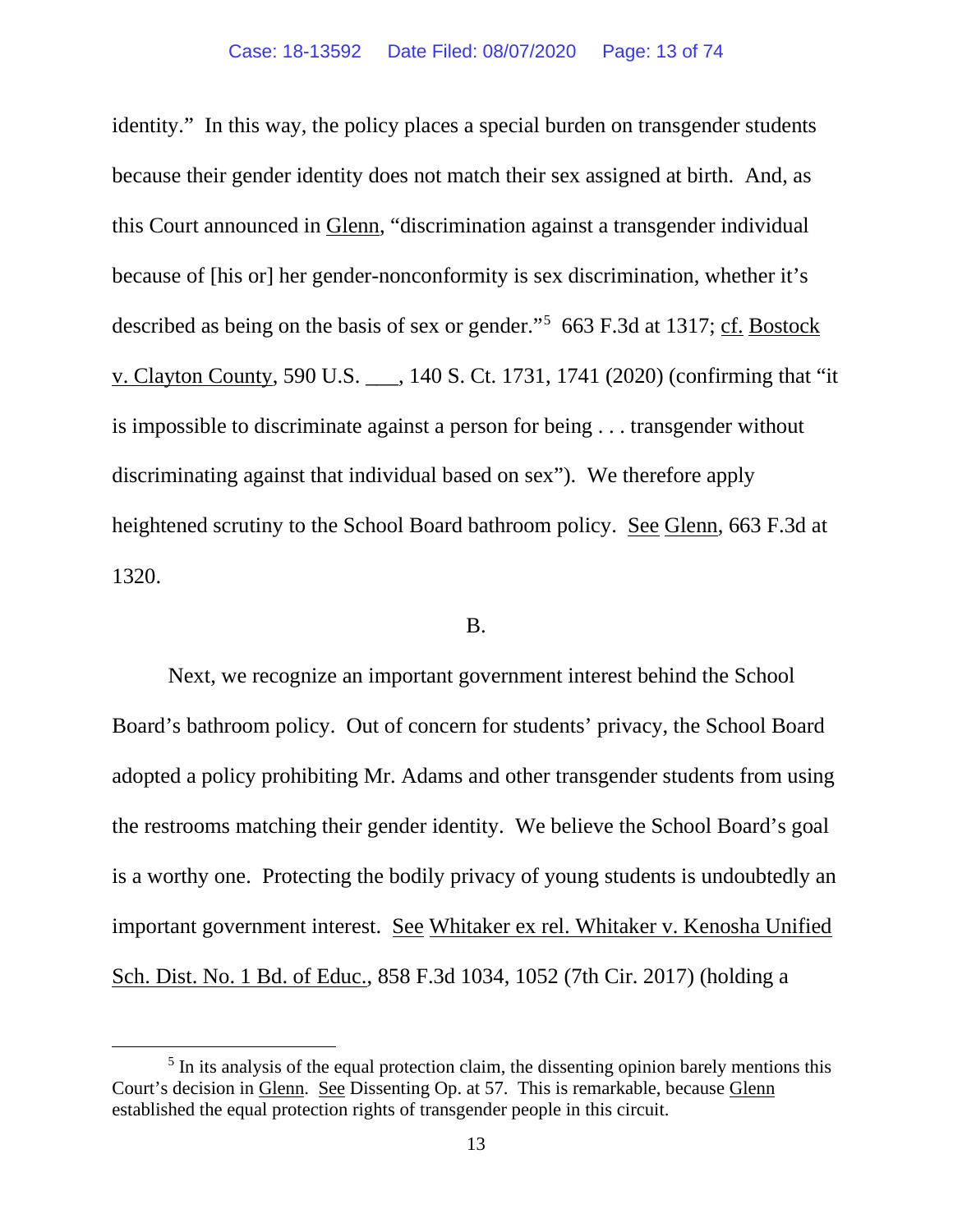school district had "a legitimate interest in ensuring bathroom privacy rights are protected"); cf. New Jersey v. T.L.O., 469 U.S. 325, 338–39, 105 S. Ct. 733, 740– 41 (1985) (observing, in the Fourth Amendment context, that a "search of a child's person" at school "is undoubtedly a severe violation of subjective expectations of privacy"); Beard v. Whitmore Lake Sch. Dist., 402 F.3d 598, 604 (6th Cir. 2005) (noting that "[s]tudents of course have a significant privacy interest in their unclothed bodies" against strip searches at school).

## C.

Beyond this, we assume the government may promote its interest in protecting privacy by maintaining separate bathrooms for boys and girls or men and women. Mr. Adams, for his part, does not question the ubiquitous societal practice of separate bathrooms for men and women. Instead, Mr. Adams argues the School Board's bathroom policy singles him out for differential treatment on the basis of his gender nonconformity and without furthering student privacy whatsoever. The record before us has persuaded us to his view.

The School Board has demonstrated no substantial relationship between excluding Mr. Adams from the communal boys' restrooms and protecting student privacy. We see three constitutional infirmities with the School District's bathroom policy. First, the policy is administered arbitrarily. The policy relies upon a student's enrollment documents to determine sex assigned at birth. This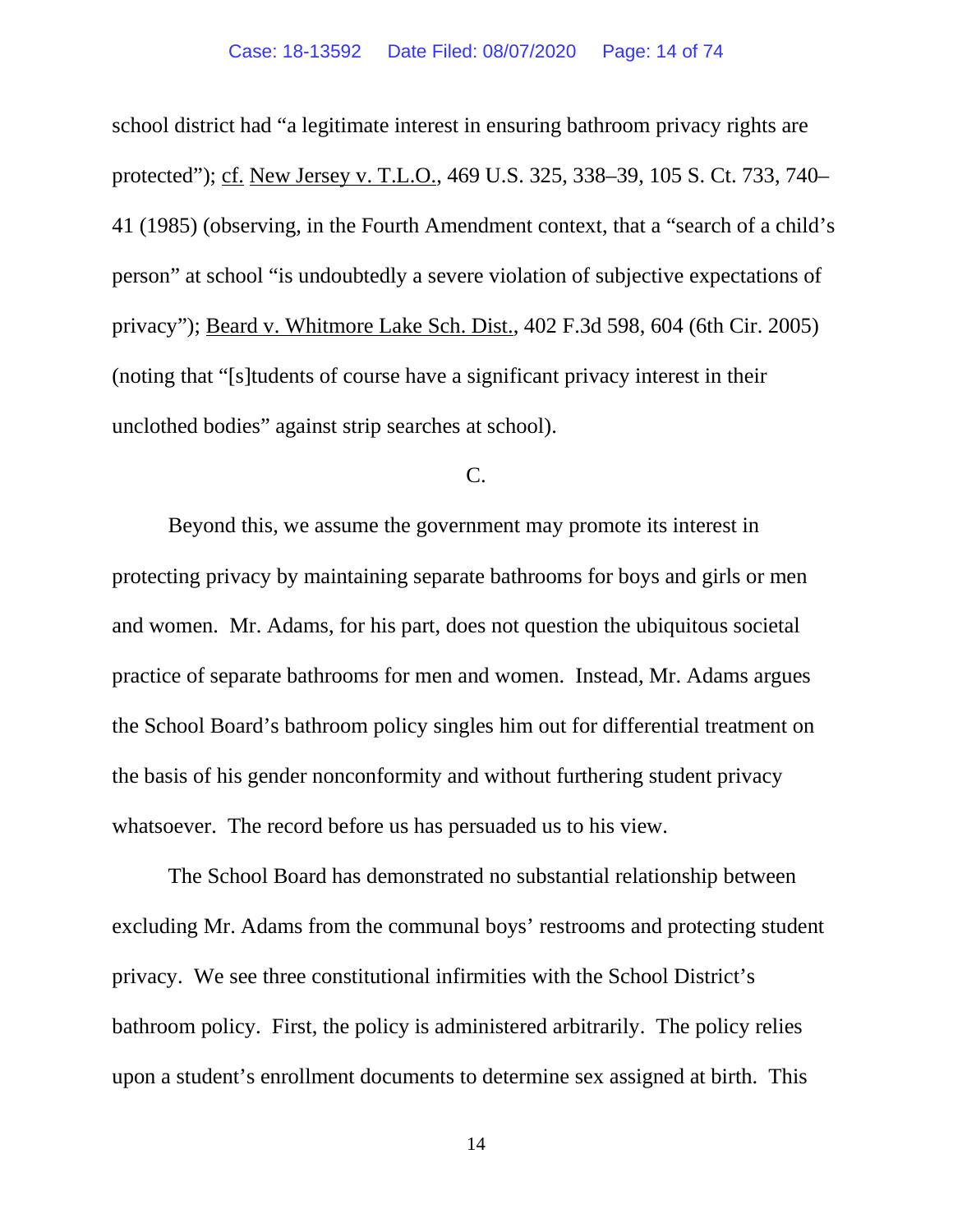#### Case: 18-13592 Date Filed: 08/07/2020 Page: 15 of 74

targets some transgender students for bathroom restrictions but not others. Second, the School Board's privacy concerns about Mr. Adams's use of the boys' bathroom are merely "hypothesized," with no support in the factual record. See VMI, 518 U.S. at 533, 116 S. Ct. at 2275. Third, the School District's bathroom policy subjects Mr. Adams to unfavorable treatment simply because he defies gender stereotypes as a transgender person.

#### 1.

The record demonstrates that the School District's bathroom policy is administered arbitrarily. This poses a constitutional problem. To pass muster under the Fourteenth Amendment, a governmental gender classification must "be reasonable, not arbitrary." Reed v. Reed, 404 U.S. 71, 76, 92 S. Ct. 251, 254 (1971) (quotation marks omitted).

By way of example, the Supreme Court struck down an arbitrary genderbased policy in Craig v. Boren, 429 U.S. 190, 97 S. Ct. 451 (1976). See id. at 204, 97 S. Ct. at 460. Craig addressed an Oklahoma statute that outlawed the sale of 3.2% beer to young men under the age of 21 and to young women under the age of 18, purportedly as a means to promote traffic safety. Id. at 191–92, 199, 97 S. Ct. at 454, 458. Considering the constitutionality of the statute, the Court first cast doubt on the statistical evidence that young men drink and drive more frequently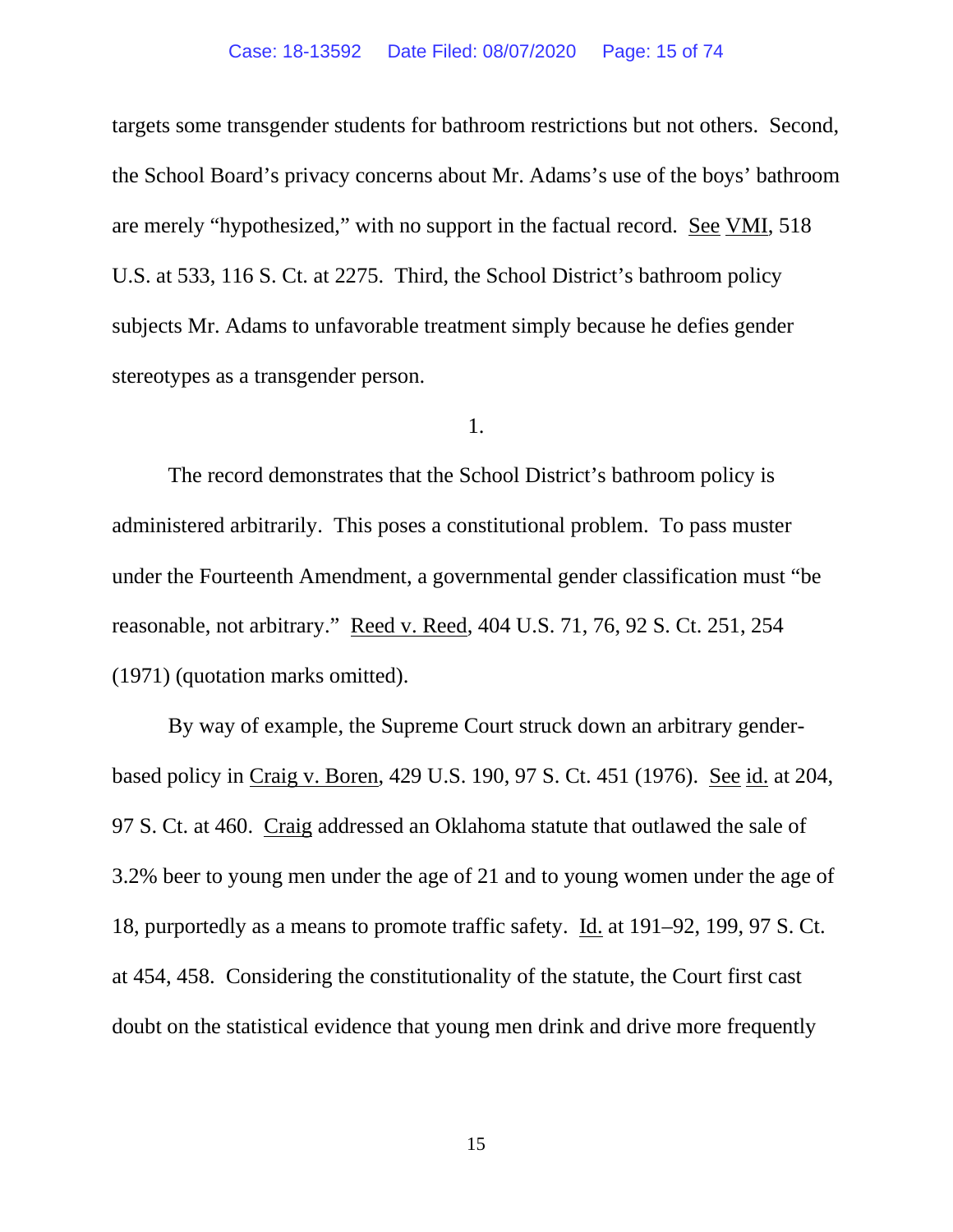than young women.<sup>[6](#page-44-0)</sup> See id. at 200, 97 S. Ct. at 458. The Court concluded that the statistical evidence did not demonstrate that gender was a "legitimate accurate proxy for the regulation of drinking and driving." Id. at 202, 204, 97 S. Ct. at 459, 460. Then, even setting aside the problematic correlation of gender and drinking behavior, the Court observed that the statute as written did not even prevent young men from driving under the influence. This was because the law "prohibits only the selling of 3.2% beer to young males and not their drinking the beverage once acquired (even after purchase by their 18-20-year-old female companions)." Id. at 204, 97 S. Ct. at 460. Thus, the Court decided that the statute violated the Fourteenth Amendment because its terms did not achieve its statutory objective. Id. Concurring separately, Justice Stewart observed that the statute's terms "amount [ed] to total irrationality." Id. at 215, 97 S. Ct. at 466.

The School District's bathroom policy suffers from this type of defect. We set aside for now that the policy treats transgender students differently than nontransgender students. The policy still runs afoul of the Fourteenth Amendment

<sup>&</sup>lt;sup>6</sup> The Craig Court cautioned that "proving broad sociological propositions by statistics is a dubious business, and one that inevitably is in tension with the normative philosophy that underlies the Equal Protection Clause." 429 U.S. at 204, 97 S. Ct. at 460. The dissent throws this caution to the wind. It would condone the School District's bathroom policy because transgender students in the School District are few and the policy is "99.96 percent accurate in separating bathrooms." Dissenting Op. at 50, 59. The dissent considers this result "nearperfect." Id. at 50. But this case has come before our Court because Mr. Adams considers the bathroom policy to be nowhere near perfect. Once again, the dissent does not grapple with Mr. Adams's status as a transgender boy.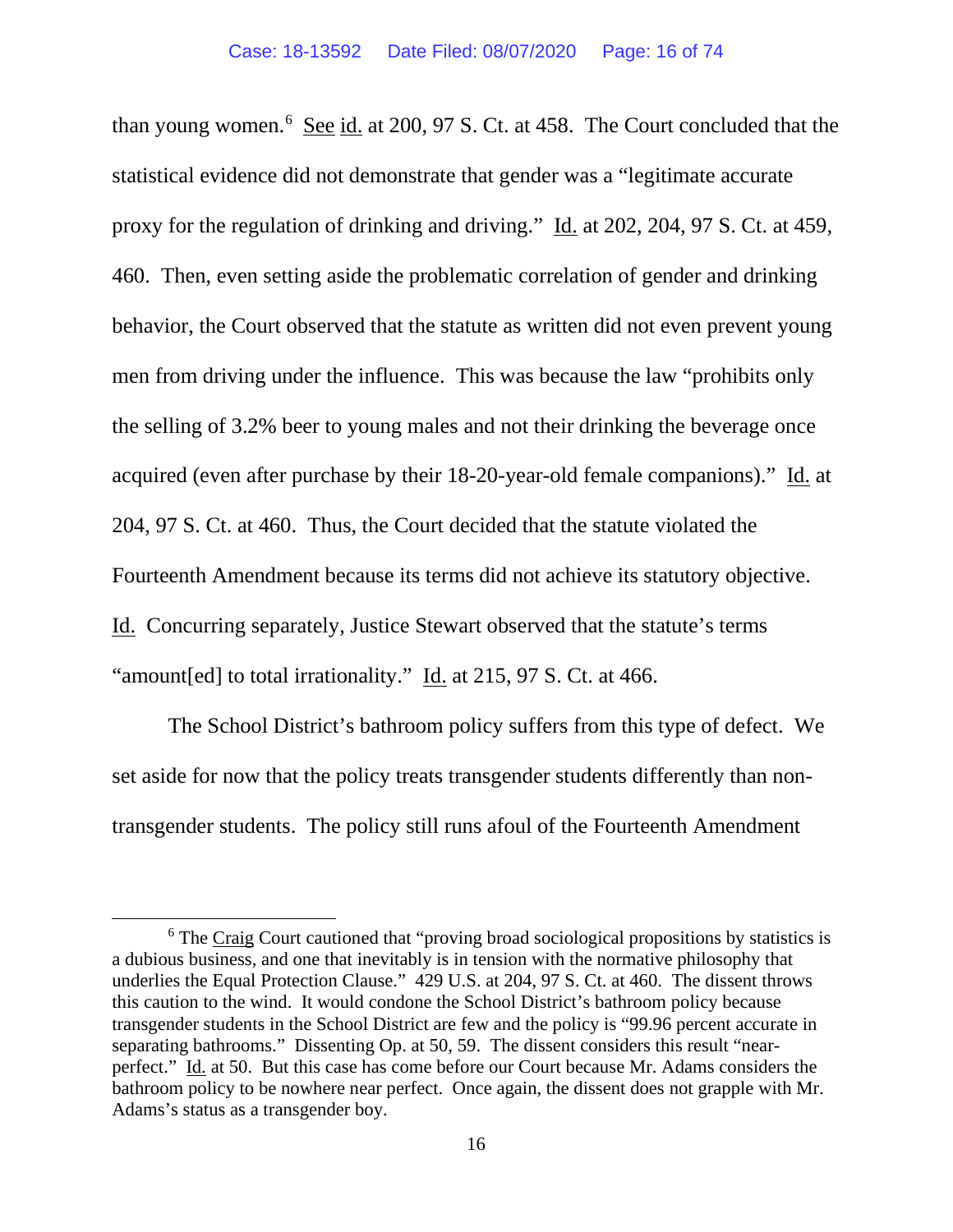because it does not even succeed in treating all transgender students alike. Just as the statute in Craig did not prevent young men from driving after drinking 3.2% beer, the bathroom policy does not succeed in excluding every transgender student from the restroom matching his or her gender identity. This arbitrary result demonstrates the unconstitutionality of the bathroom policy.

As the District Court found, the School District determines a student's sex assigned at birth for purposes of restroom use by looking to the forms the student presented at the time he enrolled in the District. Even if a student later provides the District with a birth certificate or driver's license indicating a different sex, the original enrollment documents control. The enrollment forms, however, say nothing about a student's assigned sex at birth or transgender status. They ask only whether a student is male or female. At trial, the School District admitted that if a transgender student enrolled with documents matching his gender identity, he would be permitted to use the restroom matching his gender identity. At present, the School Board acknowledges that this loophole in the policy means some of the District's transgender students may be using school restrooms that match their gender identity. See Oral Arg. Recording at 12:05–12:43 (Dec. 5, 2019). But a transgender student like Mr. Adams, who transitions after enrolling in the School District, would not be able to use the restroom matching his gender identity. In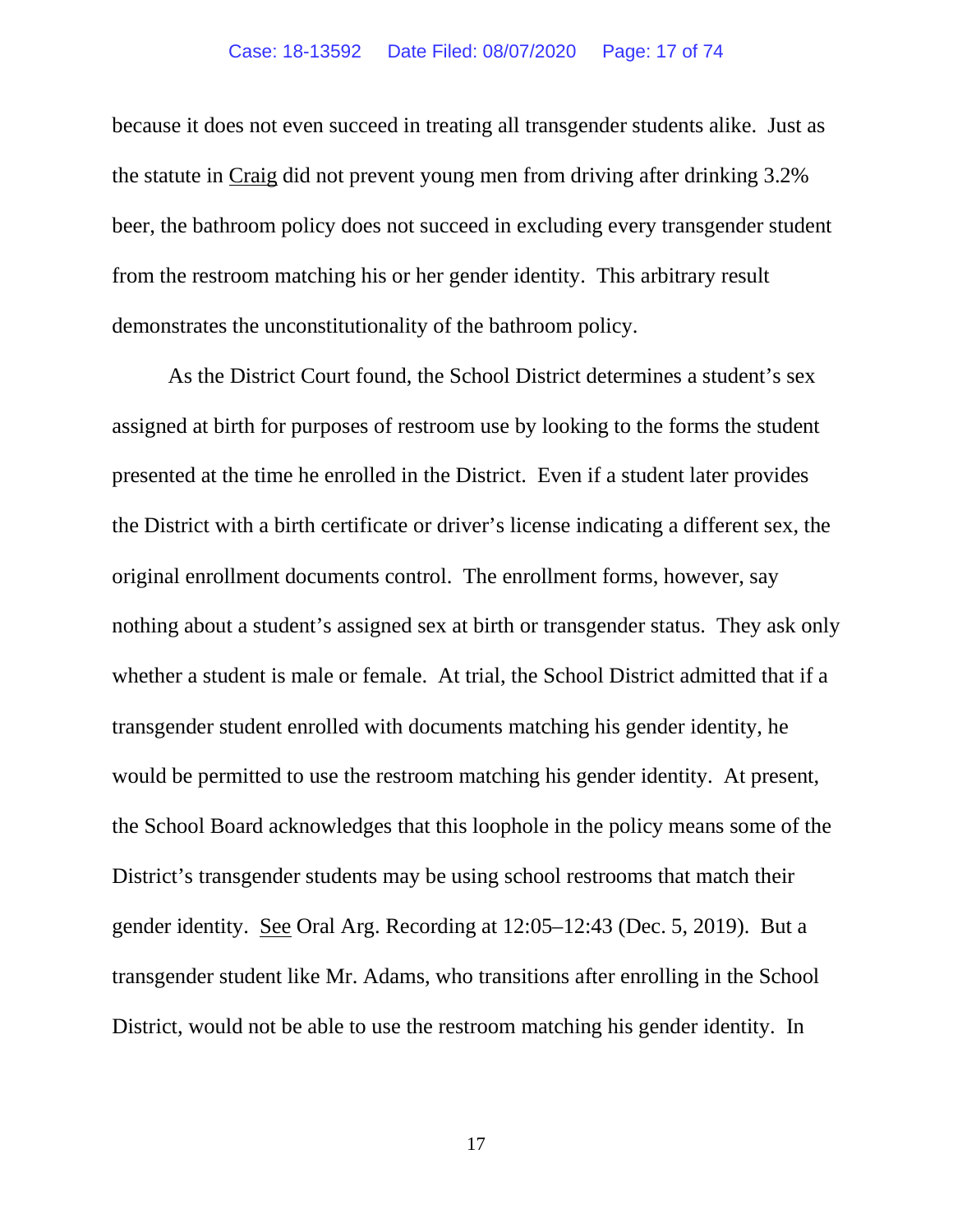this way, the bathroom policy does not even apply to all transgender students equally.

Thus, the School District's criteria for determining a student's bathroom use do not achieve the School Board's stated goal of restricting transgender students to the restroom of their assigned sex at birth. The designation of a student's sex on his school enrollment documents is not a "legitimate, accurate proxy" for his sex assigned at birth. See Craig, 429 U.S. at 204, 97 S. Ct. at 460. It is arbitrary that some transgender students—like Mr. Adams—are restricted by the bathroom policy, while others are beyond its reach. Again, the Fourteenth Amendment requires a substantial, accurate relationship between a gender-based policy and its stated purpose. See Cleburne, 473 U.S. at 441, 105 S. Ct. at 3255; Craig, 429 U.S. at 198, 97 S. Ct. at 457. Because the bathroom policy does not do what it was designed to do, the School Board cannot show the requisite substantial relationship. See Frontiero v. Richardson, 411 U.S. 677, 690–91, 93 S. Ct. 1764, 1772 (1973) (plurality opinion) (rejecting a gender-based policy as arbitrary because the government did not show that the policy promoted "administrative convenience" by actually saving any money or time (quotation marks omitted)).

2.

And there are broader constitutional concerns. The School Board's concerns about transgender students endangering restroom privacy are not borne out by the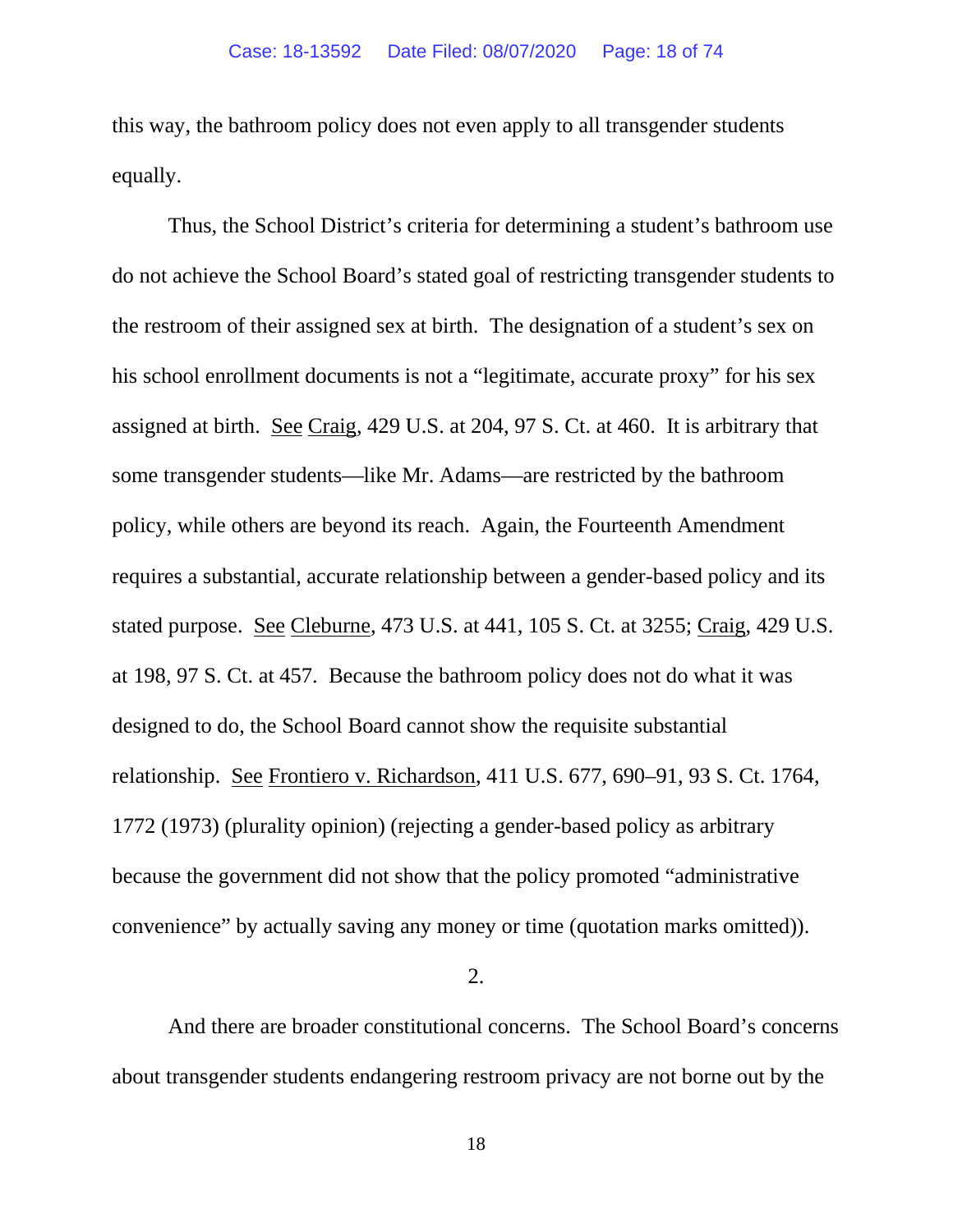record. To satisfy the Fourteenth Amendment, the government's justification for a gender classification "must be genuine, not hypothesized." VMI, 518 U.S. at 533, 116 S. Ct. at 2275. While a rational basis standard of review "permits a court to hypothesize interests that might support [governmental gender] distinctions, . . . heightened scrutiny limits the realm of justification to demonstrable reality." Tuan Anh Nguyen v. INS, 533 U.S. 53, 77, 121 S. Ct. 2053, 2068 (2001) (O'Connor, J., dissenting).

We must examine the trial record to see whether the government showed a non-hypothesized justification for its gender classification. For instance, in Glenn, an employer claimed he fired a transgender woman because "other women might object to [her] restroom use." 663 F.3d at 1321. But the record showed that the office building had "only single-occupancy restrooms," and the employer testified he believed lawsuits over restroom use were "unlikely." Id. Because the record showed that concerns about restroom use were unfounded, our Court held there was not sufficient evidence that the employer "was actually motivated" by restroom-related concerns. Id. As a result, the Glenn opinion said the employer's defense was a "hypothetical justification" that was "wholly irrelevant to the heightened scrutiny analysis." Id.

Here, the School Board's concerns about privacy in the boys' bathrooms are as hypothetical as those raised in Glenn. After extensive evidence was presented at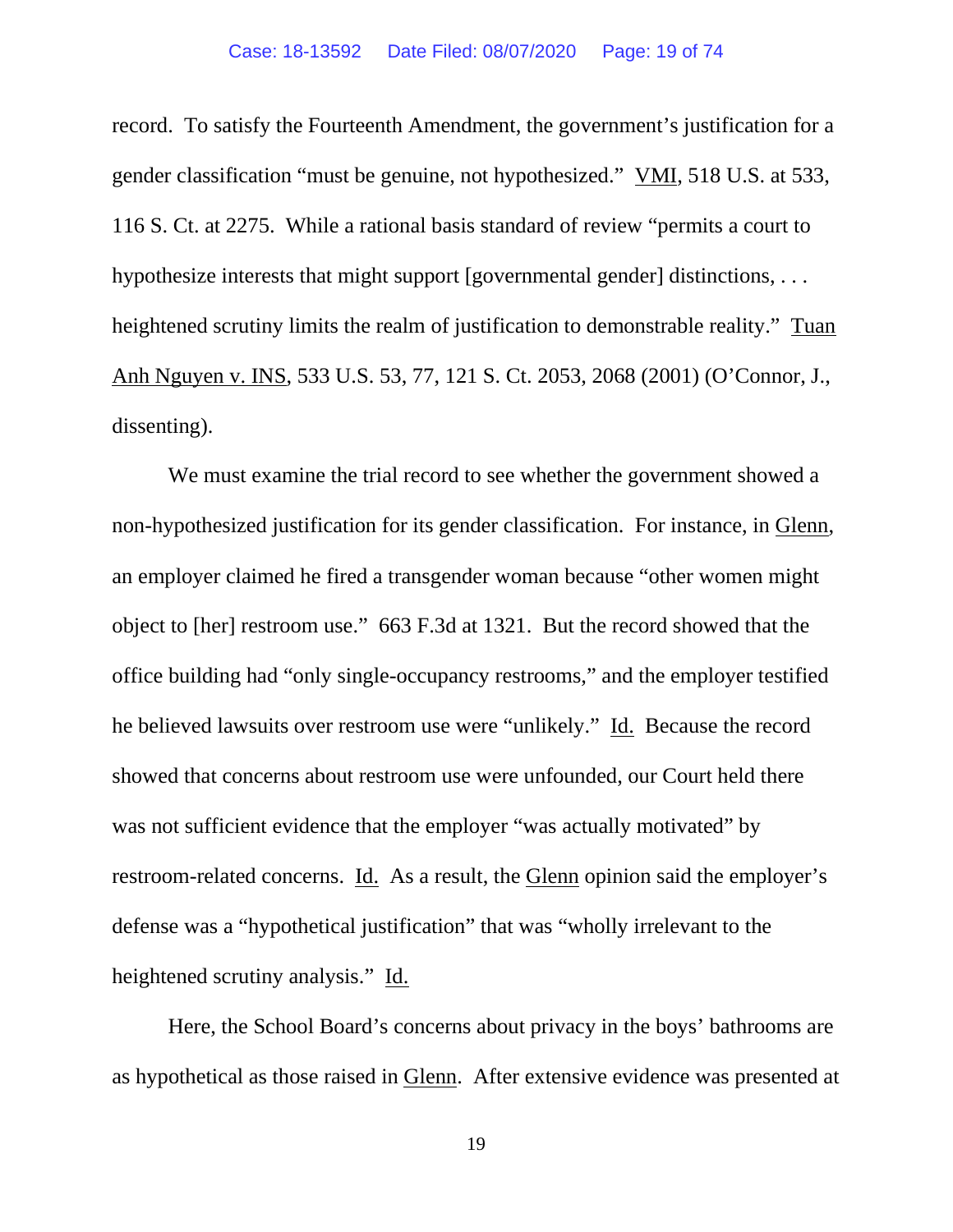trial, the District Court found that Mr. Adams's presence in the boys' bathroom does not jeopardize the privacy of his peers in any concrete sense. When Mr. Adams uses the restroom, he "enters a stall, closes the door, relieves himself, comes out of the stall, washes his hands, and leaves." The School Board received no reports of privacy breaches during the six weeks Mr. Adams actually used the boys' restroom at Nease. Indeed, the School Board could not produce any "complaints of untoward behavior involving a transgender student" in the restroom. Nor could the School Board point to any incidents across the country in which allowing transgender students to use the restroom according to their gender identity compromised other students' privacy. The District Court found that "any student engaging in voyeurism in the bathroom would be engaging in misconduct which is [already] subject to discipline through the School District's code of conduct," such that the bathroom policy was not necessary to protect any new privacy concerns. The court also accepted expert evidence that transgender students like Mr. Adams "typically seek privacy and discr[eet]ness in restroom use and try to avoid exposing any parts of their genitalia that would reveal sex characteristics inconsistent with their gender identity." In fact, the School Board conceded at oral argument it was "fair" that some transgender students in the School District may already be using the bathroom consistent with their gender identity, without anyone's knowledge. Oral Arg. Recording at 12:05–12:43. From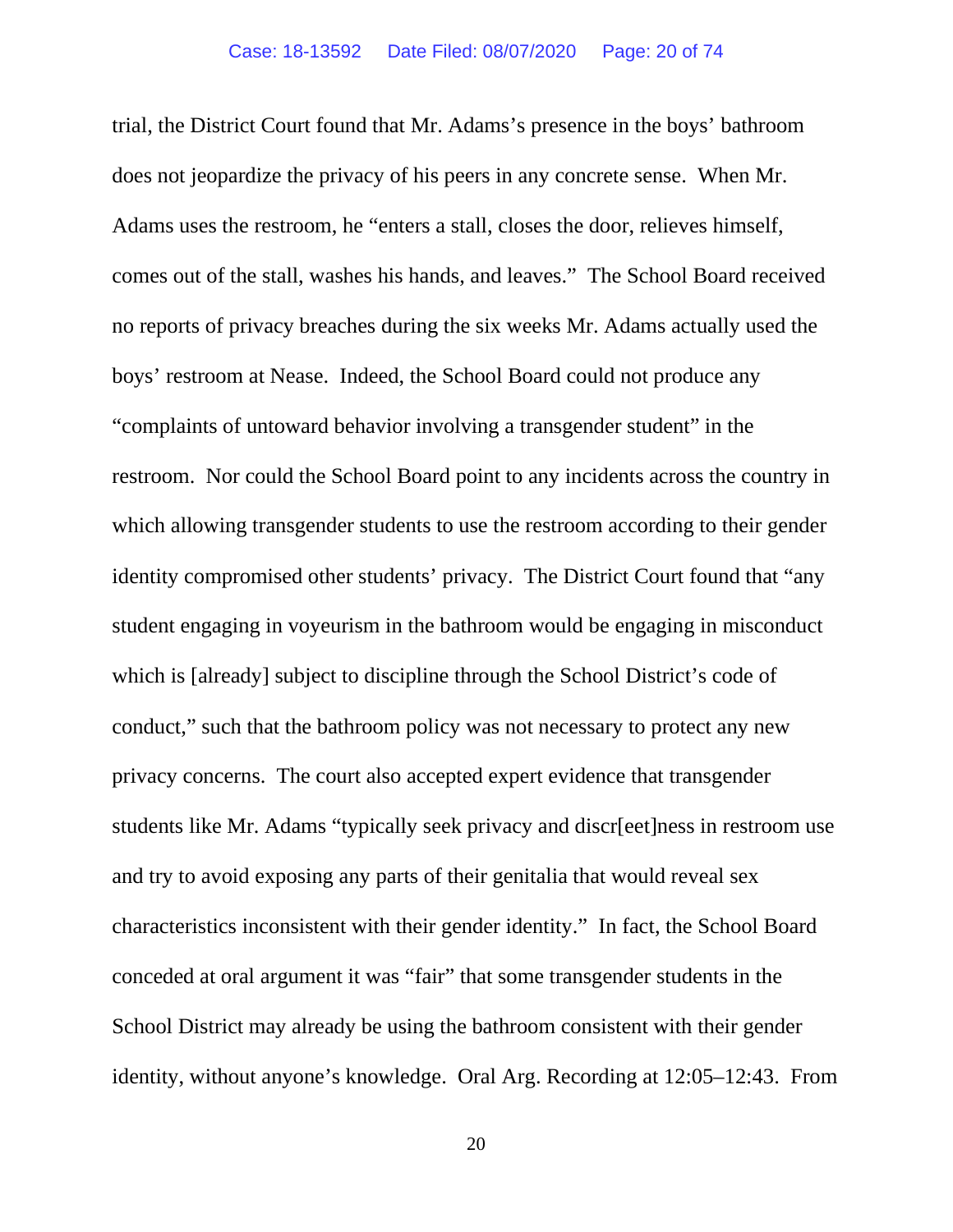### Case: 18-13592 Date Filed: 08/07/2020 Page: 21 of 74

the sum of these facts, we cannot say the School Board has met its burden to show a genuine, non-hypothetical privacy justification for excluding Mr. Adams from the boys' bathroom. See Whitaker, 858 F.3d at 1052–53.

Accepting, as it must, the District Court's finding that Mr. Adams has not harassed or peeped at other boys while using the boys' restroom, the School Board argues Mr. Adams's mere presence in the boys' room constitutes a privacy violation. It asserts that "when Adams enters a boys' bathroom and there is a biological boy using the urinal, that biological boy's privacy rights have been violated." Again, this record simply does not support this assertion. Absent such evidence, we "decline to recognize such an expansive [formulation of] privacy . . . that would be violated by the presence of students who do not share the same birth sex." See Doe ex rel. Doe v. Boyertown Area Sch. Dist., 897 F.3d 518, 531 (3d Cir. 2018) (holding that transgender students' access to bathrooms matching gender identity did not violate non-transgender students' constitutional privacy rights), cert. denied, 139 S. Ct. 2636 (2019); see also Parents for Privacy v. Barr, 949 F.3d 1210, 1222 (9th Cir. 2020) (holding that there is no Fourteenth Amendment privacy right not to share school restrooms with transgender students who were assigned a different sex at birth); Whitaker, 858 F.3d at 1052 (holding a school could not show the "mere presence of a transgender student in the bathroom" infringed on other students' privacy rights, without facts supporting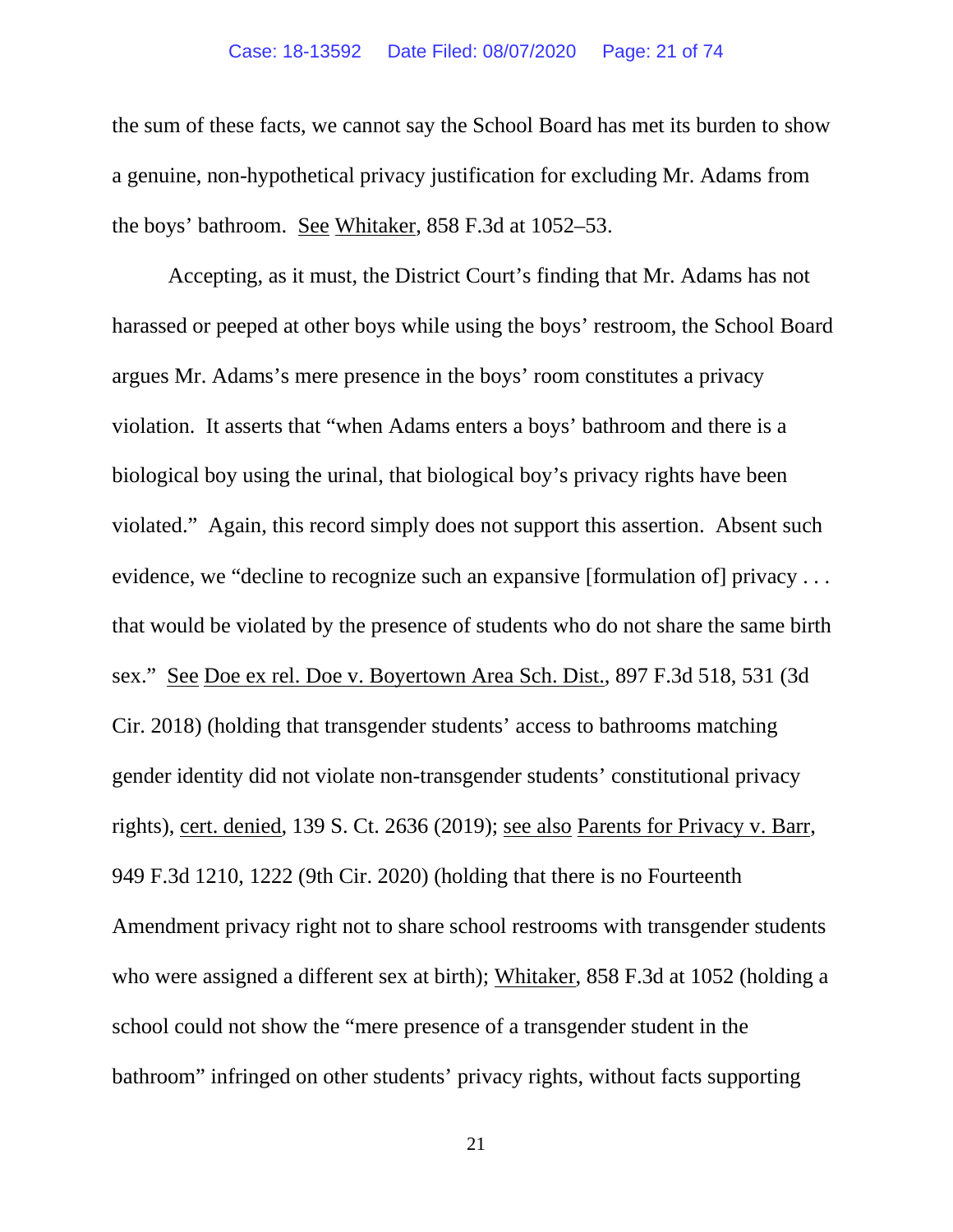tangible breaches of privacy). Simply put, the School Board singled out Mr. Adams's use of the restroom as problematic, without showing that Adams did, in fact, flout or compromise the privacy of other boys when he was in the boys' restroom.

The School Board next argues its bathroom policy survives heightened scrutiny because excluding transgender students from the restroom matching their gender identity keeps private the "different physiological characteristics between the two sexes." The Board likens the bathroom policy to the government policies upheld in Michael M. v. Superior Court of Sonoma County, 450 U.S. 464, 101 S. Ct. 1200 (1981), and Tuan Anh Nguyen v. INS, 533 U.S. 53, 121 S. Ct. 2053. We reject these comparisons as inapt.

Michael M. held that a statutory rape law criminalizing sex with underage girls, but not boys, passed constitutional muster because its goal was to "prevent illegitimate teenage pregnancies." 450 U.S. at 470, 101 S. Ct. at 1205 (plurality opinion). The idea was that "young men and young women are not similarly situated with respect to the problems and the risks of sexual intercourse," so the law bore a substantial relationship to the government's important interest in reducing teenage pregnancies. Id. at 471–72, 101 S. Ct. at 1205. Nguyen likewise addressed pregnancy and childbirth. The Nguyen Court upheld a statute allowing unmarried U.S. citizen mothers who gave birth abroad to establish citizenship for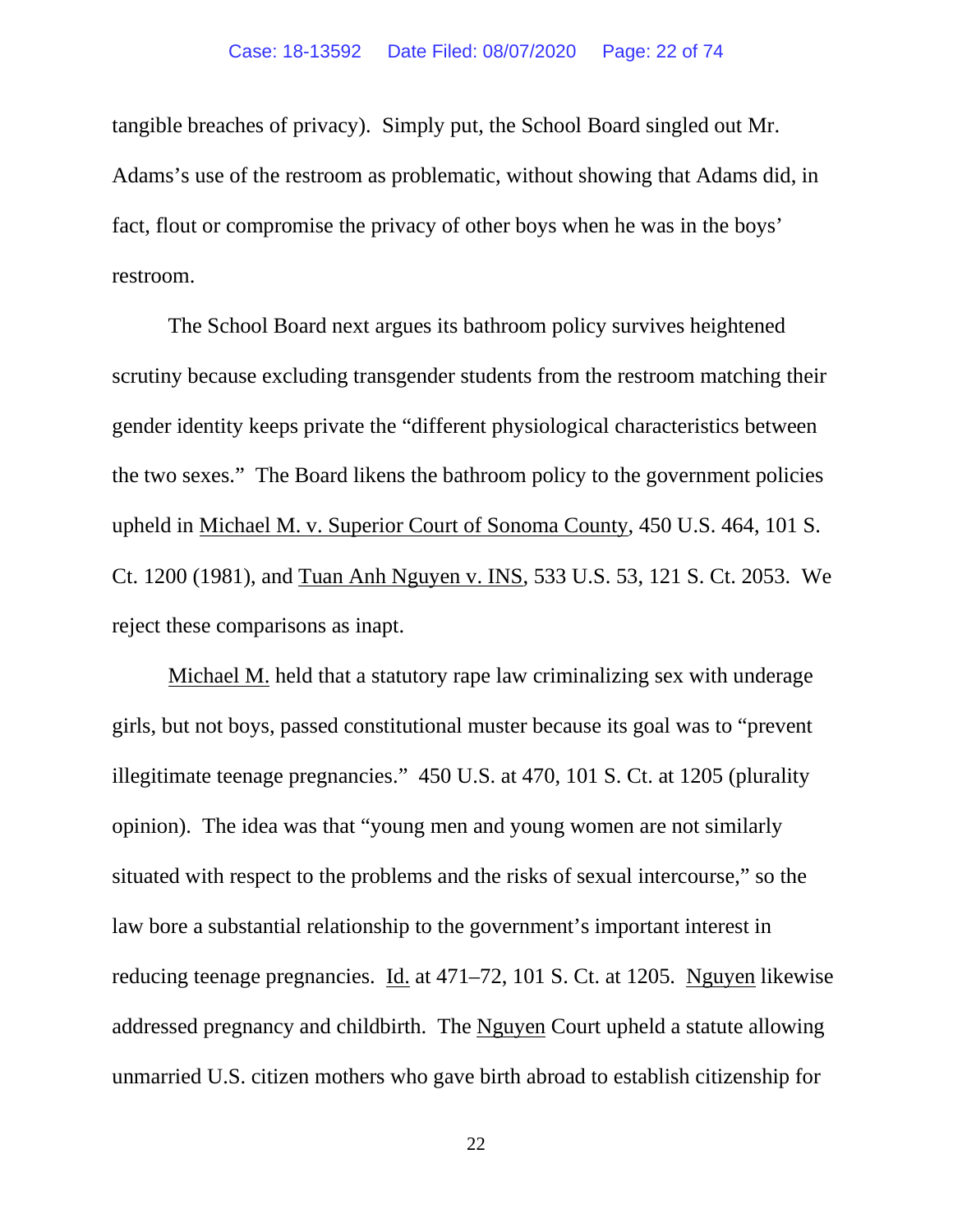the child automatically, while unmarried citizen fathers of foreign-born children had to offer proof of paternity. See 533 U.S. at 60, 73, 121 S. Ct. at 2059, 2066. Because "[f]athers and mothers are not similarly situated with regard to the proof of biological parenthood," the law withstood heightened scrutiny. Id. at 63, 121 S. Ct. at 2060.

The use of the restrooms by boys and girls in closed, locked bathroom stalls is legally distinct from the reproductive differences between sexes, as related to pregnancy and childbirth. The District Court here expressly found that the School District's bathroom policy did not turn on "something innately different" between how boys and girls use the bathroom. The District Court also made the finding that no anatomical differences between the sexes were required to be on display in the school restrooms. And, "if the School District's concern is that a child will be in the bathroom with another child who does not look anatomically the same," other possible anatomical differences between students, such as the differences between pre-pubescent and post-pubescent students, might be just as concerning from a privacy standpoint. See Whitaker, 858 F.3d at 1052–53. But the School District's bathroom policy did not account for these factors. According to the facts found at trial, Mr. Adams's anatomical differences from his non-transgender male peers are irrelevant to his use of the boys' restroom.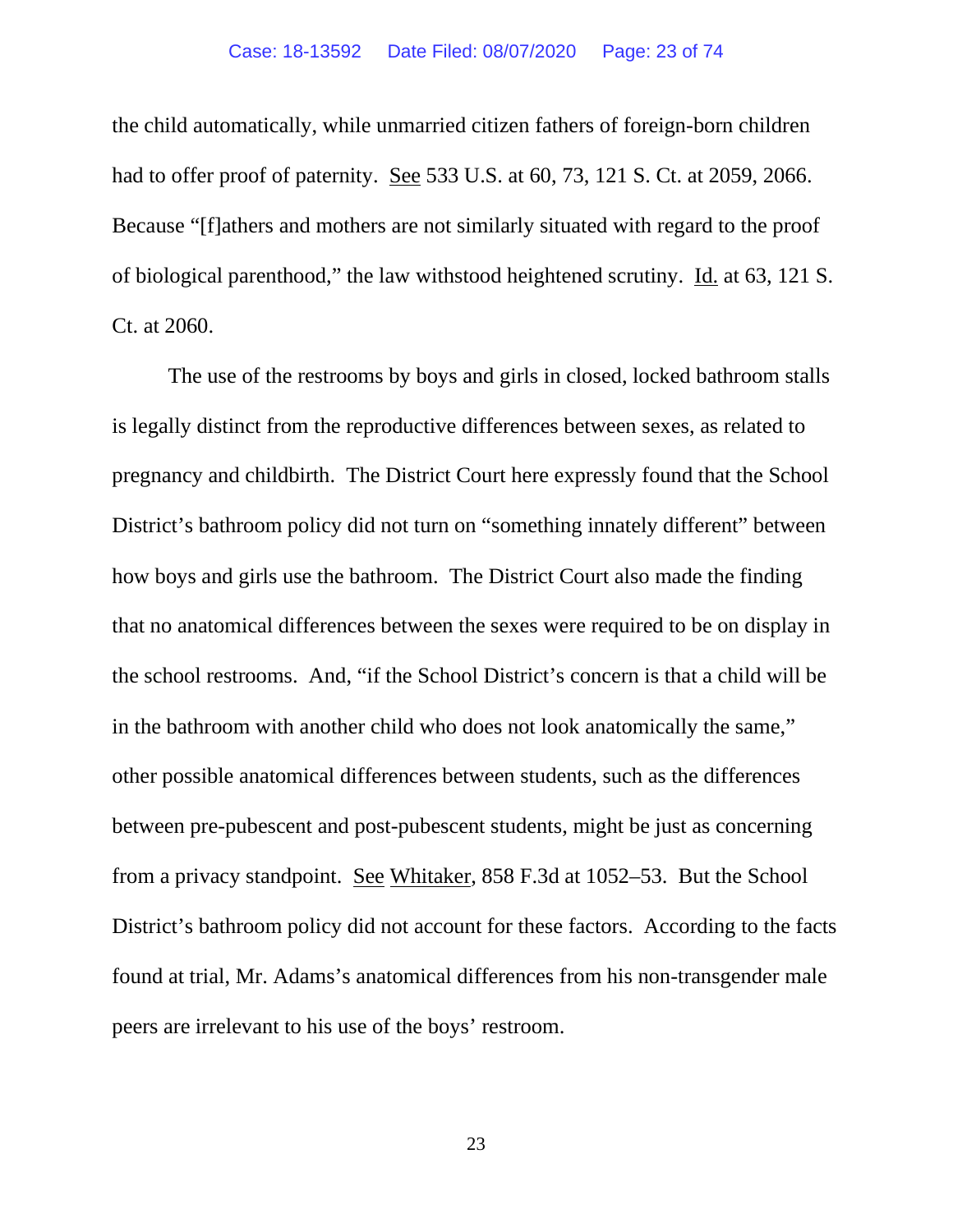And again here, the School Board's invocation of privacy for anatomical differences is internally inconsistent. The School Board ignores that, in many ways, Mr. Adams has changed the physiological manifestation of his gender. Like many transgender boys and men, Mr. Adams surgically eliminated his breast tissue and embarked on hormonal treatment that would "alter the appearance of the genitals, suppress menstruation, and produce secondary sex characteristics such as increased muscle mass, increased body hair on the face, chest, and abdomen, and a deepening of the voice." Were Mr. Adams to use the school's restroom for girls, as the School Board maintains he could, his masculine physiology would present many of the same anatomical differences the School Board fears if non-transgender boys used the girls' restroom. The District Court observed the School Board's position that Mr. Adams was free to use the girls' bathroom "seem[ed] disingenuous" for these reasons. And of course, because the School Board identifies a student's gender based on the paperwork he submitted when he first enrolled in the school district, Mr. Adams would have been considered a boy under the policy if he had happened to enroll with his updated legal documents. On this record, the School Board failed to raise genuine, non-hypothetical justifications for excluding Mr. Adams from the boys' restroom.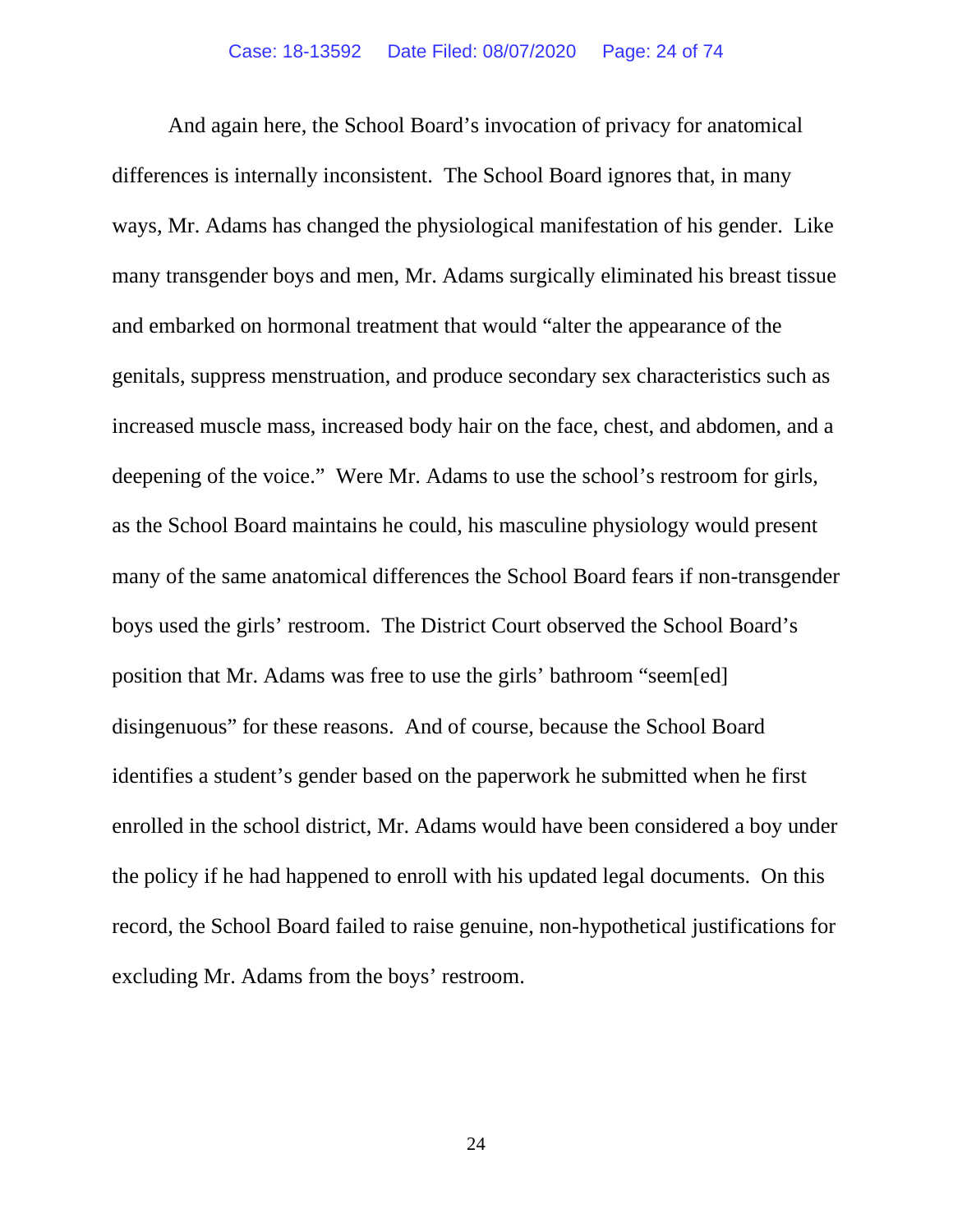3.

The School Board's bathroom policy also treats transgender students like Mr. Adams differently because they fail to conform to gender stereotypes. To survive heightened scrutiny, a sex classification "must not rely on overbroad generalizations about the different talents, capacities, or preferences of males and females." VMI, 518 U.S. at 533, 116 S. Ct. at 2275. And "sex-based stereotypes are also insufficient to sustain a classification." Whitaker, 858 F.3d at 1051; see J.E.B. v. Alabama ex rel. T.B., 511 U.S. 127, 138–40, 114 S. Ct. 1419, 1426–27 (1994) (holding the Equal Protection Clause prohibits peremptory challenges to jurors based on gender stereotypes); Glenn, 663 F.3d at 1320 & n.9 ("[G]overnmental reliance on gender-based stereotypes is dispositive in . . . equal protection analysis. . . .").

Gender stereotypes "presume that men and women's appearance and behavior will be determined by their sex." Glenn, 663 F.3d at 1320. Mr. Adams is considered transgender "precisely because of the perception that his . . . behavior transgresses gender stereotypes." See id. at 1316. Because Mr. Adams was assigned a female sex at birth but identifies consistently and persistently as a boy and presents as masculine, he defies the stereotype that one's gender identity and expression should align with one's birth sex. See id. (noting that transgender persons' "appearance, behavior, or other personal characteristics differ from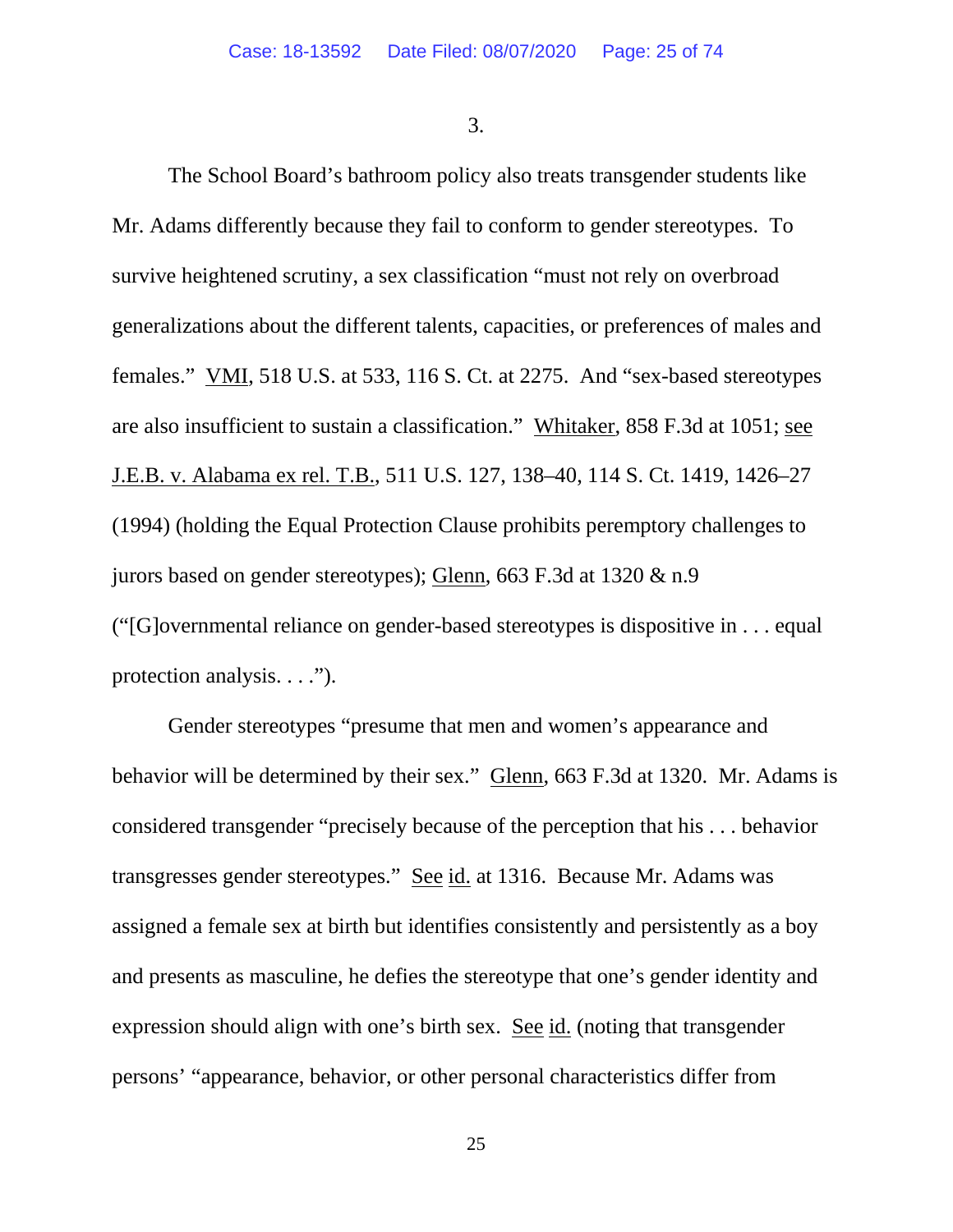traditional norms" (quoting Taylor Flynn, Transforming the Debate: Why We Need to Include Transgender Rights in the Struggles for Sex and Sexual Orientation Equality, 101 Colum. L. Rev. 392, 392 (2001))).

The School Board's bathroom policy sought to enforce this gender stereotype. The School District administered the policy using students' enrollment documents as a proxy for their sex at birth. The School Board says this was the best way to protect all students' privacy in school restrooms. But this policy presumes every person deemed "male" at birth would act and identify as a "boy" and every person deemed "female" would act and identify as a "girl." Based on these stereotypes, the School Board labeled Mr. Adams as a "girl" for purposes of his bathroom use, based solely on his sex assigned at birth. This label gives no regard to the fact that that Mr. Adams lives and presents as a boy and has been declared a boy by his family, the State of Florida, the federal government, and his medical providers. As far as the record shows, Mr. Adams was the only student in the School District with a "male" birth certificate and driver's license who was not allowed to use the boys' restroom. Nevertheless, the School Board's bathroom policy relegated Mr. Adams to single-stall, gender-neutral bathrooms and exposed him to school discipline for using the restroom matching his gender identity. These hardships were imposed on Mr. Adams because he is transgender and did not act or present as female, the sex he was assigned at birth.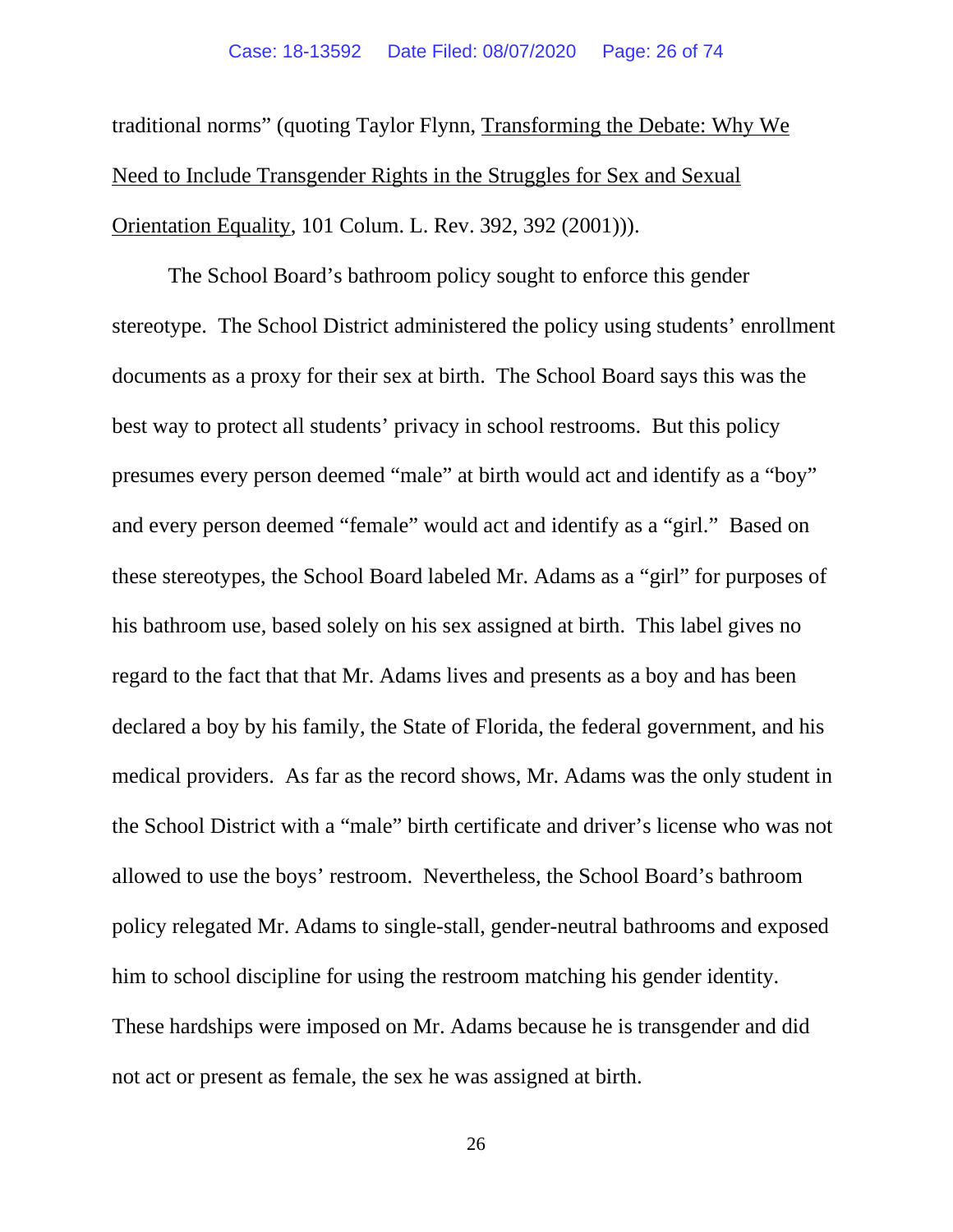The gender stereotypes the School Board imposed on Mr. Adams track the stereotypes this Court ruled unconstitutional in Glenn. Vandiver Elizabeth Glenn, a transgender woman, was fired because her employer perceived her as "a man dressed as a woman and made up as a woman." 663 F.3d at 1314, 1320–21 (quotation marks omitted). Ms. Glenn's employer was "unsettl[ed] to think of [Glenn] dressed in women's clothing with male sexual organs inside that clothing." Id. at 1314 (quotation marks omitted). This Court held the employer's discomfort with Ms. Glenn's femininity combined with her private anatomy were proof of unconstitutional gender stereotyping. See id. at 1320–21. Based on the employer's comments, this Court concluded Ms. Glenn was fired because she was transgender and thereby defied gender stereotypes. See id.

As in Glenn, the School District's bathroom policy labels Mr. Adams as a "girl" solely because of the gender assigned to him at birth based on his sexual organs. The policy advances gender stereotypes by deeming Mr. Adams "truly" female, even though he produced legal and medical documentation showing he was male. See Grimm v. Gloucester Cty. Sch. Bd., 400 F. Supp. 3d 444, 457 (E.D. Va. 2019) ("In determining the physical characteristics that define male and female and the characteristics that are disregarded, the [School] Board has crafted a policy that is based on stereotypes about gender." (citing, inter alia, Glenn, 663 F.3d at 1316)), appeal docketed, No. 19-1952 (4th Cir. Sept. 3, 2019). And like Glenn, the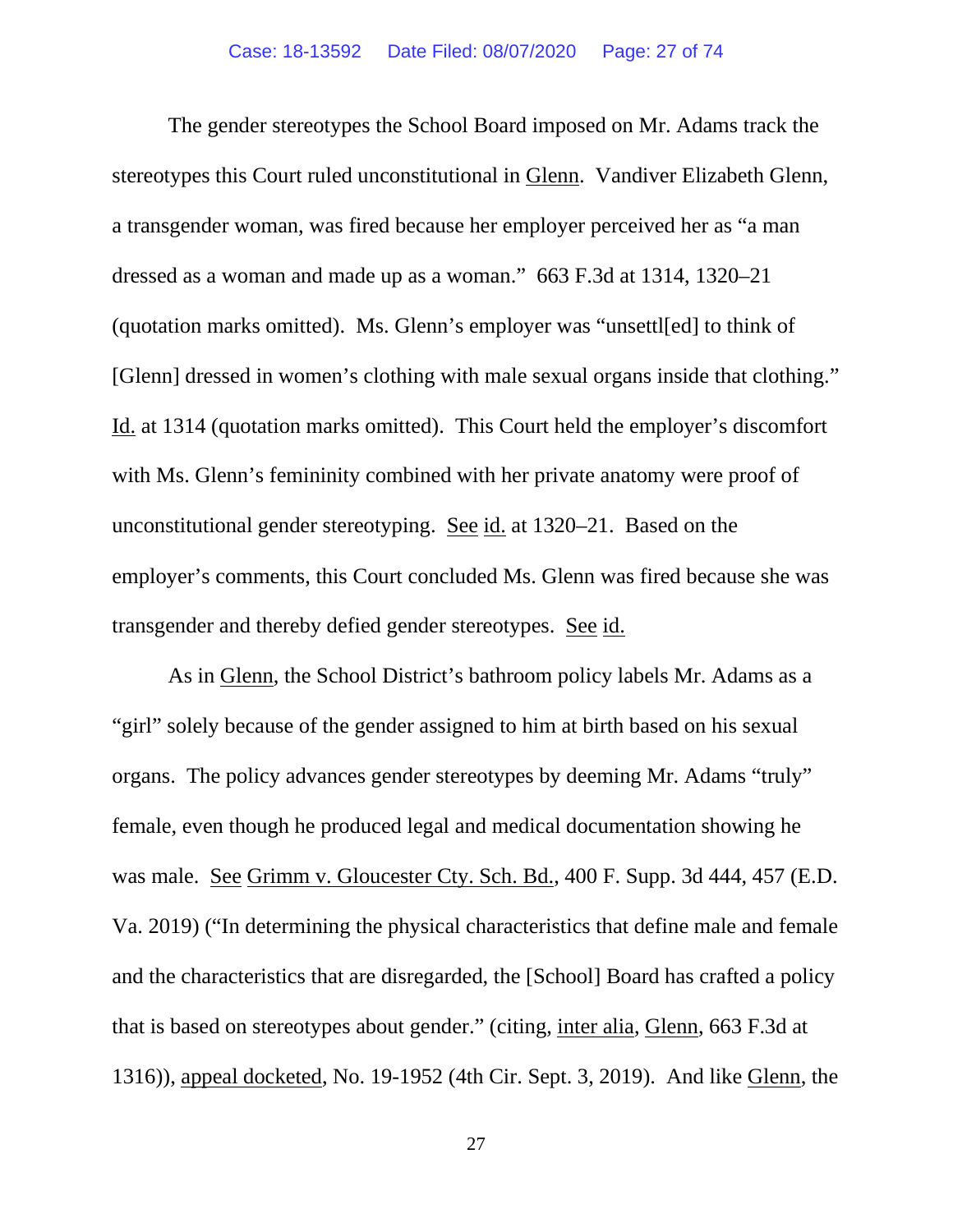bathroom policy singles out Mr. Adams for different treatment because he is transgender. It excludes him from the restroom matching his gender identity and gives him little choice but to use the restroom in isolation from his peers. See Whitaker, 858 F.3d at 1045 (affirming a preliminary injunction because a school district caused irreparable harm to a student "when it dismissed him to a separate [gender-neutral] bathroom" and "stigmatized [him], indicating that he was 'different' because he was a transgender boy"). Of course the School Board here treated Mr. Adams with more respect than the employer in Glenn. School officials used Adams's male pronouns, permitted him to wear boys' clothes to school, and did not interfere with his decision to identify openly as transgender. Nevertheless, the Constitution does not tolerate any form of gender stereotyping on the basis of one's birth sex and sexual organs. See Glenn, 663 F.3d at 1316–17.

The School Board repeats its concern that allowing Mr. Adams to use the boys' restroom could allow "a non-transgender student to pose as a gender-fluid student to access the bathroom." But again, the Board offers no evidence that any students claiming to be gender-fluid have asked for access to all bathroom facilities. We remain unpersuaded that this concern is anything more than hypothetical.

The School Board also believes allowing Mr. Adams access to the boys' restroom threatens the time-honored convention of separate bathrooms for men and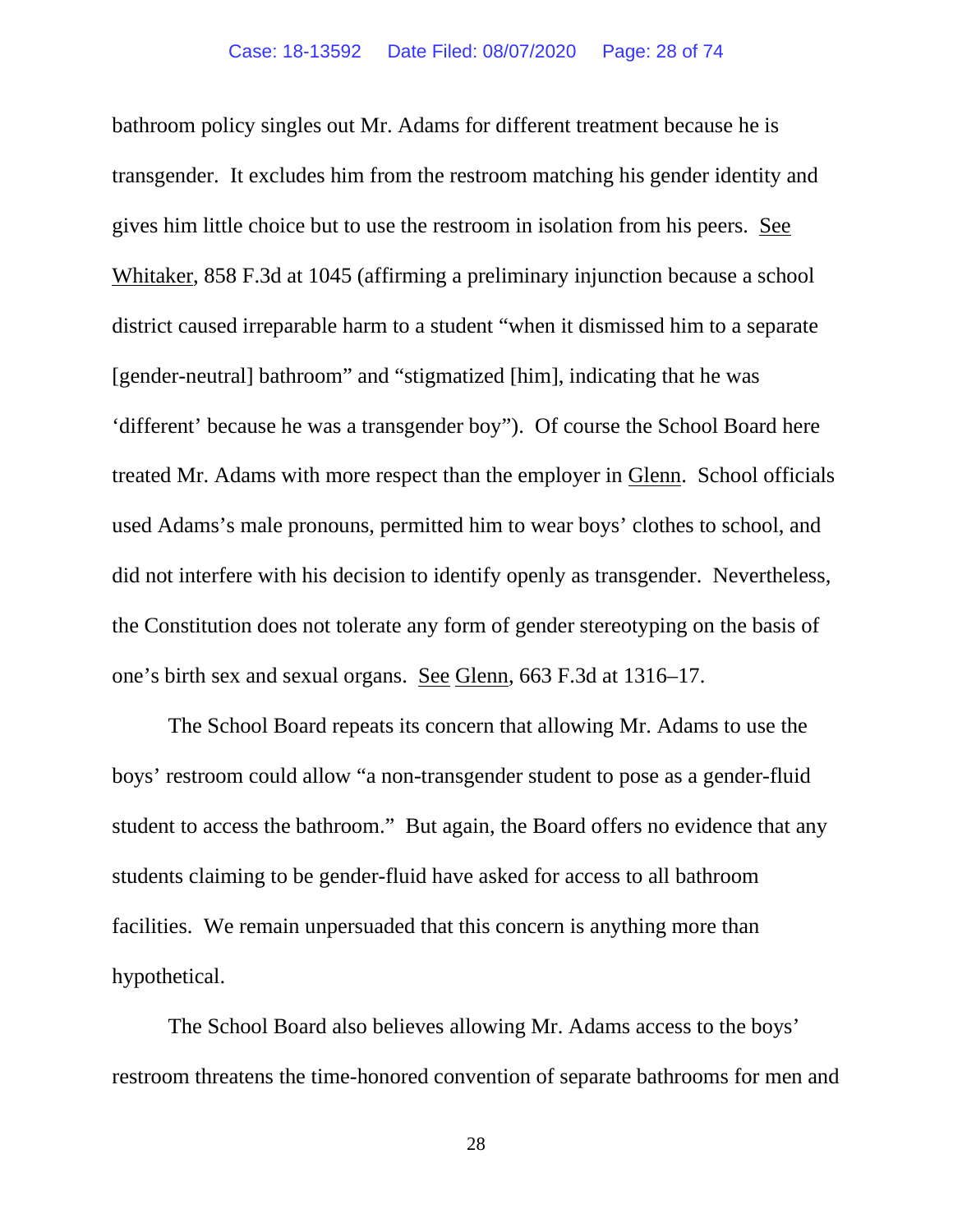women, because any person could "claim discrimination" and use a different bathroom for "no reason at all." Neither are we convinced by this argument. Mr. Adams succeeds on his constitutional claim because, first, there is a dearth of evidence in this record that transgender students are a threat to other students' privacy. Second, the record demonstrates that the School Board subjected Mr. Adams to gender stereotyping. We emphasize that the constitutionality of genderseparated bathrooms is not before us. Although the dissenting opinion seems anxious to weigh in on this broader issue, no one has argued here that separating men and women's restrooms treats men and women unequally, lacks any factual basis, or perpetuates "invidious, archaic, and overbroad stereotypes" about gender. See J.E.B., 511 U.S. at 130–31, 115 S. Ct. at 1422.

4.

Because this record reveals no substantial relationship between privacy in St. Johns County School District restrooms and excluding Mr. Adams from the boys' restroom, the School District's bathroom policy violates the Equal Protection Clause. In so holding, we join the Seventh Circuit, the only other circuit to encounter this issue, along with the majority of district courts who have taken up this topic. See Whitaker, 858 F.3d at 1054 (holding a transgender boy demonstrated likelihood of success on the merits of his equal protection claim to use the boys' restroom); see also A.H. ex rel. Handling v. Minersville Area Sch.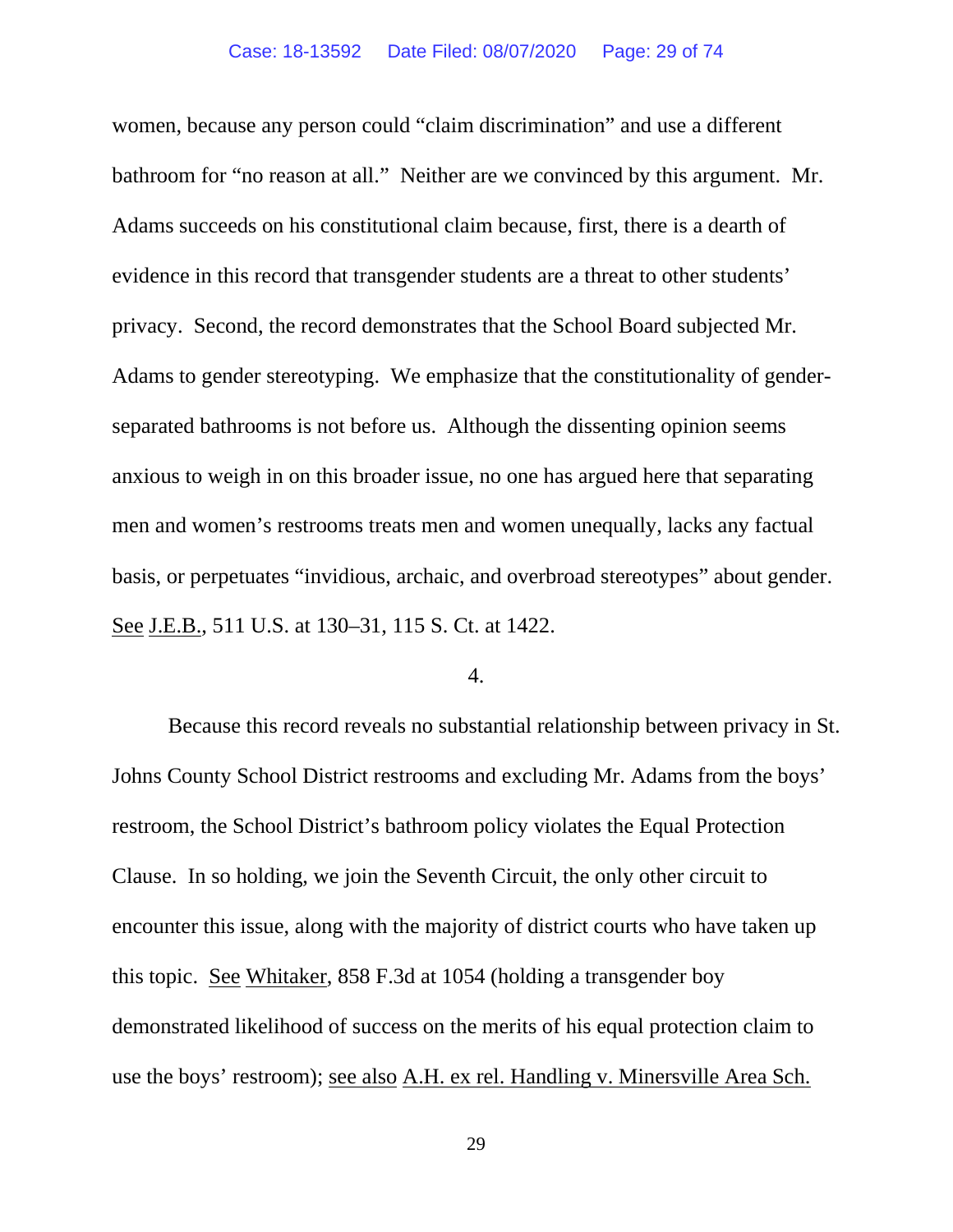Dist., 408 F. Supp. 3d 536, 578 (M.D. Pa. 2019) (granting summary judgment to transgender girl on equal protection claim for access to girls' restroom because school district failed to demonstrate an exceedingly persuasive justification); Grimm, 400 F. Supp. 3d at 461 (same, for transgender boy); Evancho v. Pine-Richland Sch. Dist., 237 F. Supp. 3d 267, 293 (W.D. Pa. 2017) (holding transgender students showed likelihood of success on equal protection claim to access restrooms matching gender identity); Bd. of Educ. of the Highland Local Sch. Dist. v. U.S. Dep't of Educ., 208 F. Supp. 3d 850, 877 (S.D. Ohio 2016) (same, with transgender girl).

Although this issue is not before us here, we are aware that the Third and Ninth Circuits have rejected claims from non-transgender students that their school violated their fundamental right to privacy by separating boys' and girls' bathrooms based on gender identity. See Parents for Privacy, 949 F.3d at 1221–26 (affirming dismissal of non-transgender students' constitutional privacy claim); Doe, 897 F.3d at 530–31 (holding that non-transgender students could not establish likelihood of success on constitutional privacy claim). And we subscribe to the thinking of the Third Circuit when it said that requiring "transgender student[s] to use single-user facilities" under an assigned-sex-at-birth-based bathroom policy "would very publicly brand all transgender students with a scarlet 'T,' and they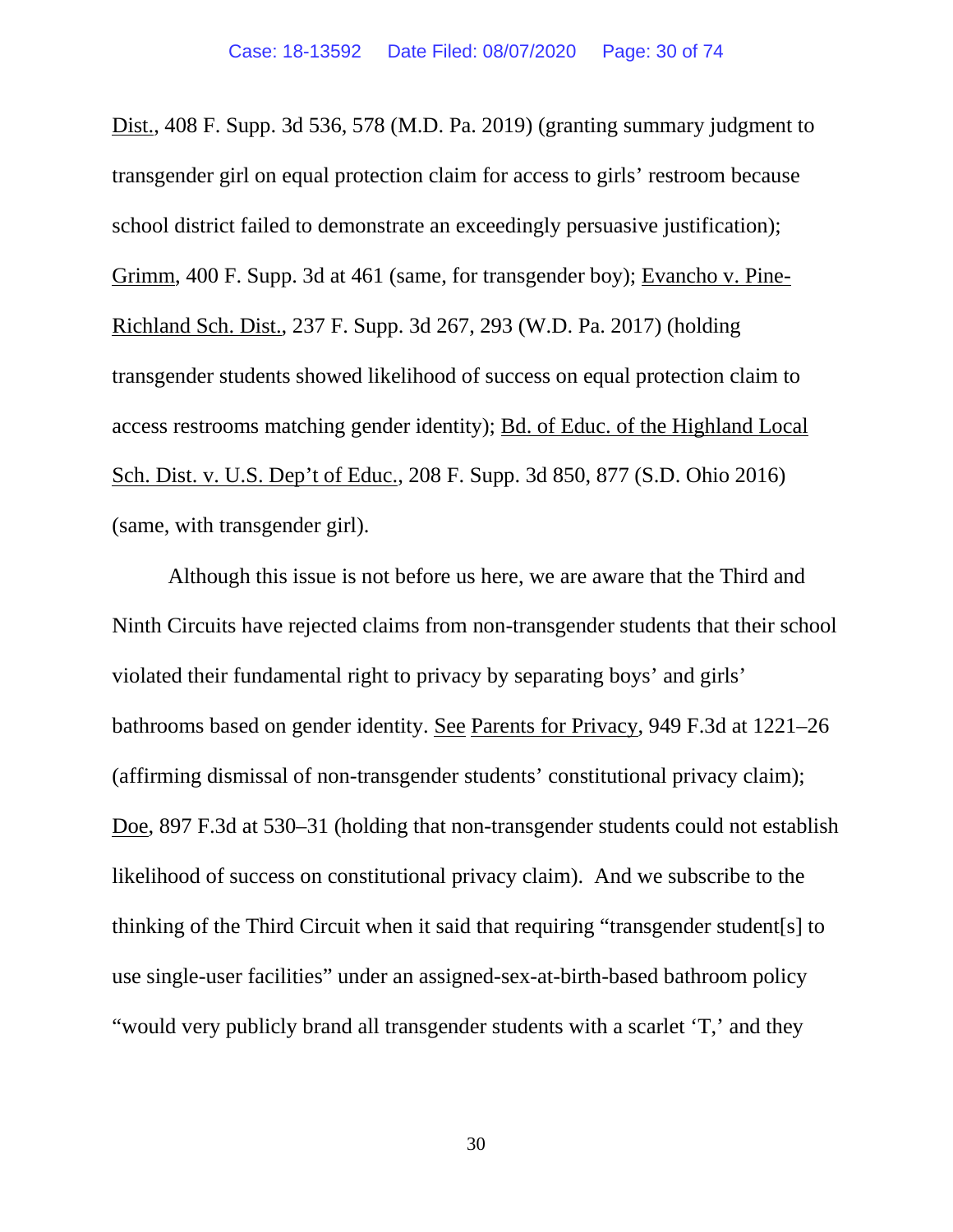should not have to endure that as the price of attending their public school." Doe, 897 F.3d at 530.

This record does not demonstrate that the School Board has met its "demanding" constitutional burden by showing a substantial relationship between excluding transgender students from communal restrooms and student privacy. See VMI, 518 U.S. at 533, 116 S. Ct. at 2275. We therefore affirm the District Court's grant of relief to Mr. Adams under the Fourteenth Amendment.

## **IV.**

Mr. Adams also prevails on his Title IX claim. Title IX mandates that no person "shall, on the basis of sex, be excluded from participation in, be denied the benefits of, or be subjected to discrimination under any education program or activity receiving Federal financial assistance." 20 U.S.C. § 1681(a).

There is only one dispute about Mr. Adams's Title IX claim: whether excluding Mr. Adams from the boys' bathroom amounts to sex discrimination in violation of the statute.<sup>[7](#page-44-0)</sup> We conclude that this policy of exclusion constitutes discrimination. First, Title IX protects students from discrimination based on their transgender status. And second, the School District treated Mr. Adams differently because he was transgender, and this different treatment caused him harm. Finally,

<sup>7</sup> The parties agree that the St. Johns County School District receives federal financial assistance and is thus bound by Title IX. They agree as well that the use of the school restrooms is an "education program or activity" within the meaning of Title IX.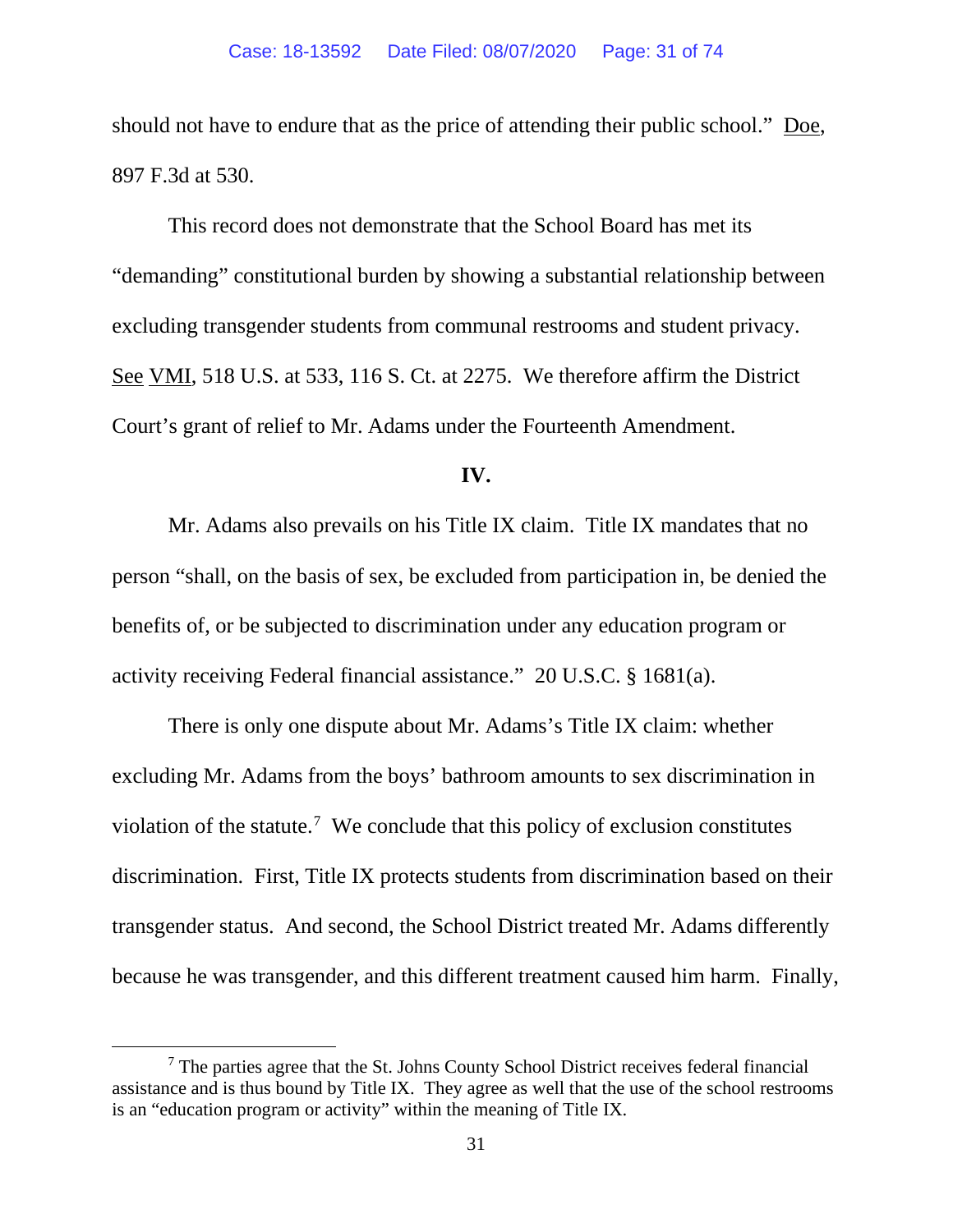nothing in Title IX's regulations or any administrative guidance on Title IX excuses the School Board's discriminatory policy.

## A.

Our analysis of Mr. Adams's Title IX claim benefits from the Supreme Court's recent decision in Bostock v. Clayton County, 590 U.S. \_\_\_, 140 S. Ct. 1731 (2020). Bostock announced that Title VII's prohibition on sex discrimination also forbids discrimination based on transgender status. Id. at 1737. The Court instructed that "it is impossible to discriminate against a person for being . . . transgender without discriminating against that individual based on sex." Id. at 1741.

Bostock has great import for Mr. Adams's Title IX claim. Although Title VII and Title IX are separate substantive provisions of the Civil Rights Act of 1964, both titles prohibit discrimination against individuals on the basis of sex. 42 U.S.C. § 2000e-2(a)(1) (Title VII); 20 U.S.C. § 1681(a) (Title IX). Both titles also employ a "but-for causation standard," which Bostock found critical to its expansive interpretation of sex discrimination. See Bostock, 140 S. Ct. at 1739 (citing Univ. of Tex. Sw. Med. Ctr. v. Nassar, 570 U.S. 338, 350, 133 S. Ct. 2517, 2527 (2013)); Comcast Corp. v. Nat'l Ass'n of African Am.-Owned Media, 589 U.S. \_\_\_, 140 S. Ct. 1009, 1014 (2020) (explaining that but-for causation is the "default" rule for federal antidiscrimination laws). Given these similarities, it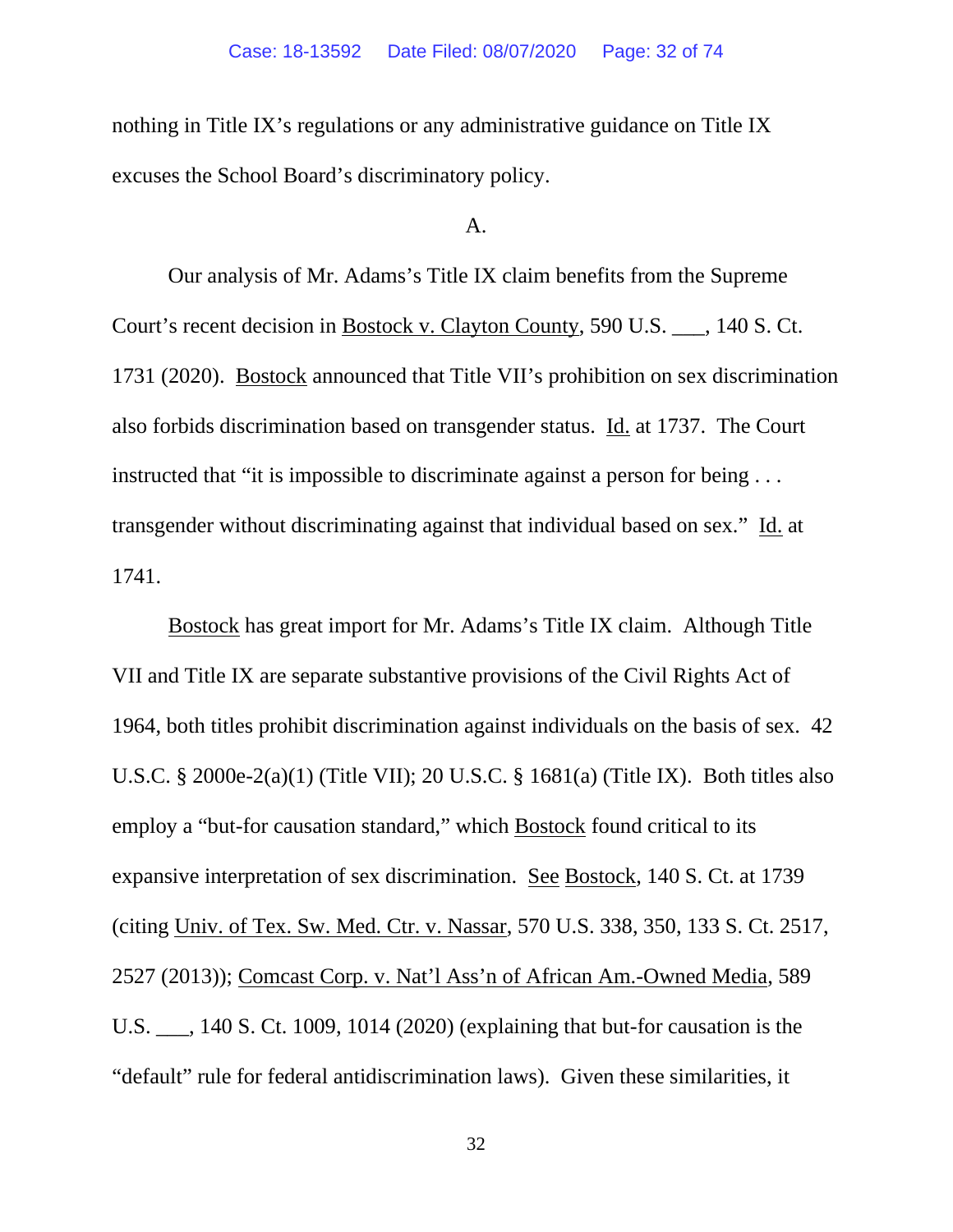#### Case: 18-13592 Date Filed: 08/07/2020 Page: 33 of 74

comes as no surprise that the Supreme Court has "looked to its Title VII interpretations of discrimination in illuminating Title IX" and its antidiscrimination provisions. Olmstead v. L.C. ex rel. Zimring, 527 U.S. 581, 616 n.1, 119 S. Ct. 2176, 2195 n.1 (1999) (Thomas, J., dissenting); see, e.g., Franklin v. Gwinnett Cty. Pub. Schs., 503 U.S. 60, 75, 112 S. Ct. 1028, 1037 (1992) (applying, in the context of a Title IX claim, Title VII's conception of sexual harassment as sex discrimination).

The School Board argues that Title IX does not proscribe discrimination against transgender people, because the statute was only "intended to address discrimination plaguing biological women." Appellant's Br. at 39. However, Bostock teaches that, even if Congress never contemplated that Title VII could forbid discrimination against transgender people, the "starkly broad terms" of the statute require nothing less. 140 S. Ct. at 1753. This reasoning applies with the same force to Title IX's equally broad prohibition on sex discrimination.

Still, the School Board argues that Title IX's ban on sex discrimination is somehow different from Title VII's because "schools are a wildly different environment than the workplace" and education "is the province of local governmental officials." Appellant's Br. at 43–44. We are not persuaded. Congress saw fit to outlaw sex discrimination in federally funded schools, just as it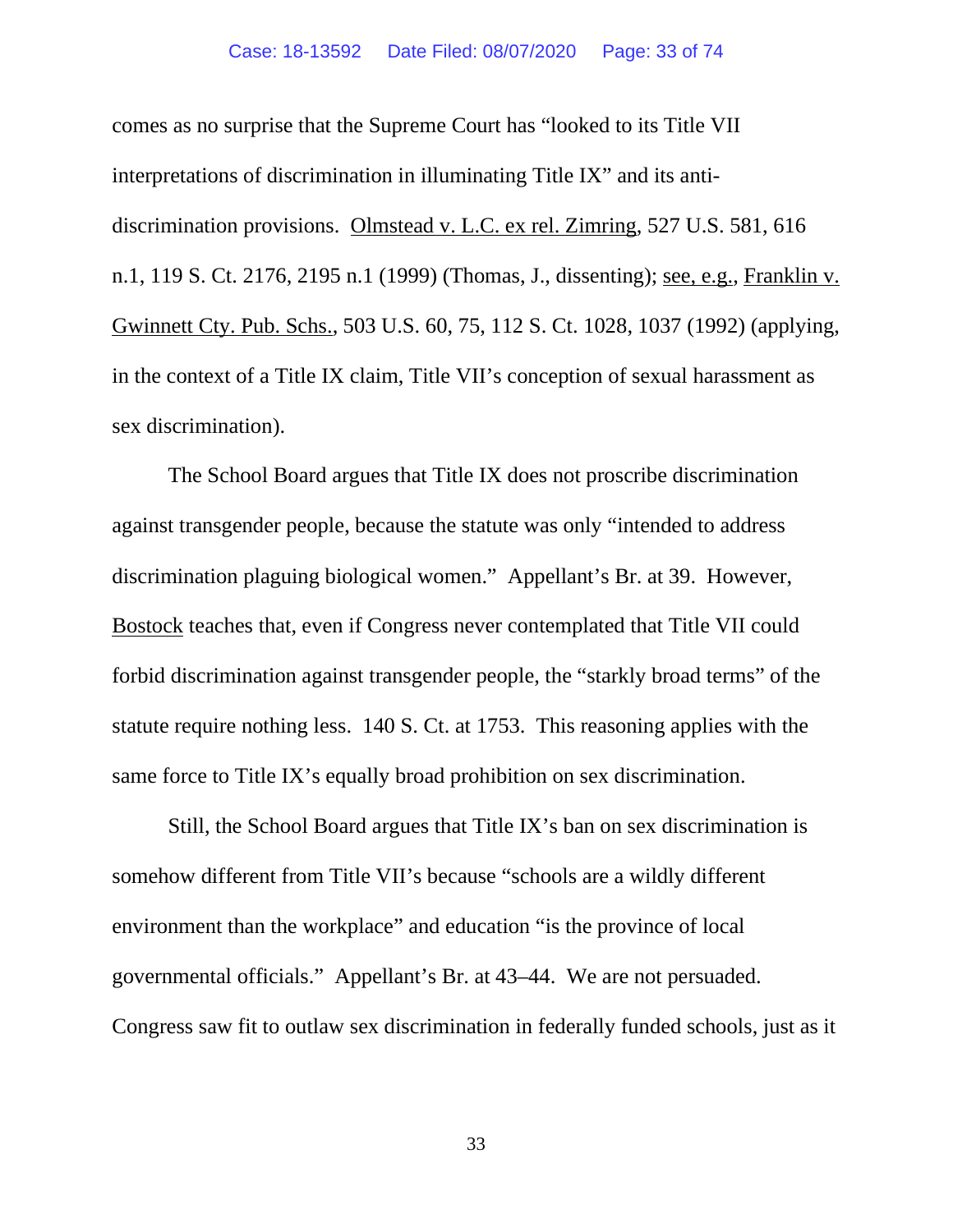did in covered workplaces. And, as we have explained, the Supreme Court's interpretation of discrimination based on sex applies in both settings.

With Bostock's guidance, we conclude that Title IX, like Title VII, prohibits discrimination against a person because he is transgender, because this constitutes discrimination based on sex.

#### B.

Of course, Mr. Adams still bears the burden of showing that the School District discriminated against him by barring him from the boys' restroom because he is transgender. With the benefit of the District Court's careful factfinding, we are satisfied that Mr. Adams succeeds on his claim of sex discrimination under Title IX, and we affirm the District Court's judgment in his favor.

Again, Title IX provides that no person shall, "on the basis of sex . . . be subjected to discrimination" at school. 20 U.S.C. § 1681(a). Discrimination "refers to distinctions or differences in treatment that injure protected individuals." Burlington N. & Santa Fe Ry. Co. v. White, 548 U.S. 53, 59, 126 S. Ct. 2405, 2410 (2006); see also Jackson v. Birmingham Bd. of Ed., 544 U.S. 167, 174, 125 S. Ct. 1497, 1504 (2005) (describing sex discrimination under Title IX as "differential" and "less favorable" treatment (quotation marks omitted)). Title IX's implementing regulations explain that a school cannot "[s]ubject any person to separate or different rules of behavior, sanctions, or other treatment" on the basis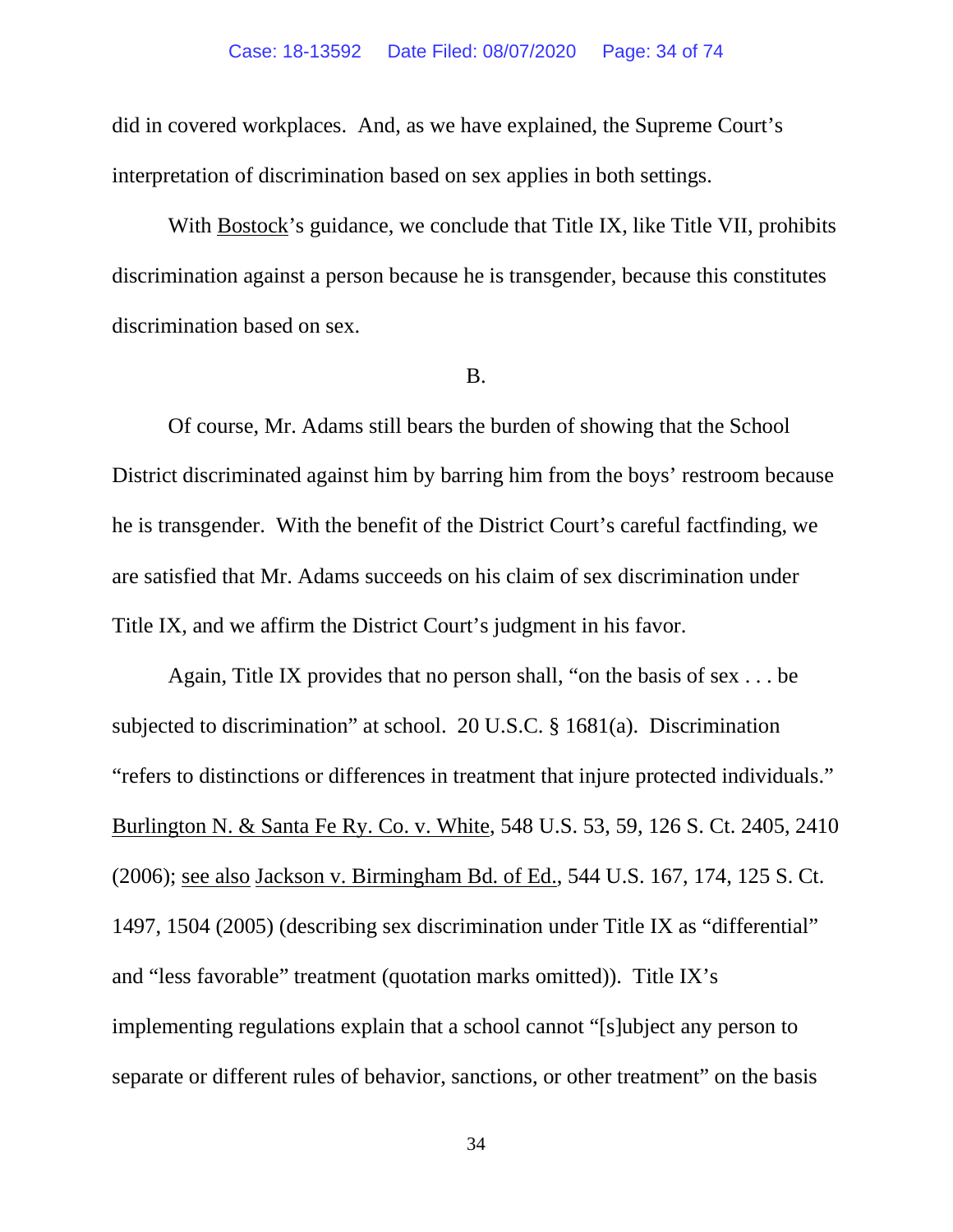of sex. 34 C.F.R. § 106.31(b)(4). Neither can a school "[p]rovide different aid, benefits, or services or provide aid, benefits or services in a different manner" because of sex. Id. § 106.31(b)(2).

As with his equal protection claim, Mr. Adams's claim of sex discrimination is stated narrowly. He argues the School District excluded him from the boys' restroom because he is transgender. He says this policy constitutes discrimination on the basis of sex in violation of Title IX. Although one would never know it from reading the dissenting opinion, Mr. Adams does not argue that providing separate restrooms for boys and girls violates Title IX. Nor do we think he could. The statute's implementing regulations specifically authorize "separate toilet, locker room, and shower facilities on the basis of sex," as long as all facilities are "comparable." 34 C.F.R. § 106.33.

The School Board argues Mr. Adams did not suffer any discrimination. The Board reads Bostock to hold that "a woman who identifies as a man—a transgender man—is a woman." Appellant's Suppl. Br. at 3. This being the Board's view, it argues that Mr. Adams was treated just the same as all girl students at Nease High School. But the School Board, like the dissenting opinion, misapprehends Bostock. Bostock explained that if an employer fires a transgender female employee but retains a non-transgender female employee, this differential treatment is discrimination because of sex. 140 S. Ct. at 1741–42. In the same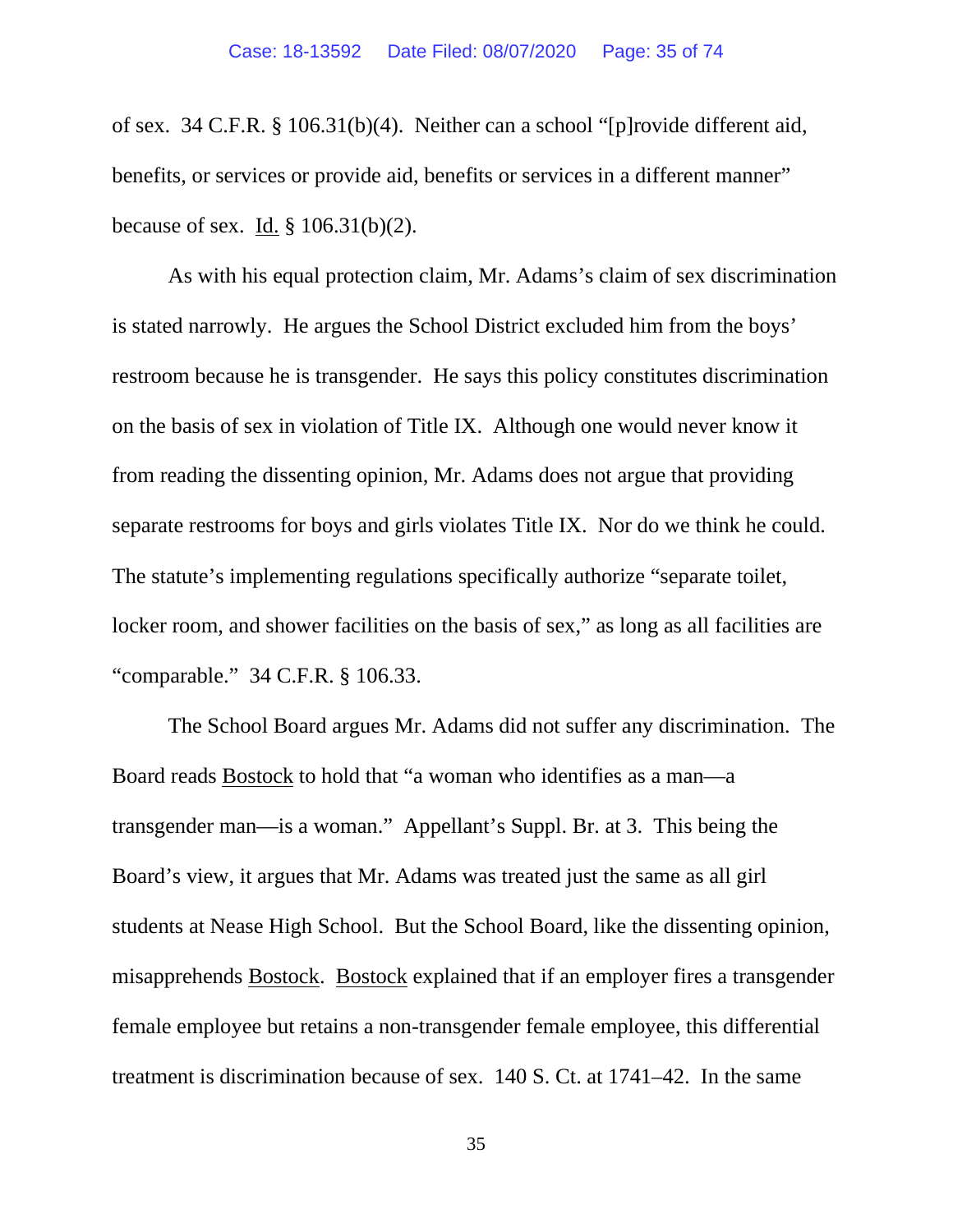way, Mr. Adams can show discrimination by comparing the School Board's treatment of him, as a transgender boy, to its treatment of non-transgender boys.

The Board's treatment of Mr. Adams is like that deemed discriminatory in Bostock. If Mr. Adams were a non-transgender boy, the School Board would permit him to use the boys' restroom. The School Board allowed all nontransgender boys to use the boys' restroom. It allowed all non-transgender students with male driver's licenses and birth certificates to use the boys' restroom. But because Mr. Adams is a transgender boy, the School Board singled him out for different treatment. By the very terms of the bathroom policy, the Board refused to allow Adams, "a transgender student[,] access to the restroom corresponding to [his] consistently asserted transgender identity."

Mr. Adams was also treated differently than non-transgender students generally. If Mr. Adams entered the restroom matching the sex on his legal documents and his gender identity, he faced school discipline. But nontransgender students did not face discipline for restroom use corresponding to their gender identity and their legal documents. Through the bathroom policy, the School District ousted Mr. Adams from communal restrooms and gave him no choice but to use the single-stall facilities. In these respects, the Board subjected Mr. Adams, "as a transgender student, to different rules, sanctions, and treatment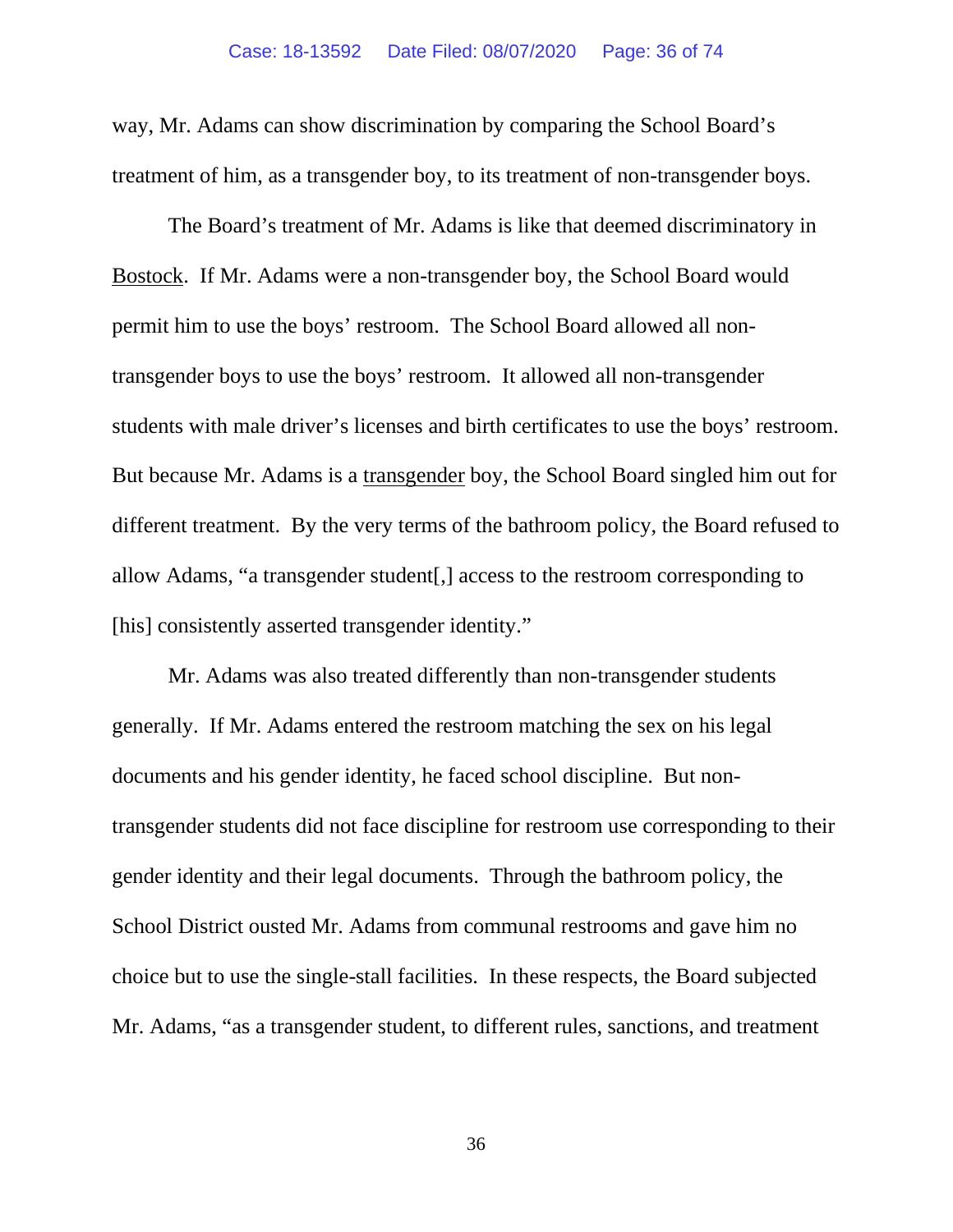than non-transgender students, in violation of Title IX." Whitaker, 858 F.3d at 1049–50; see 34 C.F.R. § 106.31(b)(4).

The record leaves no doubt that Mr. Adams suffered harm from this differential treatment. Mr. Adams introduced expert testimony that many transgender people experience the "debilitating distress and anxiety" of gender dysphoria, which is alleviated by using restrooms consistent with their gender identity, among other measures. 318 F. Supp. 3d. at 1299 (quotation marks omitted). Experts also testified that "forc[ing] transgender people to live in accordance with the sex assigned to them at birth . . . cause[s] significant harm." Id. at 1300. Mr. Adams described that he personally suffered "anxiety and depression" from "walk[ing] past the boys' restroom on his way to a genderneutral bathroom, knowing every other boy is permitted to use it but him." Id. at 1308. The bathroom policy caused him to feel sorely "alienated" and "different" from other students because he is transgender. Id. Mr. Adams testified that, because of the policy, "I know that the school sees me as less of a person, less of a boy, certainly, than my peers." R. Doc. 160-1 at 204.

Mr. Adams also suffered harm because he was separated from his peers in single-stall restroom facilities. Mr. Adams explained it felt like a "walk of shame" when he had to walk past the communal restrooms for a single-stall, gender-neutral restroom. It heightened the stigma he felt for being transgender. Mr. Adams had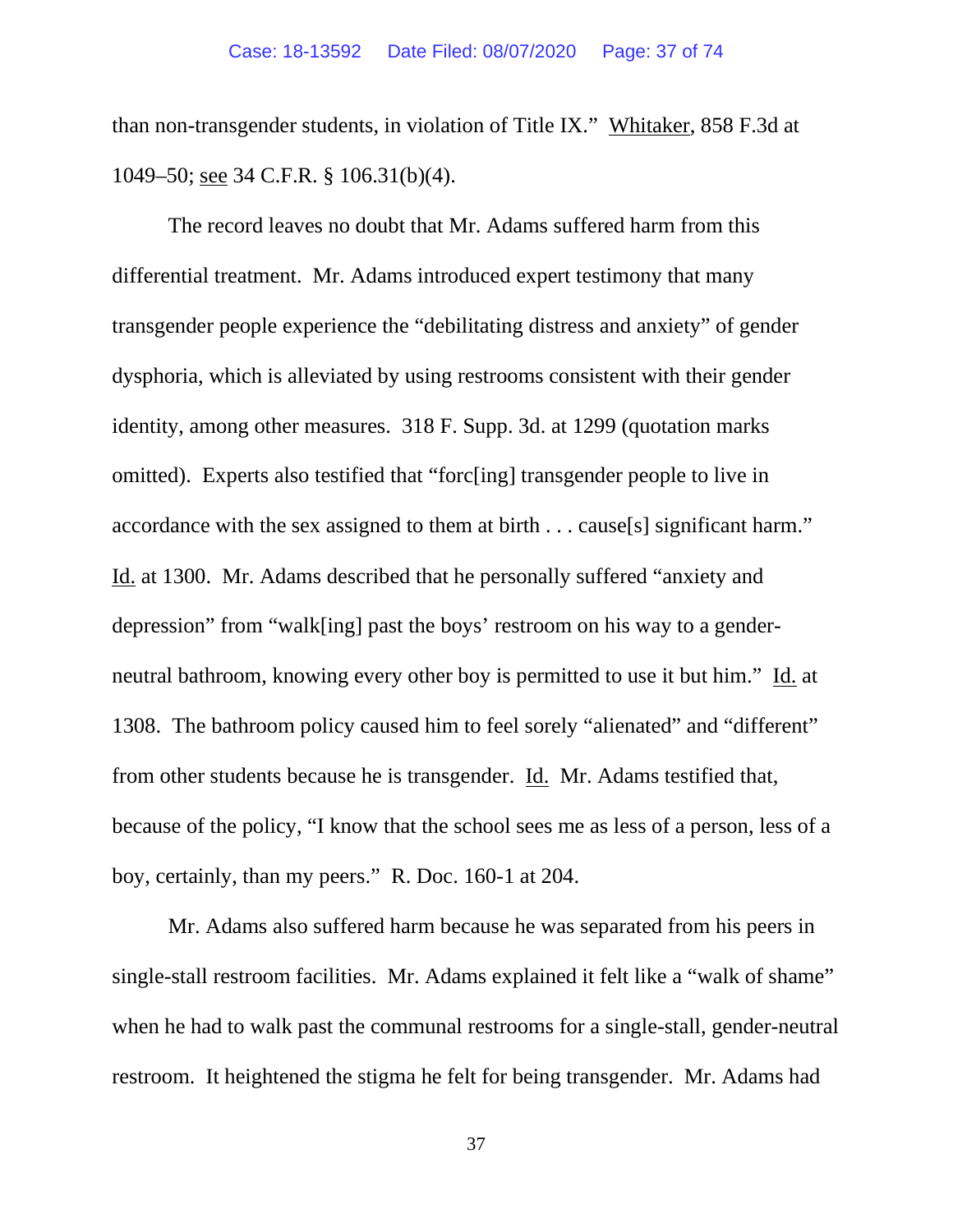little choice in this matter. The evidence at trial established that using the girls' restroom at school hindered Mr. Adams's clinical treatment for gender dysphoria. Because of the bathroom policy, Mr. Adams had to use single-stall restrooms at school.<sup>[8](#page-44-0)</sup> This marked him as different from his peers because he is transgender.

On the basis of this evidence, the District Court found that Mr. Adams "suffered emotional damage, stigmatization and shame from not being permitted to use the boys' restroom at school." Adams, 318 F. Supp. 3d at 1327. These consequences are well-recognized as injurious. See Whitaker, 858 F.3d at 1045– 47 (affirming a finding of irreparable harm because excluding a transgender student from the boys' restroom "stigmatized" the student and caused him "significant psychological distress" including "depression and anxiety" (quotation marks omitted)); Dodds v. U.S. Dep't of Educ., 845 F.3d 217, 221–22 (6th Cir. 2016) (per curiam) (affirming a finding of irreparable harm because excluding a young transgender student "from the girls' restrooms has already had substantial and immediate adverse effects on [her] daily life[,] . . . health[,] and well-being"); see also Obergefell v. Hodges, 576 U.S. \_\_\_, 135 S. Ct. 2584, 2602 (2015)

<sup>&</sup>lt;sup>8</sup> The evidence at trial also showed that the School District expected this outcome. The School District official who developed the bathroom policy testified that she would prefer a transgender student to use the gender-neutral single-stall facilities instead of the restroom of his sex assigned at birth. This employee also acknowledged that a transgender student like Mr. Adams could face "safety, security, and privacy concerns" while using the restroom of his sex assigned at birth.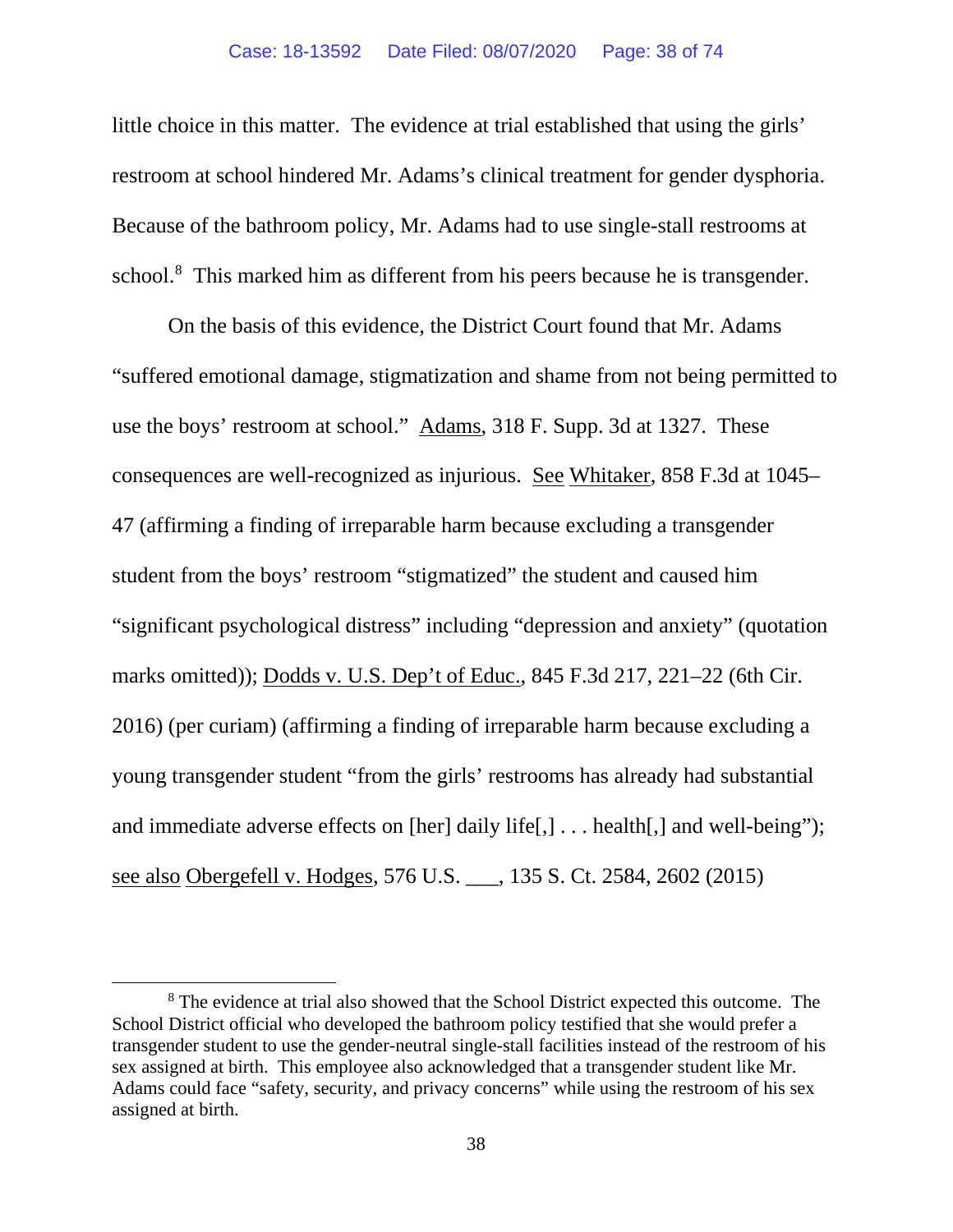(recognizing that "laws excluding same-sex couples from the marriage right impose stigma and injury").

Every court of appeals to consider bathroom policies like the School District's agrees that such policies violate Title IX. The Seventh Circuit has held that "[a] policy that requires an individual to use a bathroom that does not conform with his or her gender identity punishes that individual for his or her gender nonconformance, which in turn violates Title IX." Whitaker, 858 F.3d at 1049. The Sixth Circuit, affirming a preliminary injunction order, stated that, under Title IX, "transgender students are entitled to access restrooms for their identified gender rather than their biological gender at birth." Dodds, 845 F.3d at 221. We agree with our sister circuits.

C.

The School Board believes 34 C.F.R. § 106.33 of the Title IX implementing regulations forecloses Mr. Adams's discrimination claim. Section 106.33 reads:

> A recipient may provide separate toilet, locker room, and shower facilities on the basis of sex, but such facilities provided for students of one sex shall be comparable to such facilities provided for students of the other sex.

The School Board argues that the use of the term "sex" in this regulation clearly means "biological sex," or sex assigned at birth. Thus, it asserts that dividing restrooms by sex assigned at birth—requiring transgender boys to use the girls' restroom and transgender girls to use the boys' restroom—cannot be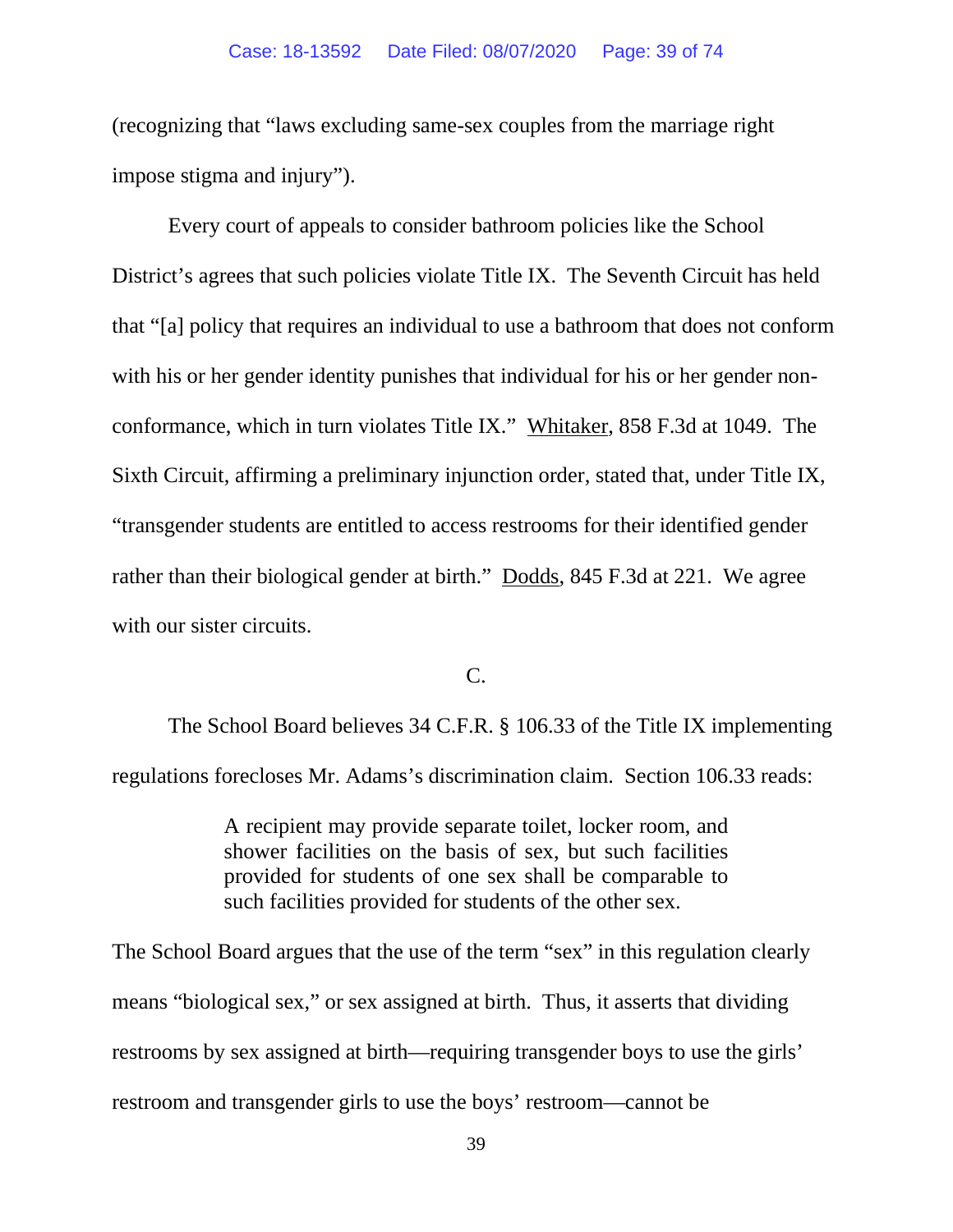discriminatory under Title IX. The Board considers Mr. Adams a "biological female," and it seeks to exclude him from the boys' restroom on this basis.

But Mr. Adams's discrimination claim does not contradict the implementing regulations for two reasons. First, Mr. Adams is not challenging § 106.33's provision of separate restrooms for girls and boys. He is simply seeking access to the boys' restroom as a transgender boy. And second, the regulation does not mandate how to determine a transgender student's "sex." Thus, we perceive no conflict between the text of § 106.33 and Mr. Adams's successful claim of discrimination.

Title IX says nothing about Mr. Adams's "sex." To start, Title IX and its accompanying regulations contain no definition of the term "sex." "Also absent from the statute is the term 'biological.'" Whitaker, 858 F.3d at 1047. It seems fair to say that § 106.33 tells us that restrooms may be divided by male and female. But the plain language of the regulation sheds no light on whether Mr. Adams's "sex" is female as assigned at his birth or whether his "sex" is male as it reads on his driver's license and his birth certificate. While the School Board maintains that Mr. Adams's sex is female, the State of Florida recognizes his sex as male. The federal government is also prepared to recognize Mr. Adams's sex as male, if he seeks an updated passport. As the Supreme Court observed in Bostock, transgender individuals have "one sex identified at birth and another today." 140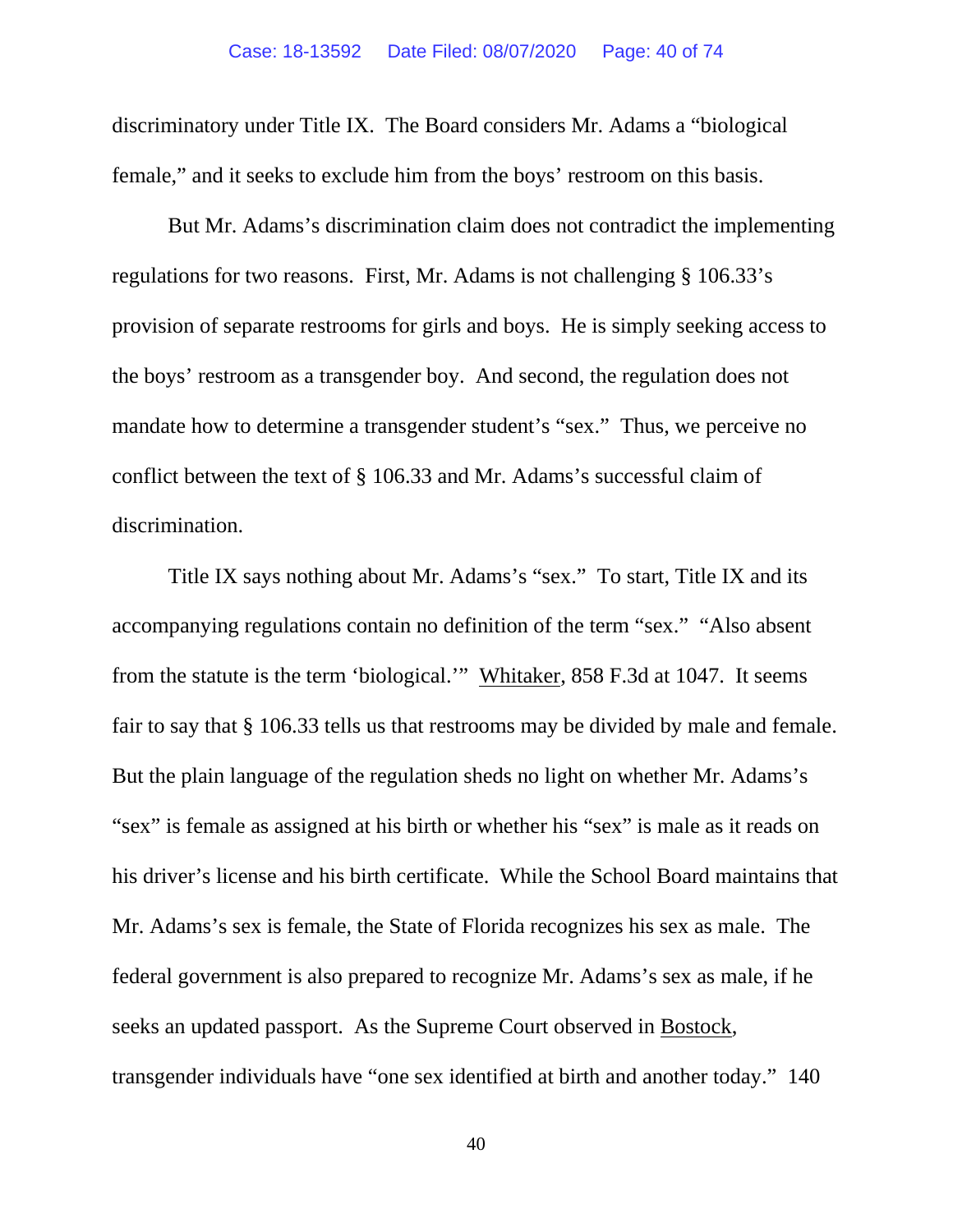S. Ct. at 1746. Title IX and its regulations do not declare which sex should determine a transgender student's restroom use. Thus, the language of § 106.33 does not insulate the School Board from Mr. Adams's discrimination claim based on his transgender status.

The School Board argues that Bostock endorses its reading of the term "sex" as strictly "biological sex." According to the Board, Bostock laid out "a conception of sex founded in biology and not gender identity." Appellant's Suppl. Br. at 4.

Bostock lends no support to the Board's interpretation of "sex." The Bostock Court expressly declined to decide whether Title VII's reference to "sex" means only "reproductive biology" or incorporates "some norms concerning gender identity." See 140 S. Ct. at 1739 (quotation marks omitted). The Court felt it unnecessary to answer this open interpretive question in order to hold discrimination against transgender people unlawful. Id. Thus, its analysis proceeded "on the assumption that 'sex' signified what the employers suggest, referring only to biological distinctions between male and female." Id.

The District Court in this case studied the statute and the case law and held that "the meaning of 'sex' in Title IX includes 'gender identity.'" Adams, 318 F.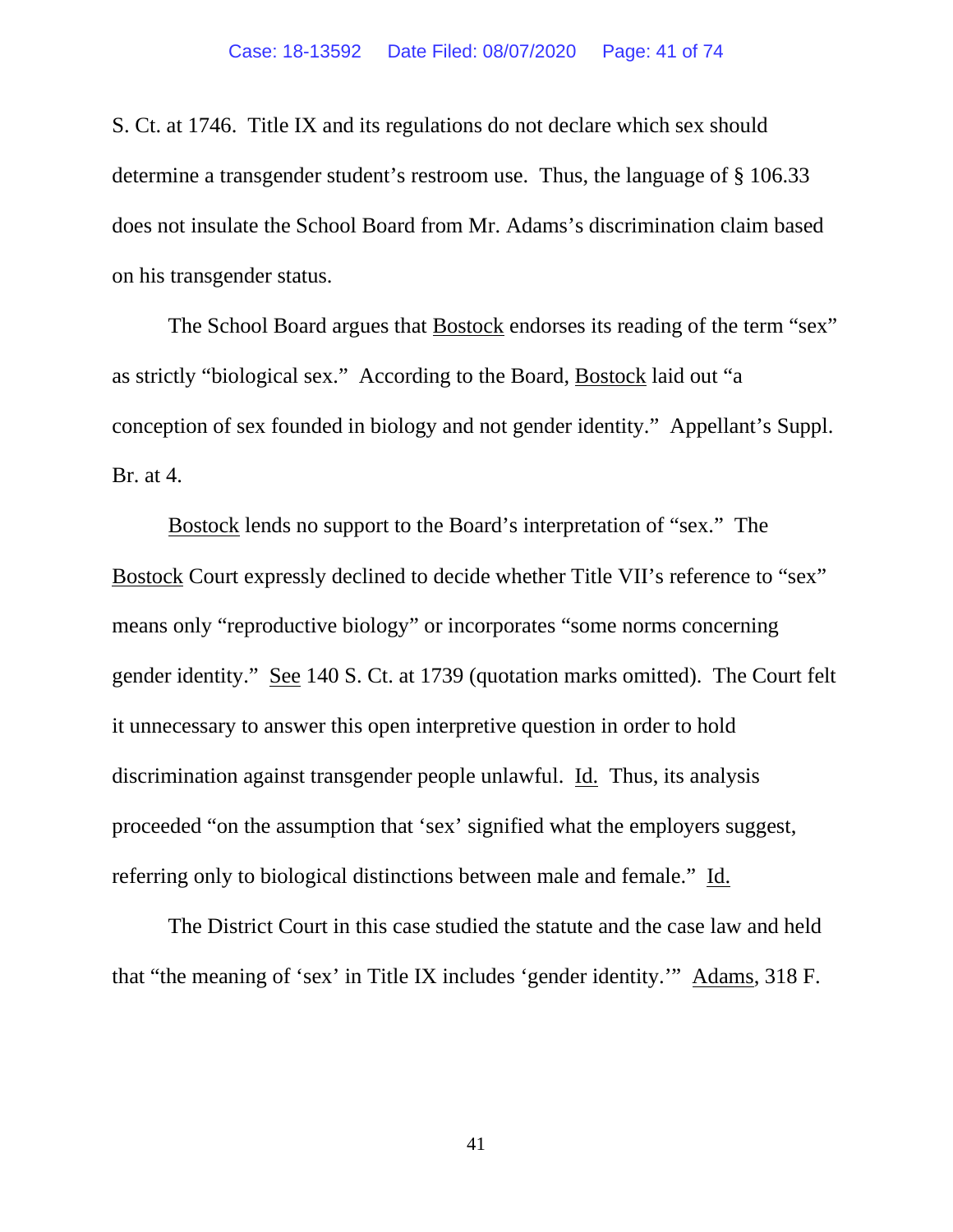Supp. 3d at 1325. If we thought it necessary, we would affirm this holding.  $9$  But Bostock counsels otherwise. Our dissenting colleague accuses us of shirking our duty because we do not delve into the meaning of "sex" in Title IX. To the contrary, we follow the lead of the Supreme Court in Bostock, which found it unnecessary to perform that analysis as to Title VII. We need not interpret the term "sex" to recognize that Mr. Adams suffered discrimination at school because he was transgender. See Bostock, 140 S. Ct. at 1746. And nothing in Bostock or the language of § 106.33 justifies the School Board's discrimination against Mr. Adams. Specifically, § 106.33 does not dictate how schools should approach transgender students' restroom use or define a transgender student's "sex." Indeed, no court of appeals has accepted the School Board's arguments that § 106.33 requires transgender students to use the restroom of their sex assigned at birth. See Parents for Privacy, 949 F.3d at 1227 (rejecting a strict "biological sex" reading of § 106.33 as it applies to transgender students); Whitaker, 858 F.3d at 1047 (observing that the term "biological" does not appear in Title IX); G.G. ex rel.

<sup>&</sup>lt;sup>9</sup> Our dissenting colleague believes that the term "sex" cannot encompass any conception of gender identity. See Dissenting Op. at 67–68. Important to the dissent's position is that, at the time Title IX was passed, "a common belief among psychiatrists was that trans[gender] people were severely mentally disturbed." Id. at 68 (alteration adopted and quotation marks omitted). The Supreme Court has recently reminded us, however, that we must "apply[] protective laws to groups that were politically unpopular at the time of the law's passage." Bostock, 140 S. Ct. at 1751. To hinge our statutory analysis on the historical prejudice and misunderstanding the dissent describes "would tilt the scales of justice in favor of the strong or popular." Id.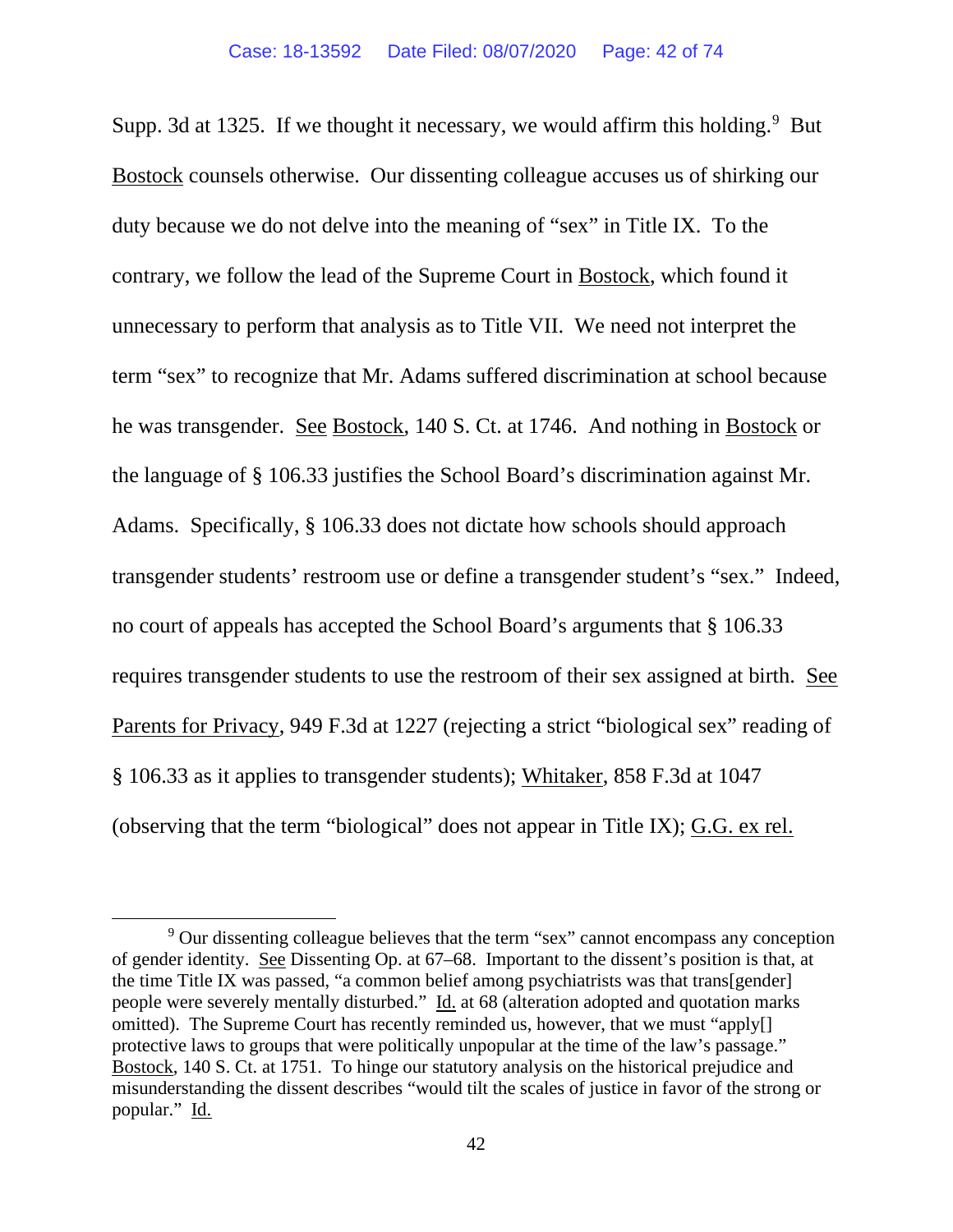Grimm v. Gloucester County School Board, 822 F.3d 709, 720–21 (4th Cir. 2016) (observing that § 106.33 does not explain how to determine an individual's maleness or femaleness for purposes of restroom use), vacated and remanded, 580 U.S. \_\_\_, 137 S. Ct. 1239 (2017).

The School Board then argues that the Department of Education ("DOE") and the Department of Justice ("DOJ") endorse its reading of "sex" as "biological sex." In 2016, the DOE's Office for Civil Rights and the DOJ's Civil Rights Division jointly issued a "Dear Colleague" letter instructing that discrimination based on sex encompassed "discrimination based on a student's gender identity, including discrimination based on a student's transgender status." Then, in 2017, the DOE and DOJ withdrew this guidance in a second "Dear Colleague" letter. The withdrawal letter reasoned that the 2016 guidance did not "contain extensive legal analysis or explain how the position is consistent with the express language of Title IX, nor did [it] undergo any formal public process."

The School Board believes the withdrawal of the 2016 guidance signifies the DOE's new position that sex discrimination does not include discrimination because of gender identity. We are unpersuaded. The 2017 letter contained no substantive interpretation of the meaning of "sex discrimination" in Title IX. It merely withdrew the 2016 guidance for lack of sufficient legal explanation and formal process. Since the 2017 letter contains no substantive interpretation of Title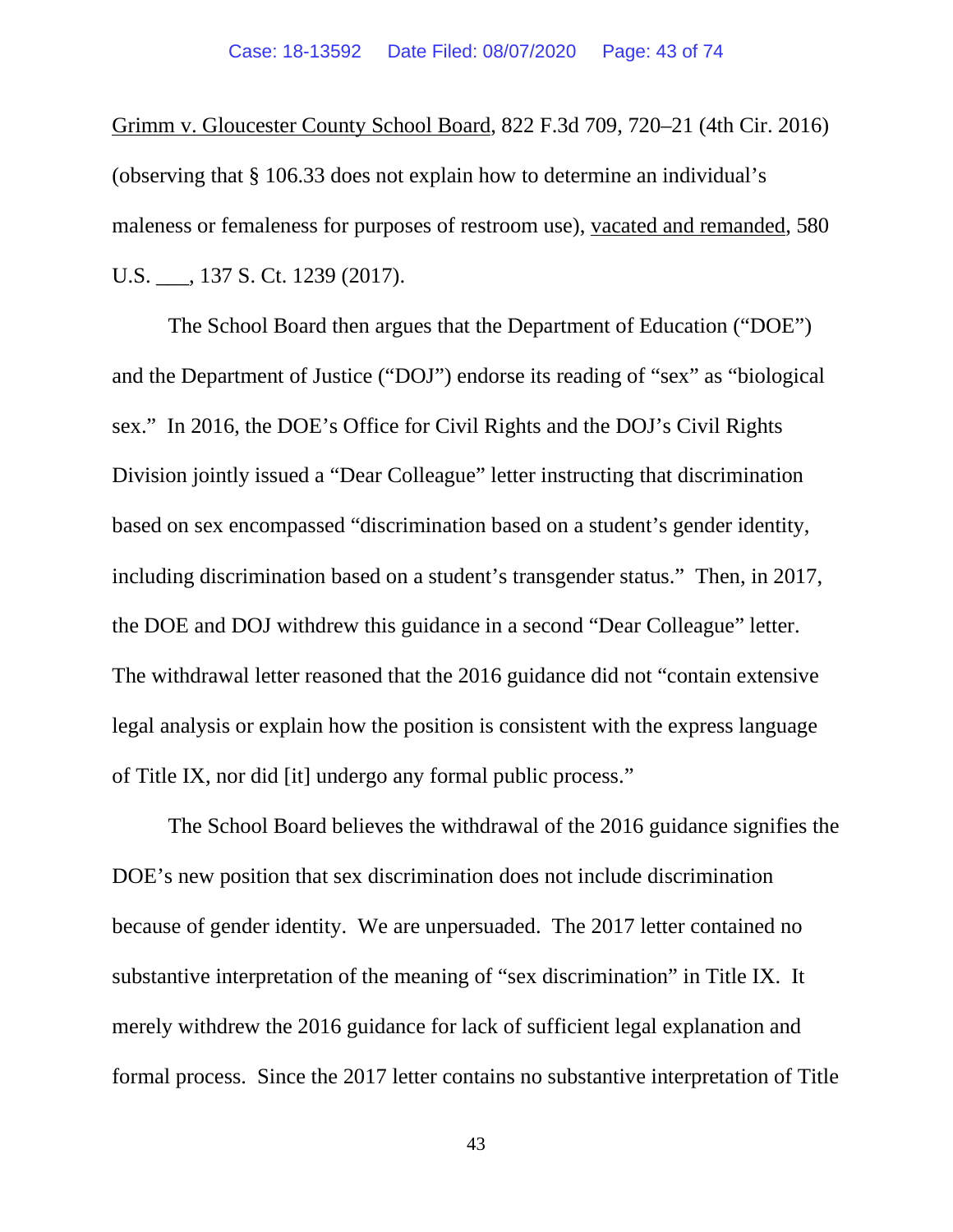IX or its regulations, we owe it no deference. Cf. Kisor v. Wilkie, 588 U.S. \_\_\_, 139 S. Ct. 2400, 2414 (2019) (explaining that deference is not warranted to an agency's interpretation of its own regulation when that "interpretation does not reflect [the] agency's authoritative, expertise-based, fair, or considered judgment" (alteration adopted) (quotation marks omitted)); Chevron, USA, Inc. v. Nat'l Res. Def. Council, Inc., 467 U.S. 837, 842–44, 104 S. Ct. 2778, 2781–82 (1984) (describing deference to an agency's interpretation of the statute which it administers).

Even if we were to accept the School Board's argument that sex is "founded in biology" or refers "only to biological distinctions between male and female," see Bostock, 140 S. Ct. at 1739, this interpretation does not establish that Mr. Adams is biologically female and belongs in the girls' restroom. As the District Court found, Mr. Adams—like some other transgender people—has confirmed his male sex not just legally and socially, but medically. See 318 F. Supp. 3d at 1300–01. We will not rehash the details of Mr. Adams's medical transition. But suffice it to say that the School Board's preferred definition of "biological sex" reduces Mr. Adams "to nothing more than the sum of [his] external genitalia at birth," to the exclusion of all other characteristics. See Appellee's Suppl. Br. at 11. This understanding of "sex"—or, for that matter, "biological sex"—is as narrow as it is unworkable.

\* \* \*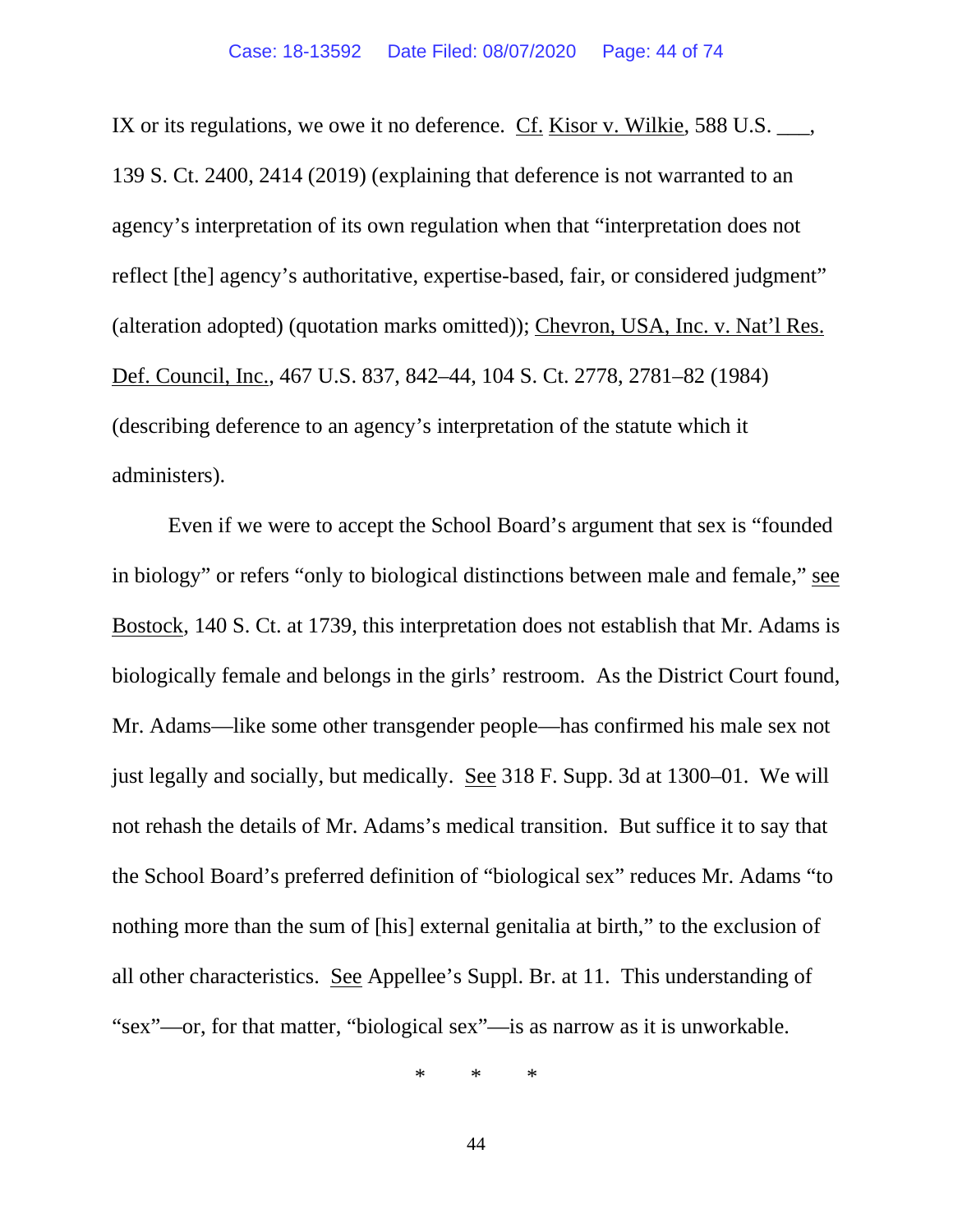Bostock confirmed that workplace discrimination against transgender people is contrary to law. Neither should this discrimination be tolerated in schools. The School Board's bathroom policy, as applied to Mr. Adams, singled him out for different treatment because of his transgender status. It caused him psychological and dignitary harm. We affirm the District Court's ruling that maintaining this policy violated Title IX.[10](#page-44-0)

# **V.**

A public school may not punish its students for gender nonconformity. Neither may a public school harm transgender students by establishing arbitrary, separate rules for their restroom use. The evidence at trial confirms that Mr. Adams suffered both these indignities. The record developed in the District Court shows that the School Board failed to honor Mr. Adams's rights under the Fourteenth Amendment and Title IX. The judgment of the District Court is therefore **AFFIRMED.**

<span id="page-44-0"></span><sup>&</sup>lt;sup>10</sup> The School Board presents one last argument. The Board points out that Title IX was enacted through Congress's spending power, which permits recovery of damages only where recipients of federal funding have notice of their liability. See Davis ex rel. LaShonda D. v. Monroe Cty. Bd. of Educ., 526 U.S. 629, 640, 119 S. Ct. 1661, 1669–70 (1999). The Board says it had no notice that Title IX forbids discrimination against transgender students. Without such notice, the Board contends, it cannot be said to have harbored discriminatory intent against Mr. Adams and it cannot be held liable.

We need not pass upon the Board's arguments, because the Board never raised the Spending Clause issue in the District Court. "Arguments raised for the first time on appeal are not properly before this Court." Hurley v. Moore, 233 F.3d 1295, 1297 (11th Cir. 2000) (per curiam).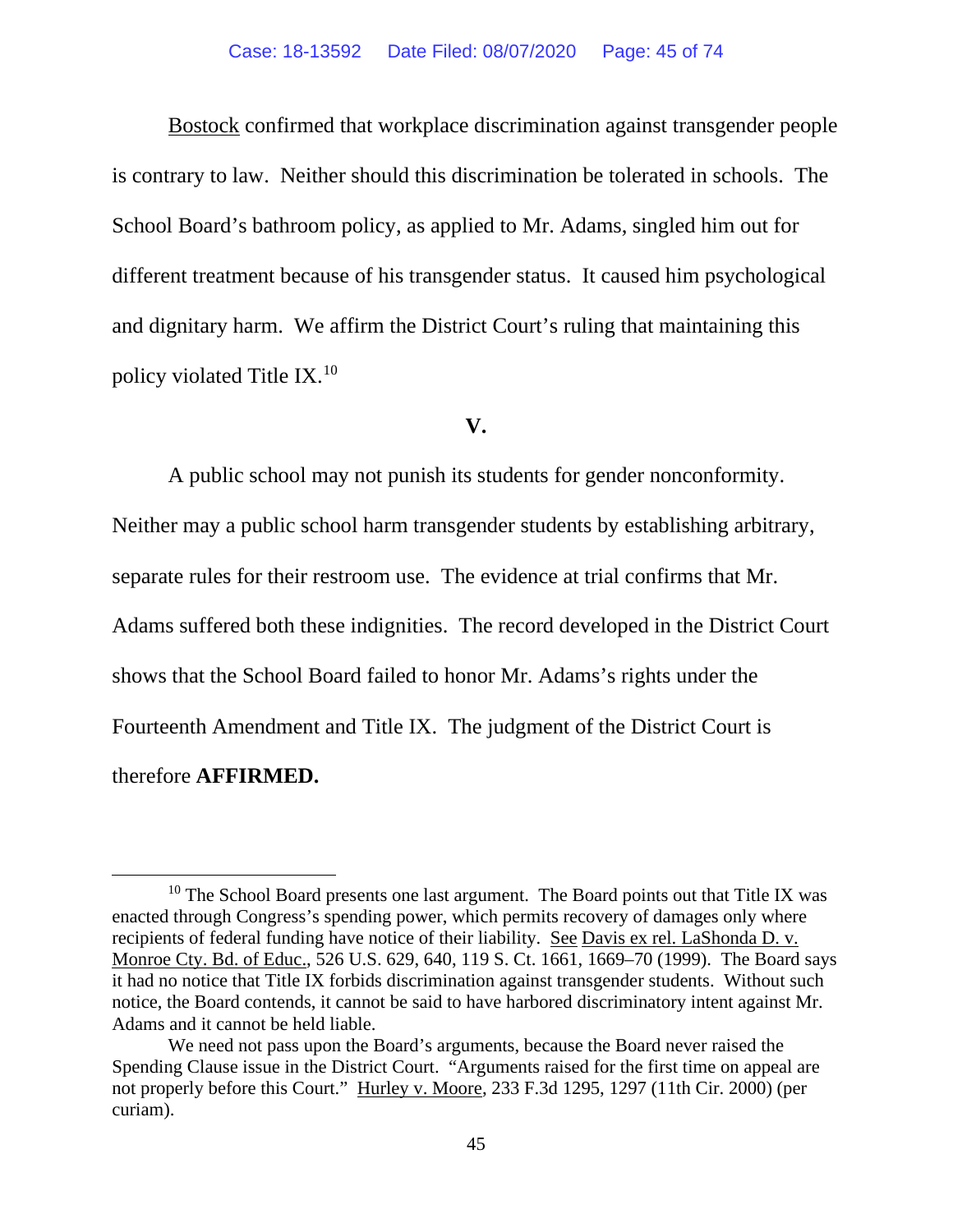WILLIAM PRYOR, Chief Judge, dissenting:

Not long ago, a suit challenging the lawfulness of separating bathrooms on the basis of sex would have been unthinkable. This practice has long been the common-sense example of an acceptable classification on the basis of sex. And for good reason: it protects well-established privacy interests in using the bathroom away from the opposite sex. Although the Supreme Court recently considered the relationship between transgender status and sex in the context of claims of employment discrimination under Title VII, it declined to consider the permissibility of sex-separated bathrooms. *See Bostock v. Clayton Cty.*, 140 S. Ct. 1731, 1753 (2020); *see also id.* at 1739 (assuming that "sex" refers "only to biological distinctions between male and female"). After all, context matters. As the late Justice Thurgood Marshall once put it, "A sign that says 'men only' looks very different on a bathroom door than a courthouse door." *City of Cleburne v. Cleburne Living Ctr., Inc.*, 473 U.S. 432, 468–69 (1985) (Marshall, J., concurring in the judgment in part and dissenting in part).

Against this backdrop, the St. John's County School Board has long enforced a policy that separates the bathrooms in its elementary and secondary schools by sex. And yet the majority rules this policy illegal—indeed *unconstitutional*—in an opinion that distorts the policy, misunderstands the legal claims asserted, and rewrites well-established precedent. By failing to address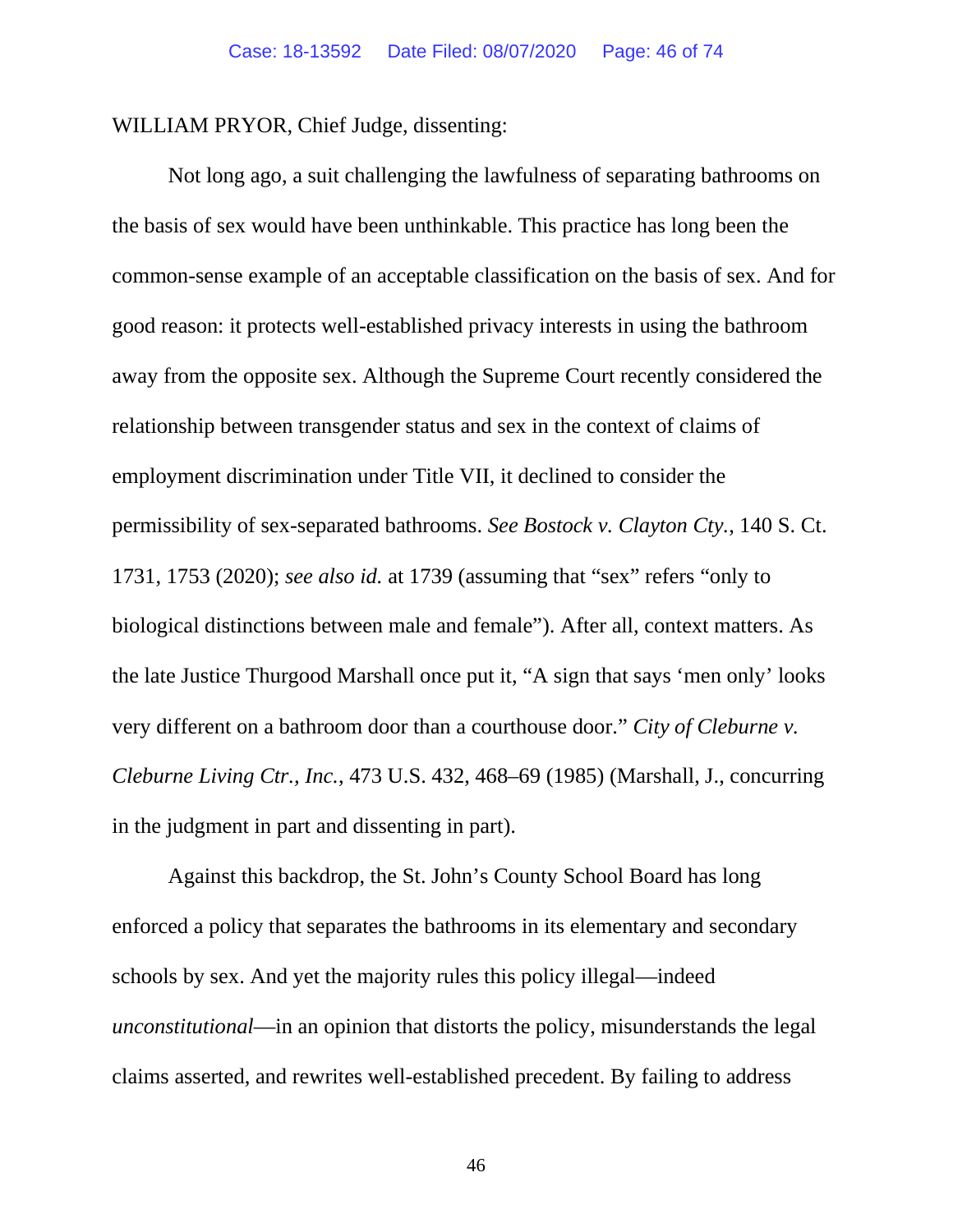head-on the lawfulness of sex-separated bathrooms in schools, the majority recasts the school policy as classifying students on the basis of transgender status. And based on this recasting, it reaches the remarkable conclusion that schoolchildren have no sex-specific privacy interests when using the bathroom. The majority opinion purports to allow only plaintiff Drew Adams, a female who identifies as a male, to use the boys' bathroom, but the logic of this decision would require all schoolchildren to use sex-neutral bathrooms. I dissent.

# *A. The Bathroom Policy Does Not Violate the Equal Protection Clause.*

Because the Equal Protection Clause "does not make sex a proscribed classification," a policy that classifies on the basis of sex is constitutional if it survives the two requirements of intermediate scrutiny. *United States v. Virginia*, 518 U.S. 515, 533 (1996). The government first must prove that the "classification serves important governmental objectives." *Id.* (internal quotation marks omitted). For an objective to be "important," it cannot stem from "overbroad generalizations about the different talents, capacities, or preferences of males and females." *Id.* The objective must also be "genuine, not hypothesized or invented *post hoc* in response to litigation." *Id.* In addition to proving that its policy serves important objectives, the government must prove that "the discriminatory means employed are substantially related to the achievement of those objectives." *Id.* (internal quotation marks omitted).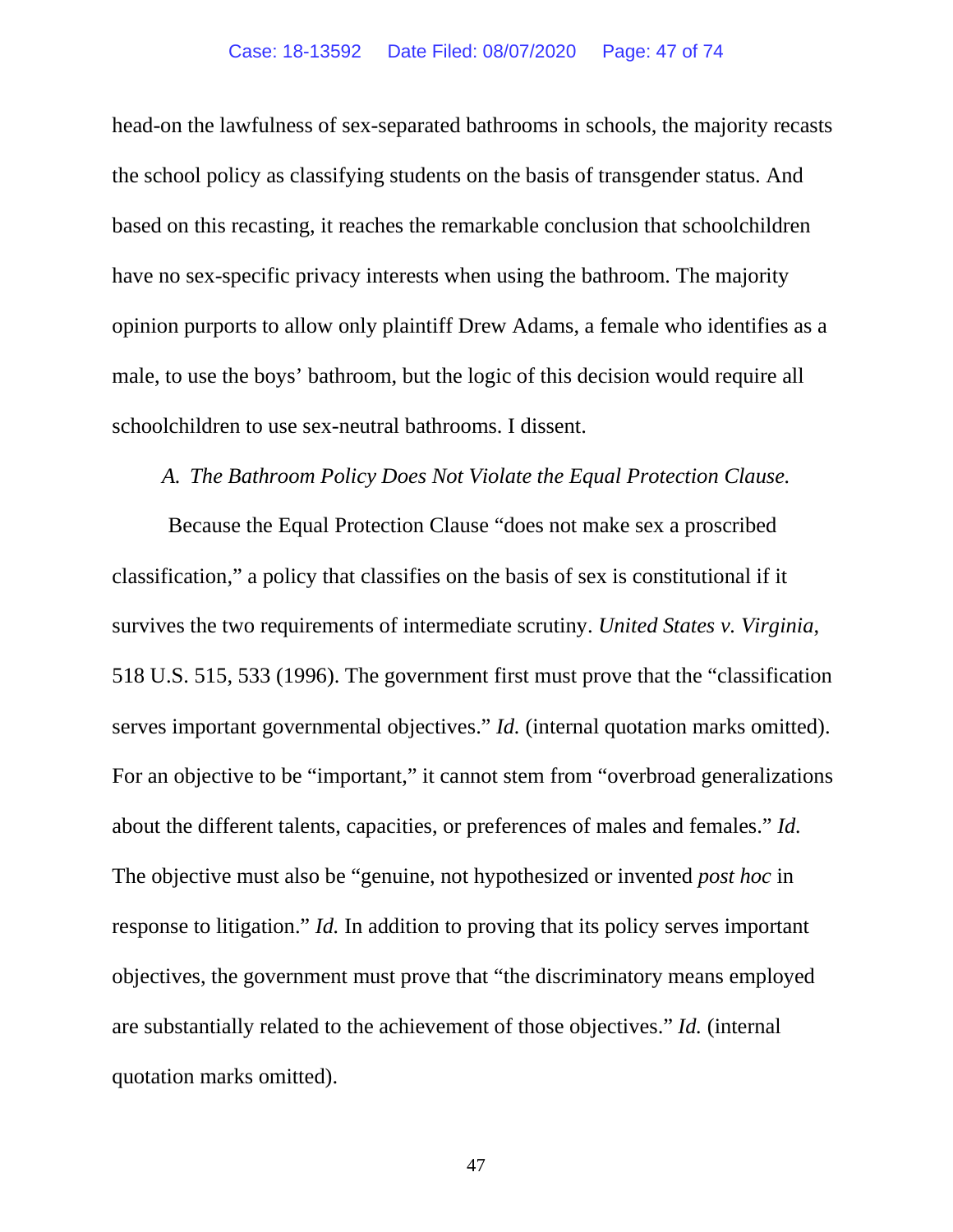Under this well-established standard, this appeal is not complicated.

Although the school policy classifies on the basis of sex, it serves the important objectives of protecting the interests of children in using the bathroom away from the opposite sex and in shielding their bodies from exposure to the opposite sex. The policy also fits tightly with both interests in privacy. By requiring students to use the bathroom away from the opposite sex, the policy directly protects the first interest and eliminates one of the most likely opportunities for a violation of the second interest. In short, it easily satisfies intermediate scrutiny, and even if questions remained, the Supreme Court has long required that we defer to the judgment of public-school officials in this context.

The schools' first objective—to protect students' interest in using the bathroom away from the opposite sex—is important. As then-Professor Ruth Bader Ginsburg explained, "Separate places to disrobe, sleep, [and] perform personal bodily functions are permitted, in some situations required, by regard for individual privacy." Ruth Bader Ginsburg, *The Fear of the Equal Rights Amendment*, Wash. Post, Apr. 7, 1975, at A21. Indeed, "[a]cross societies and throughout history, it has been commonplace and universally accepted to separate public restrooms, locker rooms, and shower facilities on the basis of biological sex in order to address privacy and safety concerns arising from the biological differences between males and females." *G.G. ex rel. Grimm v. Gloucester Cty. Sch. Bd.*, 822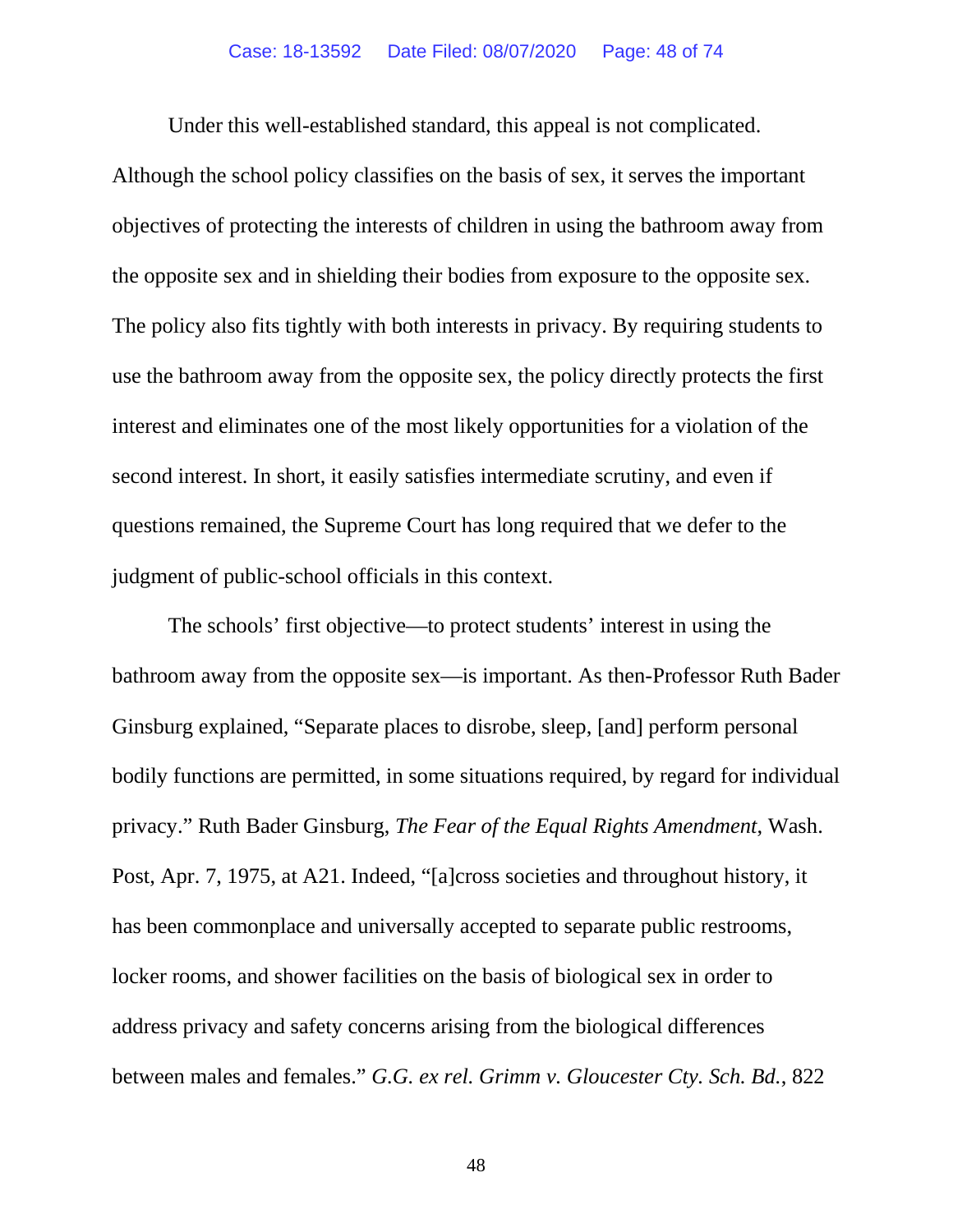F.3d 709, 734 (4th Cir. 2016) (Niemeyer, J., concurring in part and dissenting in part), *vacated*, 137 S. Ct. 1239 (2017). Separating bathrooms based on sex "dates back as far as written history will take us." W. Burlette Carter, *Sexism in the "Bathroom Debates*,*"* 37 Yale L. & Pol'y Rev. 227, 287–88 (2018); *see also id.* at 258–61 (documenting sex-separated bathrooms in feudal Japan and in ancient Egypt, Greece, and Rome).

Unsurprisingly, the Supreme Court and our sister circuits have long acknowledged a privacy interest in using the bathroom away from the opposite sex. Even as it ordered the Virginia Military Institute to enroll women, the Supreme Court acknowledged that "[a]dmitting women to VMI would undoubtedly require alterations necessary to afford members of each sex privacy from the other sex in living arrangements." *Virginia*, 518 U.S. at 550 n.19 (citing Brief for Petitioner at 27–29 (arguing that integrating the institute would not require the sexes to be together "when sleeping, dressing and using the bathroom")). Our sister circuits have likewise accepted that "the law tolerates same-sex restrooms . . . to accommodate privacy needs." *Chaney v. Plainfield Healthcare Ctr.*, 612 F.3d 908, 913 (7th Cir. 2010); *accord Faulkner v. Jones*, 10 F.3d 226, 232 (4th Cir. 1993); *Cumbey v. Meachum*, 684 F.2d 712, 714 (10th Cir. 1982); *see also, e.g.*, *Women Prisoners of the D.C. Dep't of Corr*. *v. District of Columbia*, 93 F.3d 910, 926 (D.C. Cir. 1996) ("[S]egregation of inmates by sex is unquestionably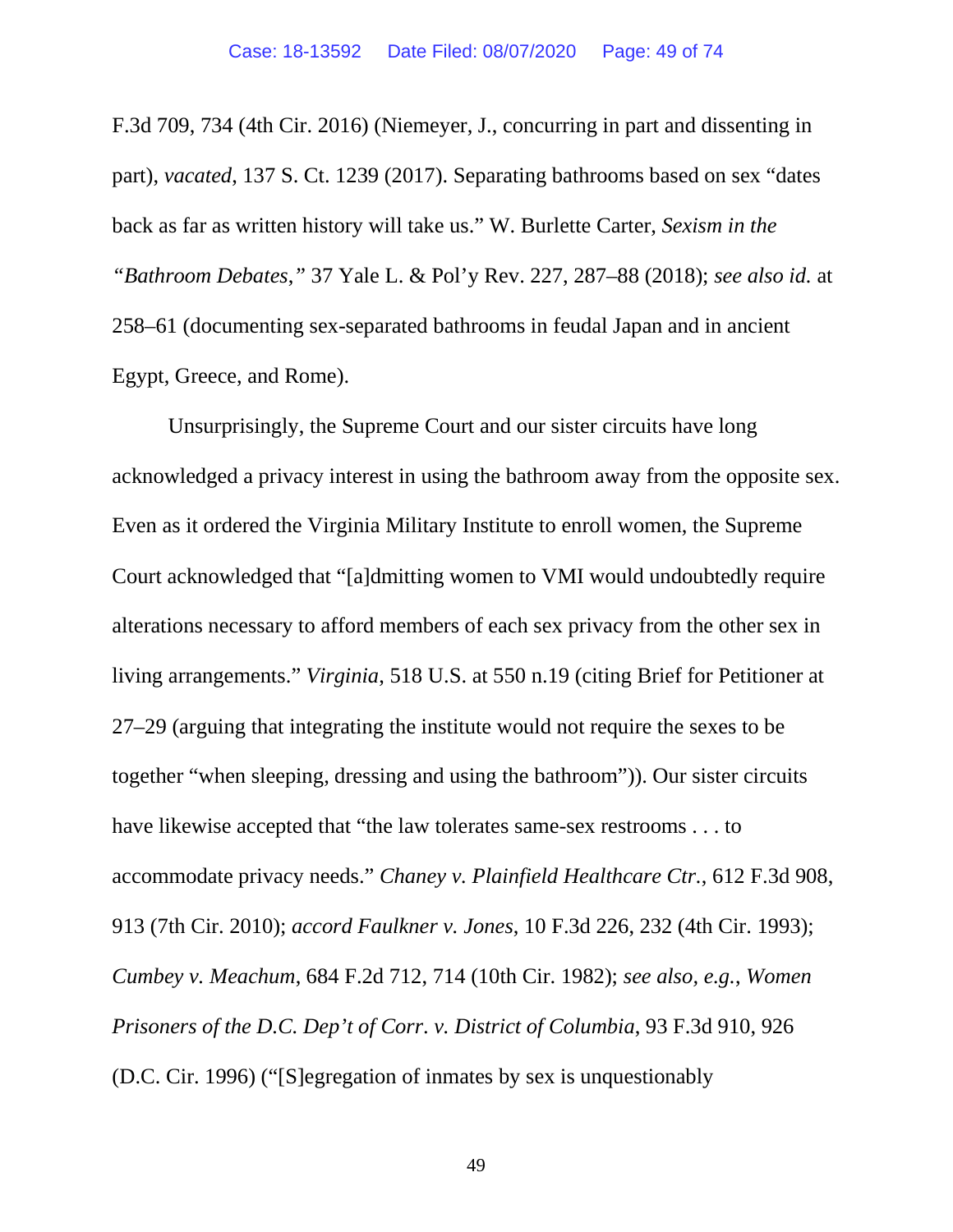constitutional."). This privacy interest has long been "appropriately harmonized" with the principle of equality. Ginsburg, *Equal Rights Amendment*, *supra*.

The schools' policy is also "substantially related to the achievement" of its objective to protect this privacy interest. *Virginia*, 518 U.S. at 533 (internal quotation marks omitted). Indeed, the policy is a mirror image of its objective—it protects students from using the bathroom with the opposite sex by separating bathrooms on the basis of sex. The policy "is not a means to some greater end, but an end in itself." *Barnes v. Glen Theatre, Inc.*, 501 U.S. 560, 572 (1991) (plurality opinion). Intermediate scrutiny is satisfied when a policy directly achieves the objective itself. *See id*.

This conclusion does not turn on Adams's sex. The district court found that the St. John's County School District educates about 40,000 children, and of all those students, the Board is aware of only 16 transgender students. Even if the district court were correct that gender identity, not biology, determines a person's sex—that is, the school policy should have assigned these 16 students to the bathroom that aligned with their gender identity—the policy would still be 99.96 percent accurate in separating bathrooms by sex. This near-perfect result is certainly enough to satisfy intermediate scrutiny, which does not "require[] that the [policy] under consideration must be capable of achieving its ultimate objective in every instance." *Nguyen v. Immigration & Naturalization Serv.*, 533 U.S. 53, 70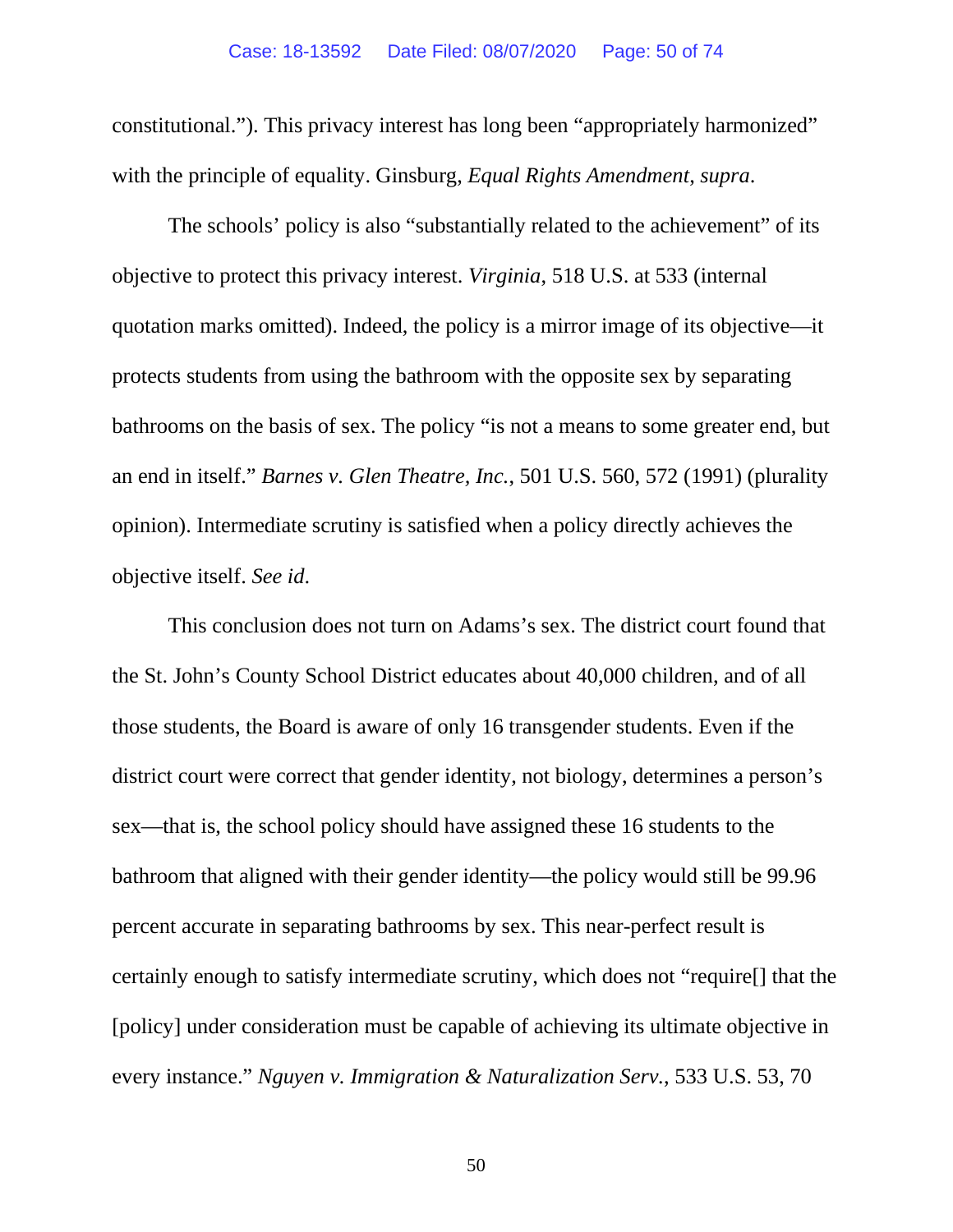(2001); *see also Michael M. v. Super. Ct. of Sonoma Cty.*, 450 U.S. 464, 473 (1981) (plurality opinion) ("The relevant inquiry . . . is not whether the statute is drawn as precisely as it might have been . . . .").

Nor does it matter that Adams brings an as-applied challenge to the bathroom policy. "[C]lassifying a lawsuit as facial or as-applied . . . does not speak at all to the substantive rule of law necessary to establish a constitutional violation." *Bucklew v. Precythe*, 139 S. Ct. 1112, 1127 (2019). And, to reiterate, intermediate scrutiny does not "require[] that the [policy] under consideration must be capable of achieving its ultimate objective in every instance." *Nguyen*, 533 U.S. at 70. Demanding that the policy satisfy its privacy interests as to each plaintiff who brings an as-applied challenge would disregard intermediate scrutiny by demanding a perfect fit between the sex-based classification and the government interest at issue.

The school policy also substantially advances its objective to protect children from exposing their unclothed bodies to the opposite sex. Courts have long understood that the "special sense of privacy" that individuals hold in avoiding bodily exposure is heightened "in the presence of people of the other sex." *Fortner v. Thomas*, 983 F.2d 1024, 1030 (11th Cir. 1993) (internal quotation marks omitted); *accord, e.g.*, *Cookish v. Powell*, 945 F.2d 441, 446 (1st Cir. 1991); *Harris v. Miller*, 818 F.3d 49, 59 (2d Cir. 2016); *Doe v. Luzerne Cty.*, 660 F.3d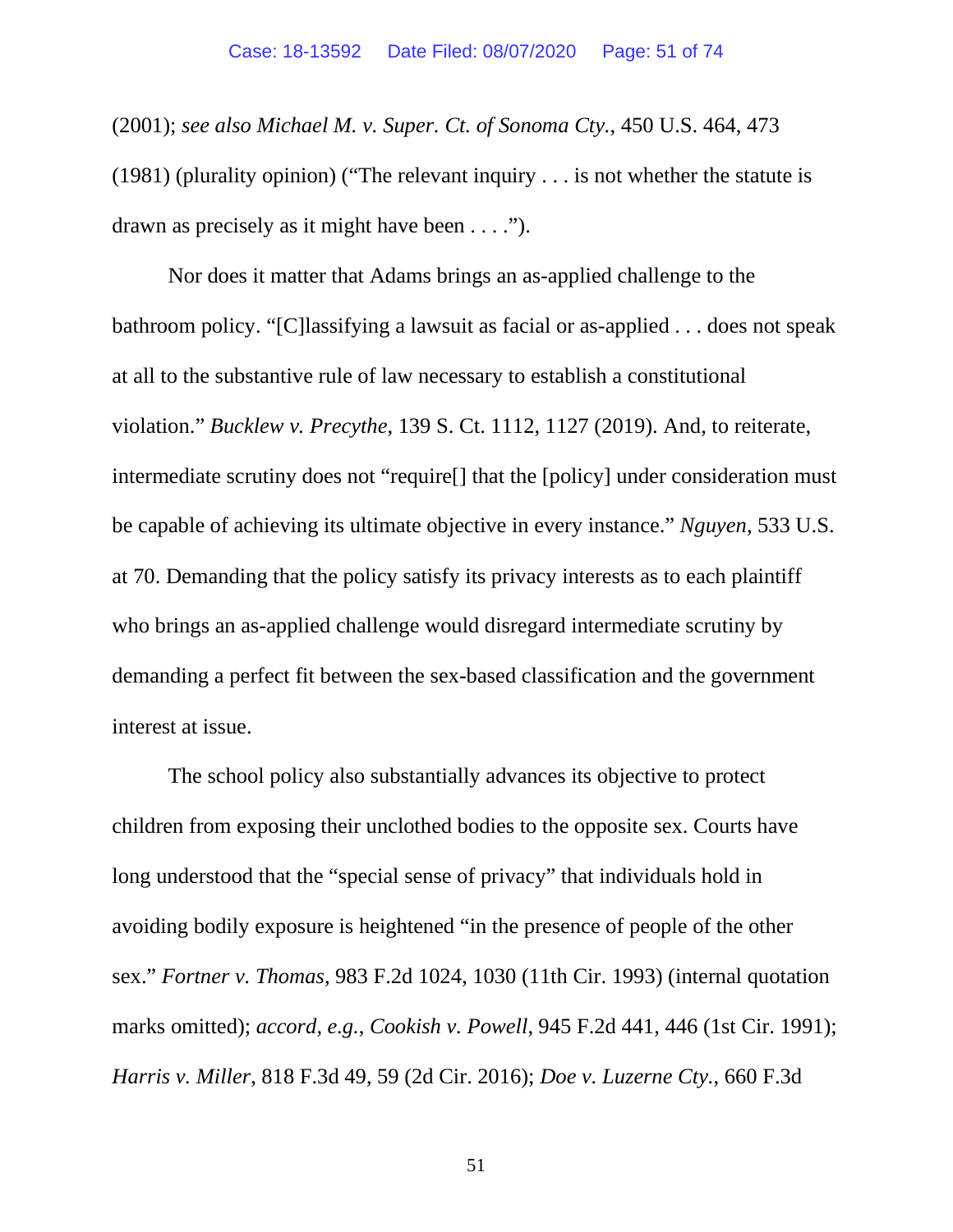169, 177 (3d Cir. 2011); *Strickler v. Waters*, 641 F.2d 1375, 1387 (4th Cir. 1993); *Moore v. Carwell*, 168 F.3d 234, 236–37 (5th Cir. 1999); *Brannum v. Overton Cty. Sch. Bd.*, 516 F.3d 489, 494 (6th Cir. 2008); *Canedy v. Boardman*, 16 F.3d 183, 185 (7th Cir. 1994); *Byrd v. Maricopa Cty. Sheriff's Dep't*, 629 F.3d 1135, 1141 (9th Cir. 2011) (en banc); *Hayes v. Marriott*, 70 F.3d 1144, 1146 (10th Cir. 1995). And separating bathrooms by sex eliminates one of the most common opportunities for exposure to the opposite sex. The district court acknowledged the undisputed testimony that students at Adams's school change clothing outside bathroom stalls and that bathrooms are ordinarily unsupervised. By separating bathrooms by sex, the policy eliminates the risk of bodily exposure where it is most likely to occur, which satisfies intermediate scrutiny. *See Nguyen*, 533 U.S. at 70 (holding that a policy that "seeks to foster the opportunity" for a government objective "has a close and substantial bearing on" that objective).

Even if any doubt remained about whether the bathroom policy survives scrutiny, we must resolve that doubt in favor of the Board because the policy governs student conduct in public schools. The Supreme Court has long held that the constitutional rights of students, including "Fourteenth Amendment rights, are different in public schools than elsewhere." *Vernonia Sch. Dist. 47J v. Acton*, 515 U.S. 646, 656 (1995). Schools have a "custodial and tutelary" power over minor students, "permitting a degree of supervision and control that could not be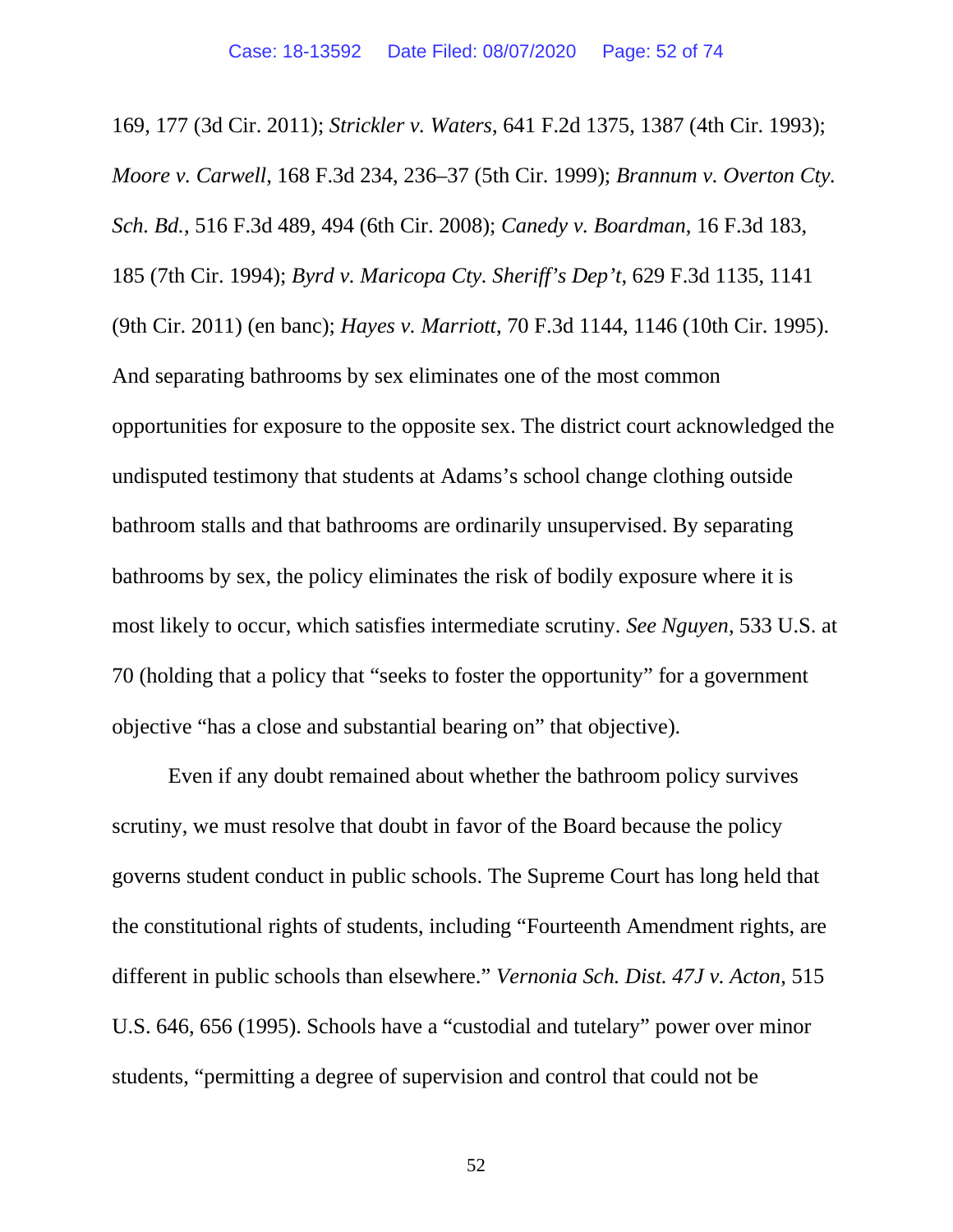exercised over free adults." *Id.* at 655. For that reason, the Supreme Court has long deferred to the decisions of school districts in a variety of constitutional contexts, including when determining whether a suspicionless drug search was reasonable under the Fourth Amendment, *id.* at 665, whether the censorship of certain speech was acceptable under the First Amendment, *Morse v. Frederick*, 551 U.S. 393, 403–06, 409–410 (2007) (collecting decisions), and whether corporal punishment was cruel and unusual under the Eighth Amendment, *Ingraham v. Wright*, 430 U.S. 651, 681–82 (1977).

The bathroom policy falls squarely within the Board's authority to "prescribe and control conduct" in its schools. *Id.* at 682 (internal quotation marks omitted). "[I]n a public school environment . . . the State is responsible for maintaining discipline, health, and safety." *Bd. of Educ. of Indep. Sch. Dist. No. 92 of Pottawatomie Cty. v. Earls*, 536 U.S. 822, 830 (2002); *see also* Fla. Stat. § 1001.42(8)(a) (making school boards responsible for the "control of students at school, and for proper attention to health, safety, and other matters relating to the welfare of students"). This responsibility is so weighty that school districts can be liable for sexual assault and harassment between students. *See Miami-Dade Cty. Sch. Bd. v. A.N.*, 905 So. 2d 203, 203–04, 206 (Fla. Dist. Ct. App. 2005) (upholding a jury verdict against a school for failing to protect a student who was sexually assaulted in a bathroom by another student); *see also Williams v. Bd. of*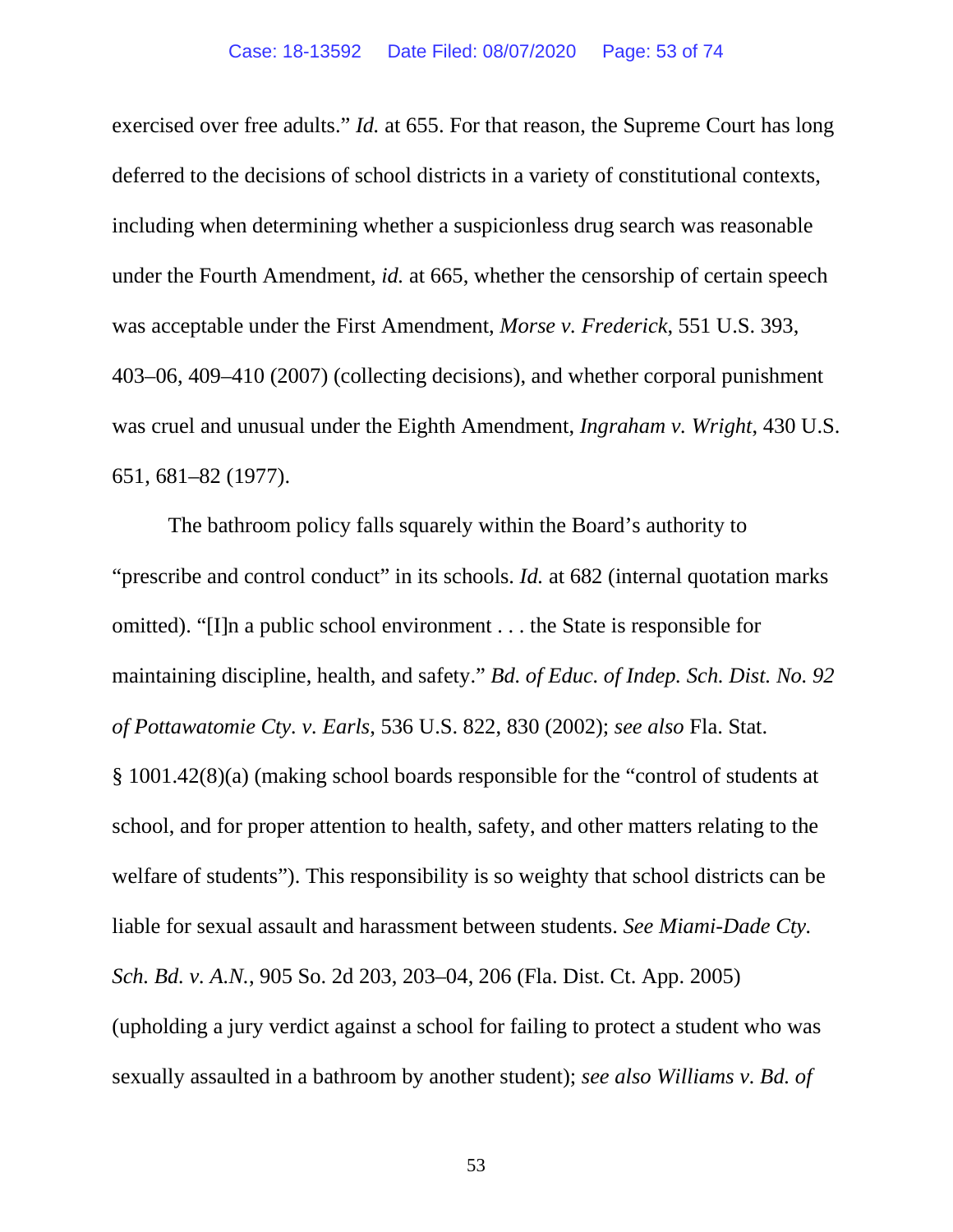*Regents of Univ. Sys. of Ga.*, 477 F.3d 1282, 1299 (11th Cir. 2007). And bathrooms, one of the few areas in a school that are unsupervised, plainly pose risks to student "discipline, health, and safety." *Earls*, 536 U.S. at 830; *see also A.N.*, 905 So. 2d at 203–04, 206. The Board's assessment of the privacy risks its students face and the effectiveness of its policy in mitigating those risks deserves deference.

The majority opinion elides this entire analysis by misunderstanding both the classification and privacy interests at issue. It contends that the policy triggers heightened scrutiny not because it separates bathrooms by sex but because it purportedly imposes "differential treatment" on transgender students. Majority Op. at 12. In doing so, the majority misstates the school policy, conflates sex-based classifications with transgender-based classifications, and contravenes Supreme Court precedent. Compounding its errors, the majority then ignores fundamental understandings of why bathrooms are separated on the basis of sex by rejecting long-standing privacy rationales for sex-separated bathrooms. This conclusion leads it to fault the objective underlying the school policy as both hypothetical and based on impermissible stereotypes. After misconstruing both the classification and the privacy interests at issue—the only two ingredients of intermediate scrutiny—the majority opinion then concludes that the schools' classification does not substantially advance a valid objective. I take each of these errors in turn.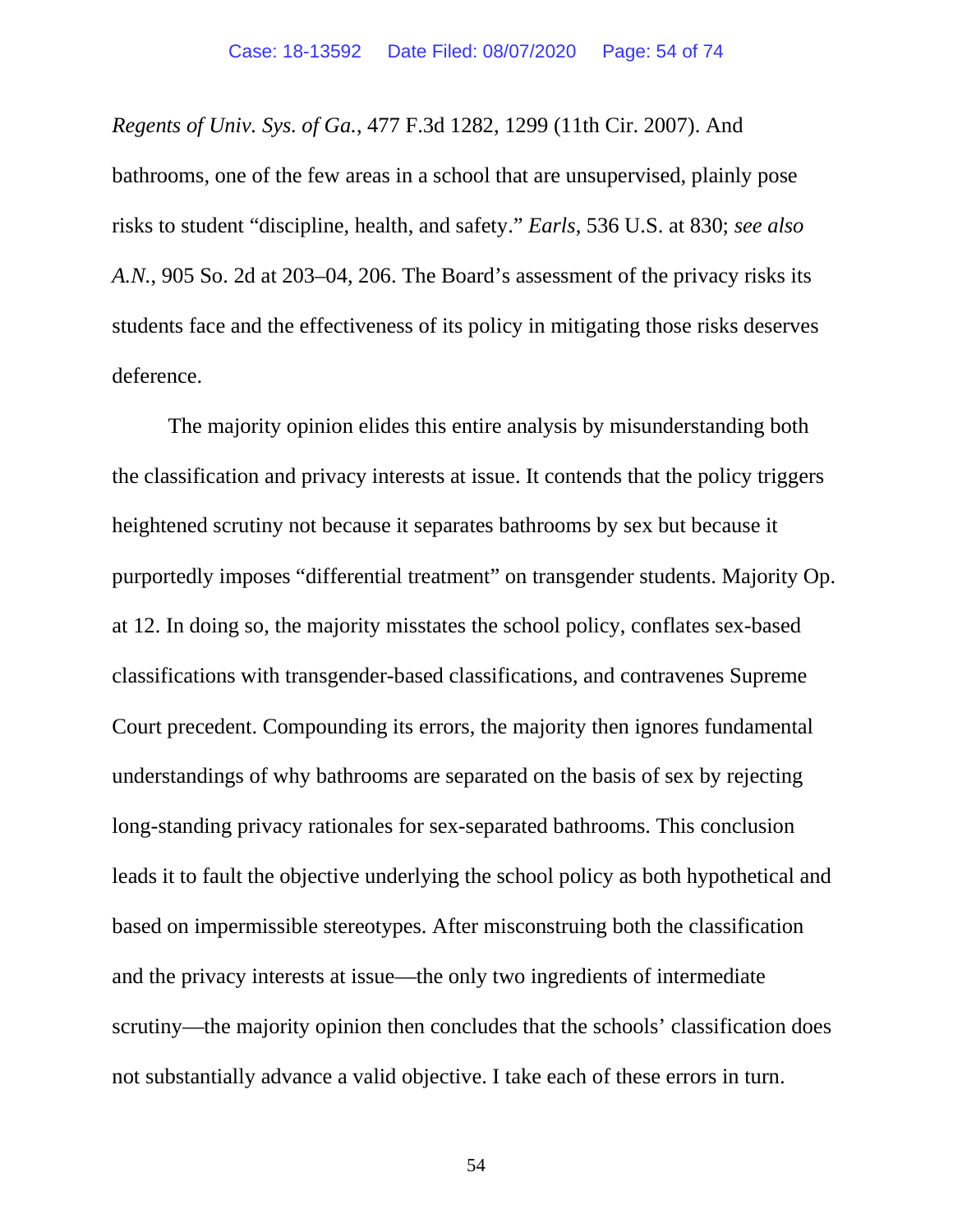The majority's conclusion that the school policy classifies on the basis of sex because it "singles out transgender students" is both central to its analysis and wrong. *Id.* The majority opinion reaches this incorrect conclusion by pointing to a provision of the school policy that does not have that effect. The majority opinion says the school policy targets transgender students because of the following provision: "*Transgender* students will be given access to a gender-neutral restroom and will not be required to use the restroom corresponding to their biological sex." *Id.* But this provision only offers the option of using gender-neural bathrooms as an *alternative* to the bathroom that matches a child's sex. It is an *accommodation* for transgender students, not a special *burden*. What Adams actually challenges is the requirement that students cannot use the bathrooms of the opposite sex, which long predates the provision that accommodates transgender students. It is this policy that "prohibit[s] . . . transgender students from using the restrooms matching their gender identity." *Id.* at 14. Because this policy divides bathrooms by sex, not transgender status, it does not facially classify on the basis of transgender status.

The decision of the Supreme Court in *Geduldig v. Aiello*, 417 U.S. 484 (1974), is instructive. There, the Court held that a state insurance policy that excluded coverage for pregnancies did not classify on the basis of sex. *Id.* at 495– 97. It explained that the classification at issue created two groups—pregnant and nonpregnant people. *Id.* at 496 n.20. Although "the first group is exclusively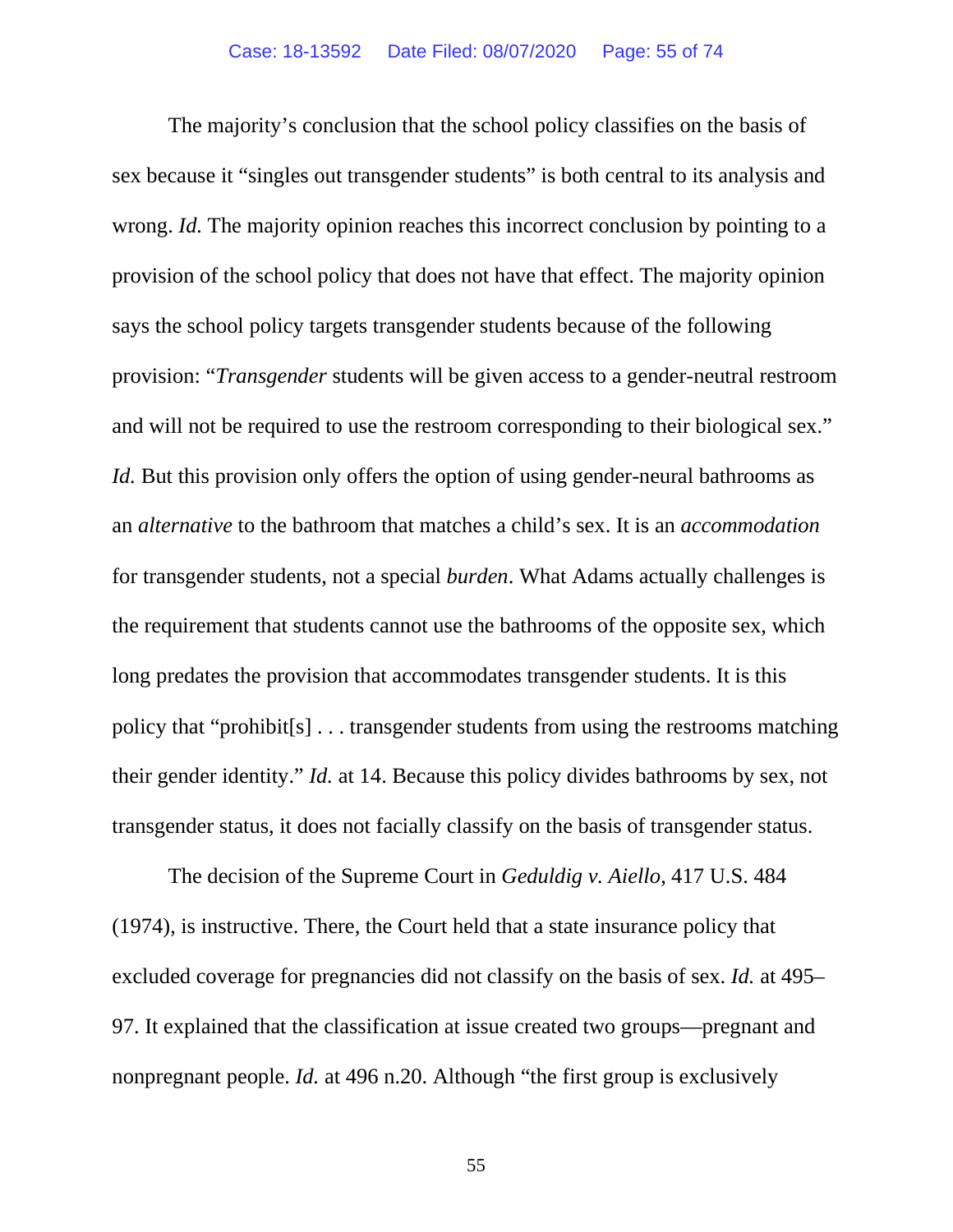female," the Court explained, "the second includes members of both sexes," which revealed a "lack of identity" between pregnancy and sex. *Id.*; *see also Bray v. Alexandria Women's Health Clinic*, 506 U.S. 263, 271 (1993) (reaffirming this reasoning). This analysis applies with equal force here. The bathroom policy creates two groups—students who can use the boys' bathroom and students who can use the girls' bathroom. Both groups contain transgender students and nontransgender students, so a "lack of identity" exists between the policy and transgender status. *Geduldig*, 417 U.S. at 496 n.20.

At most, the policy has a disparate impact on transgender students, which is not enough to create a sex-based classification. Facially neutral policies trigger intermediate scrutiny only if "invidious gender-based discrimination" motivated them. *Pers. Adm'r of Mass. v. Feeney*, 442 U.S. 256, 274 (1979); *see also Vill. of Arlington Heights v. Metro. Hous. Dev. Corp.*, 429 U.S. 252, 265 (1977) ("Proof of . . . discriminatory intent or purpose is required to show a violation of the Equal Protection Clause."). Adams cannot argue that a discriminatory purpose against transgender students motivated the policy. Although the district court found that the Board acted with discriminatory intent because it failed to update its policies when it became "aware of the need to treat transgender students the same as other students," the Supreme Court has repeatedly held that "[d]iscriminatory purpose . . . implies more than . . . awareness of consequences." *E.g.*, *Bray*, 506 U.S. at 760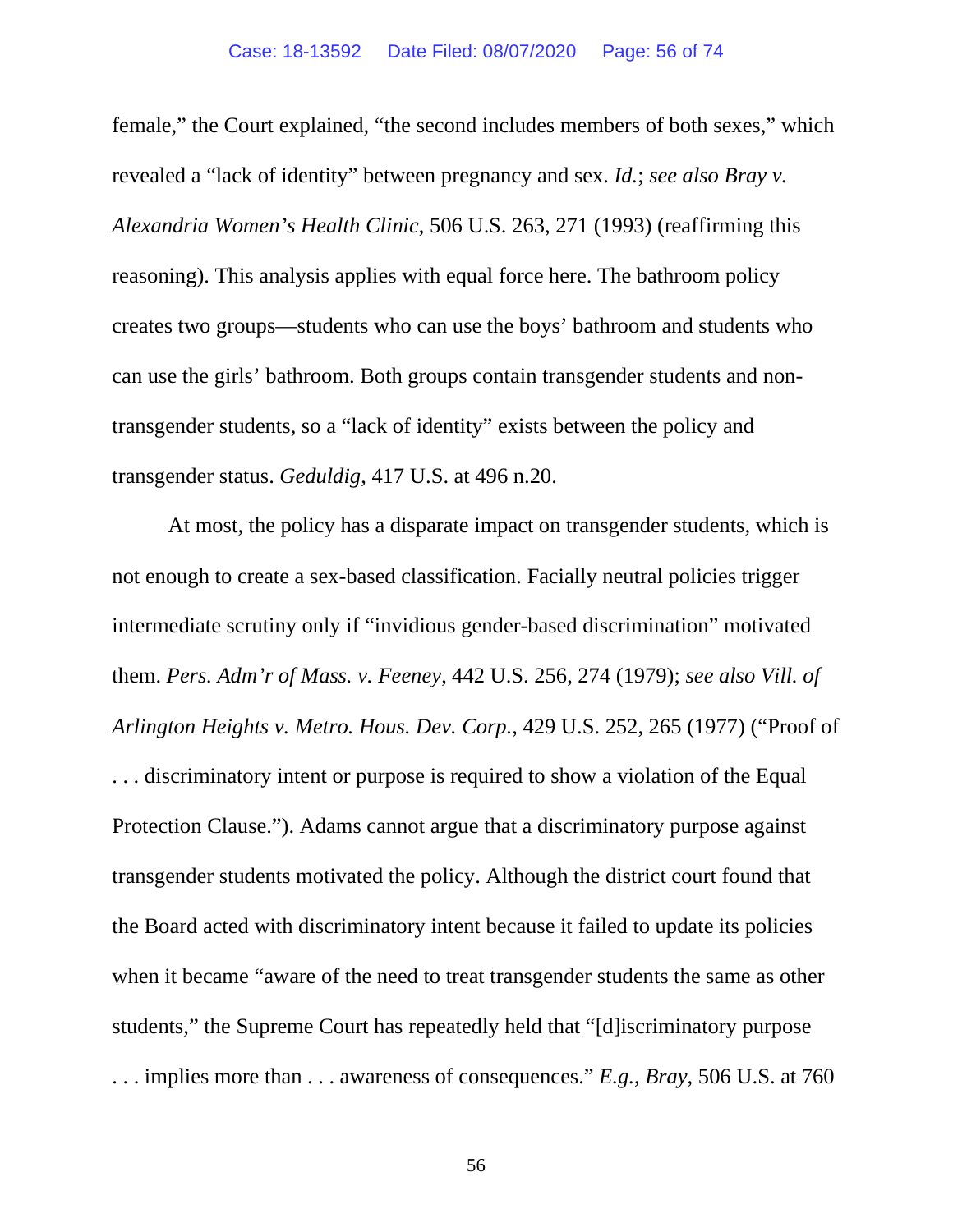(internal quotation marks omitted); *Feeney*, 442 U.S. at 279 (internal quotation marks omitted). It instead requires the Board to act "at least in part 'because of,' not merely 'in spite of,' . . . adverse effects upon an identifiable group." *Feeney*, 442 U.S. at 279*.* The district court found that the "School Board did not have transgender students in mind when it originally established separate multi-stall restrooms for boys and girls," which precludes a finding of discriminatory intent.

The decision of the Supreme Court in *Bostock v. Clayton County*, 140 S. Ct. 1731, is not to the contrary. To be sure, *Bostock* clarified that "discrimination based on homosexuality or transgender status necessarily entails discrimination based on sex" in the context of employment discrimination under Title VII. *Id.* at 1747; *see also Glenn v. Brumby*, 663 F.3d 1312, 1318 (11th Cir. 2011) (holding that discrimination based on gender nonconformity constitutes sex discrimination regardless of whether the victim is transgender or not). But this appeal concerns the converse question: whether discrimination on the basis of sex necessarily entails discrimination based on transgender status. Of course, a policy can classify on the basis of sex without also classifying on the basis of transgender status. *See, e.g.*, *Nguyen*, 533 U.S. at 60. Indeed, *Bostock* expressly disclaimed reaching any conclusion on the permissibility of sex-separated bathrooms and locker rooms. *See* 140 S. Ct. at 1753.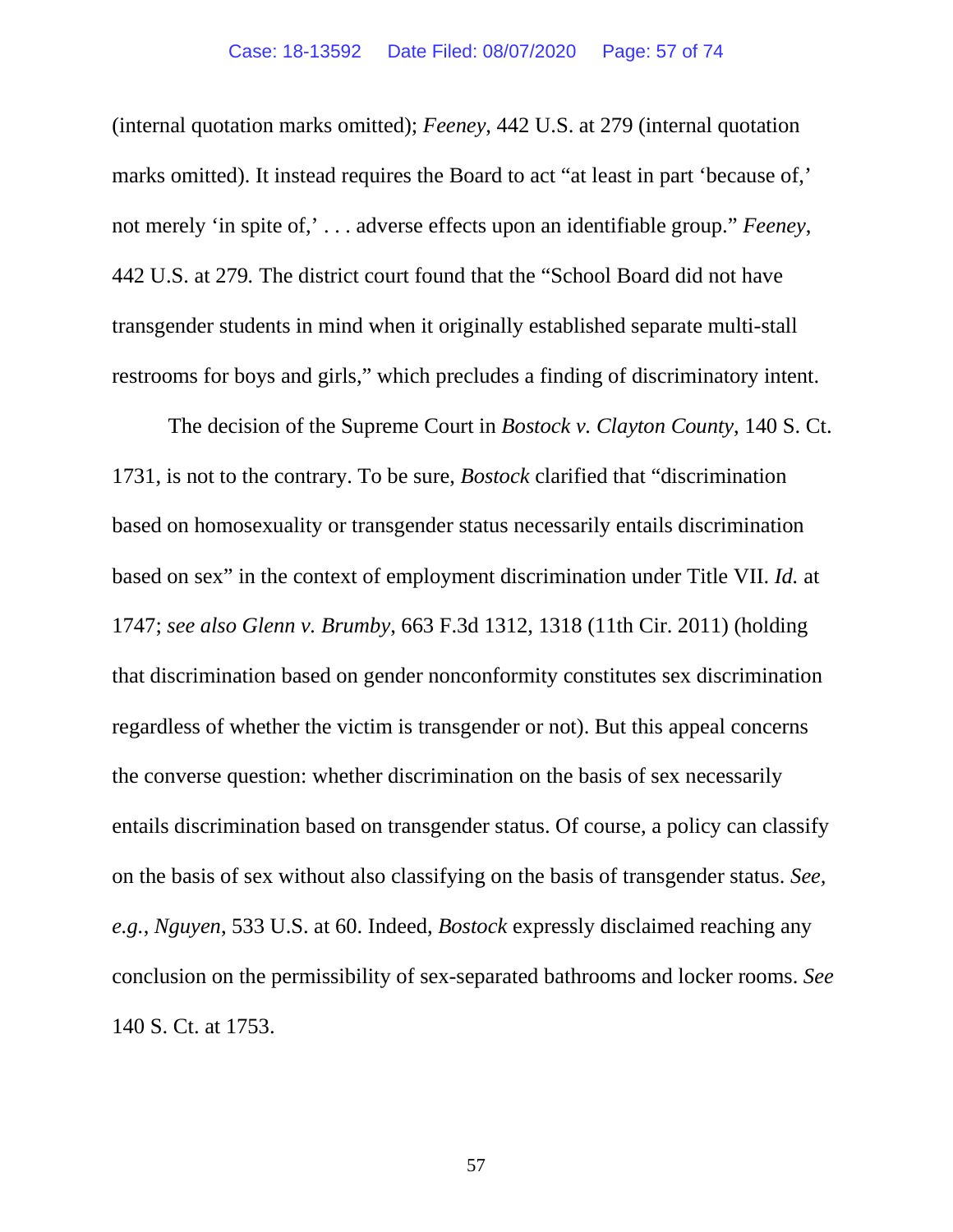The majority's misunderstanding of the classification at issue infects its constitutional inquiry. Intermediate scrutiny turns on the relationship between the classification at issue and the government's objectives—that is, whether a sexbased classification is substantially related to the government's objectives. *See Nguyen*, 533 U.S. at 60. So the relevant question is whether excluding students of one sex from the bathroom of the other sex substantially advances the schools' privacy objectives. The question is not, as the majority frames it, whether excluding transgender students from the bathroom of their choice furthers important privacy objectives. The majority's misunderstanding of the classification as based on transgender status gerrymanders its analysis to the second question.

Consider the majority's assertion that the bathroom policy cannot satisfy intermediate scrutiny because it is arbitrary. *See, e.g.*, *Craig v. Boren*, 429 U.S. 190, 201–04 (1976) (holding that a statute failed intermediate scrutiny when the relationship between the sex-based classification and government interest was "unduly tenuous"). The district court found that the school district determines each child's sex by looking to the enrollment forms that the student provides when the student enrolls, which includes the student's birth certificate. The majority explains that a transgender student who changed the sex on his birth certificate before enrolling could use the bathroom matching his gender identity and not his sex. *See generally* Fla. Admin. Code Ann. r. 64V-1.003(2)(c), (4)(b) (allowing amendments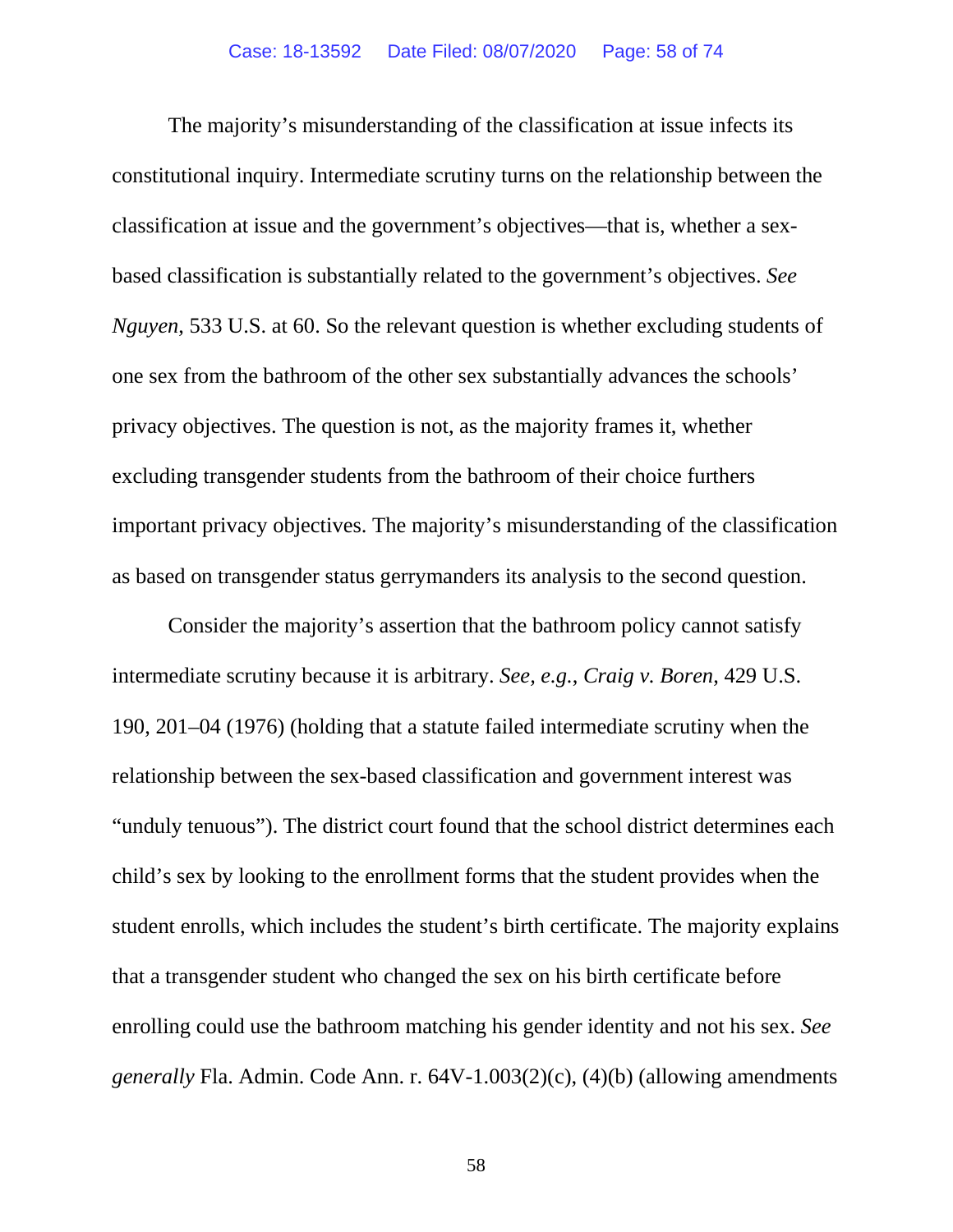# Case: 18-13592 Date Filed: 08/07/2020 Page: 59 of 74

to birth certificates with medical documentation). According to the majority, this process for determining sex fails to achieve the "stated goal of restricting transgender students to the restroom of their assigned sex at birth" because the enrollment documents are not "legitimate, accurate prox[ies]" for determining a transgender student's "sex assigned at birth." Majority Op. at 18 (quoting *Craig*, 429 U.S. at 204).

This argument fails when we remember that the goal of the policy is to restrict *all* students, not only transgender students, from the bathroom of the opposite sex. Birth certificates are an almost perfect proxy for determining a student's sex. Even if all transgender students in the school district used bathrooms that did not align with their sex, the policy would still be 99.96 percent accurate in separating bathrooms by sex, which satisfies intermediate scrutiny. *See Nguyen*, 533 U.S. at 70. To close the supposed loophole that the majority identifies, schools in the district would need to target transgender students. Of course, intermediate scrutiny does not require that approach. *See id.* at 63 ("The Constitution . . . does not require that Congress elect one particular mechanism . . . even if that mechanism arguably might be the most scientifically advanced method.").

In addition to misunderstanding the classification at issue, the majority erroneously redefines the privacy interests at stake. Although the majority concedes that protecting bathroom privacy, in some abstract sense, is an important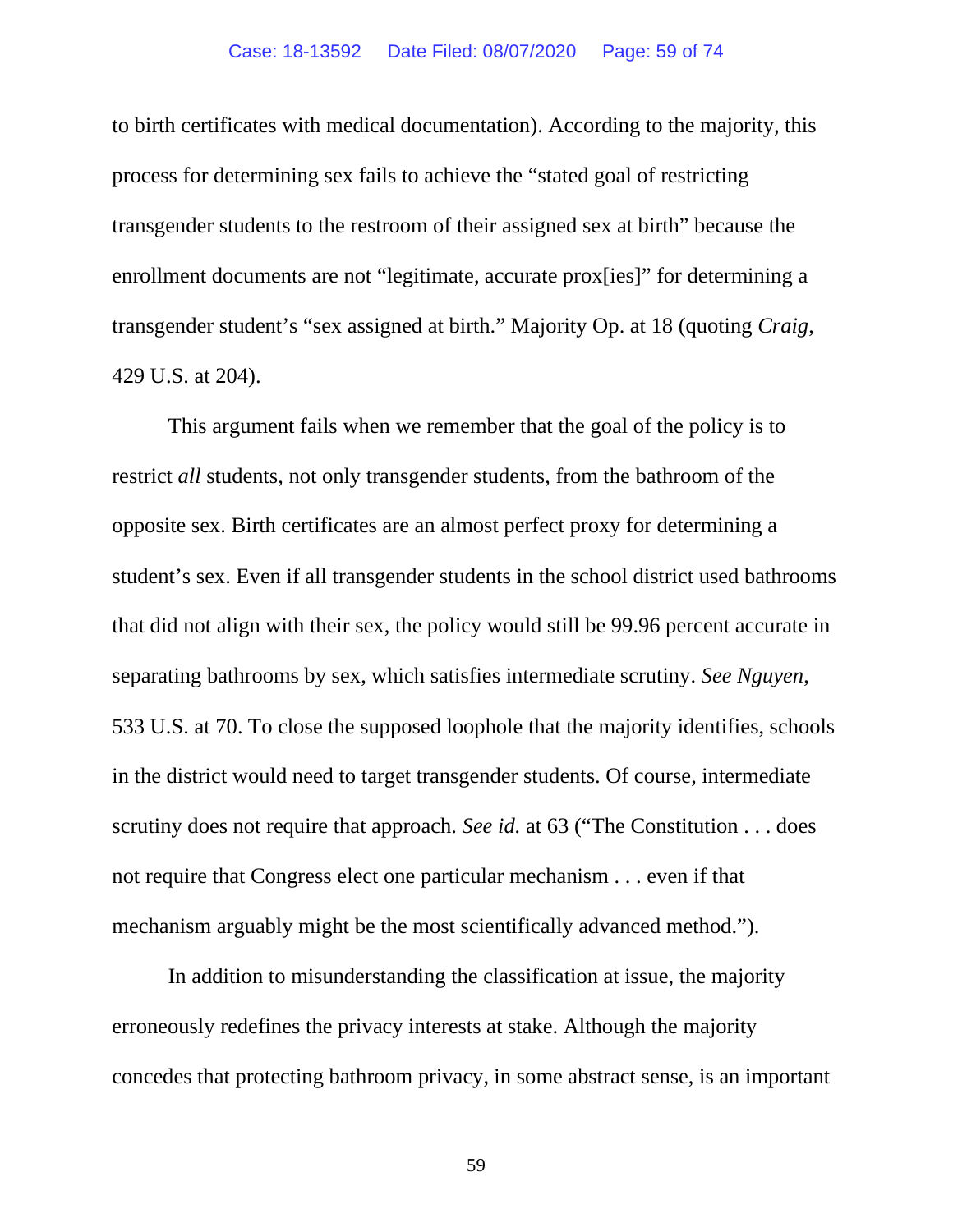objective, it rejects both of the privacy interests that the school policy protects. For the first interest, the majority asserts that the Board incorrectly decided that its students had any privacy interest in using the bathroom away from "students who do not share the same birth sex." Majority Op. at 21 (internal quotation marks omitted). And although the majority appears to acknowledge that students have a privacy interest in not exposing their bodies, it does not accept that this interest can be sex-specific—that the interest is heightened when exposure is to the opposite sex. Instead, it asserts not only that Adams's "anatomical differences" from boys are "irrelevant" to bathroom privacy, *id.* at 24, but also that thinking otherwise is an unconstitutional stereotype, *id.* at 25–28.

The majority's understanding of each interest contravenes precedent. Its decision to limit students' privacy interest to bodily exposure ignores that children also have a distinct privacy interest in using the bathroom away from the opposite sex. *See, e.g.*, *Virginia*, 518 U.S. at 550 n.19; *Chaney*, 612 F.3d at 913; *Faulkner*, 10 F.3d at 232; *Cumbey*, 684 F.2d at 714; *see also Skinner v. Ry. Labor Execs.' Ass'n*, 489 U.S. 602, 626 (1989) (concluding that urination is "an excretory function traditionally shielded by great privacy"). Similarly, the majority's failure to acknowledge that the privacy interest in avoiding bodily exposure is heightened when children of the opposite sex are present ignores longstanding precedent, not to mention common sense. *See, e.g.*, *Fortner*, 983 F.2d at 1030; *Harris*, 818 F.3d at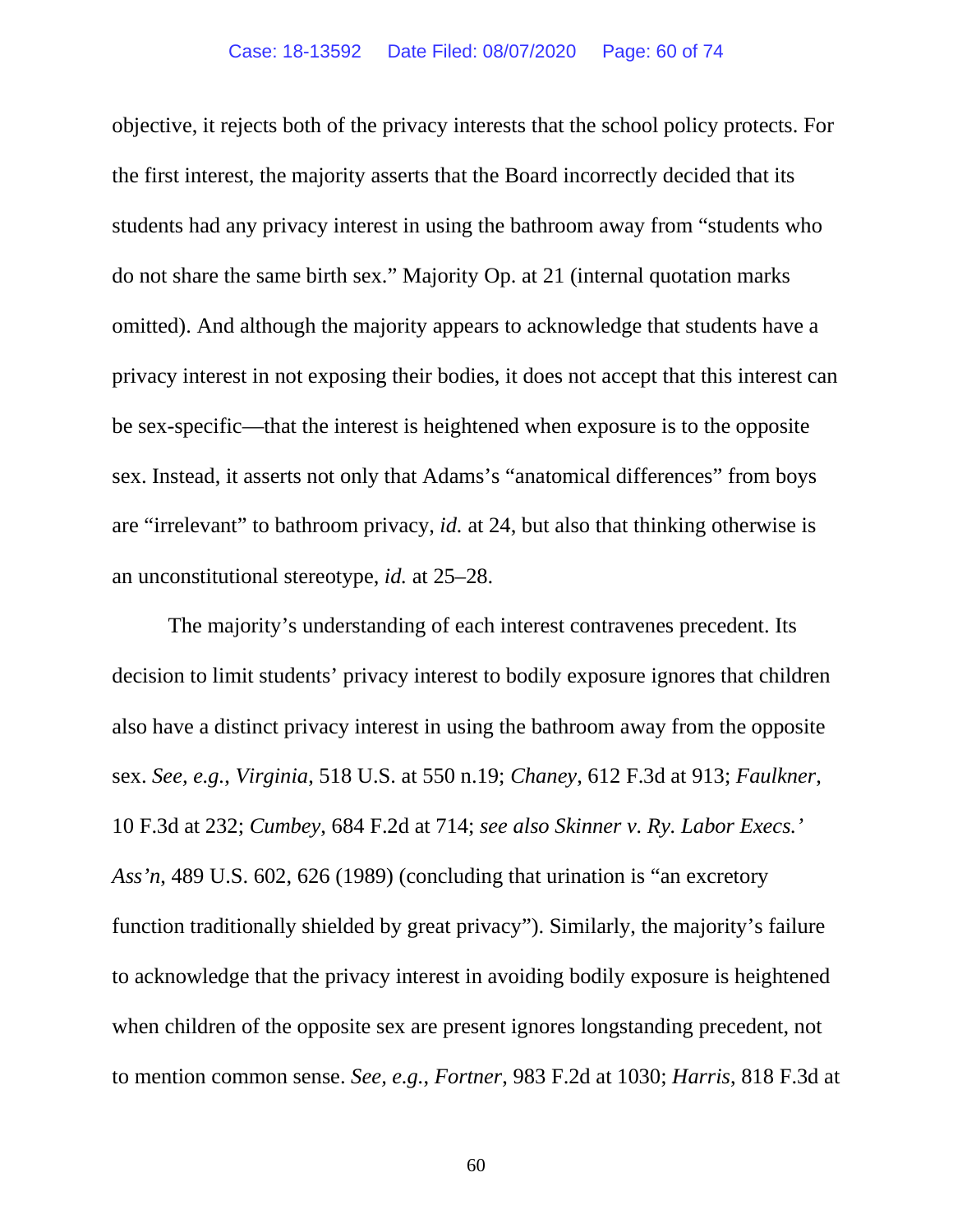59; *Luzerne Cty.*, 660 F.3d at 177; *Overton Cty.*, 516 F.3d at 494; *Canedy*, 16 F.3d at 185.

Finally, the majority's alternative contention that the privacy interests at issue are invalid because they rest on impermissible sex stereotypes is incorrect. According to the majority, the school policy "presumed every person deemed 'male' at birth would act and identify as a 'boy' and every person deemed 'female' would act and identify as a 'girl.'" Majority Op. at 26. The majority also faults the policy for indulging in the purportedly unconstitutional stereotype that "one's gender identity and expression should align with one's birth sex." *Id.* Neither of these arguments has merit.

The majority never explains how the school policy "presume[d] every person deemed 'male' at birth would act and identify as a 'boy' and every person deemed 'female' would act and identify as a 'girl.'" Nor can it. The policy does not turn on how students "act and identify." It assigns bathrooms by sex, which is not a stereotype. *See Nguyen*, 533 U.S. at 73 ("Mechanistic classification of all our differences as stereotypes would operate to obscure those misconceptions and prejudices that are real."); *Etsitty v. Utah Transit Auth.*, 502 F.3d 1215, 1224 (10th Cir. 2007) ("Use of a restroom designated for the opposite sex does not constitute a mere failure to conform to sex stereotypes.").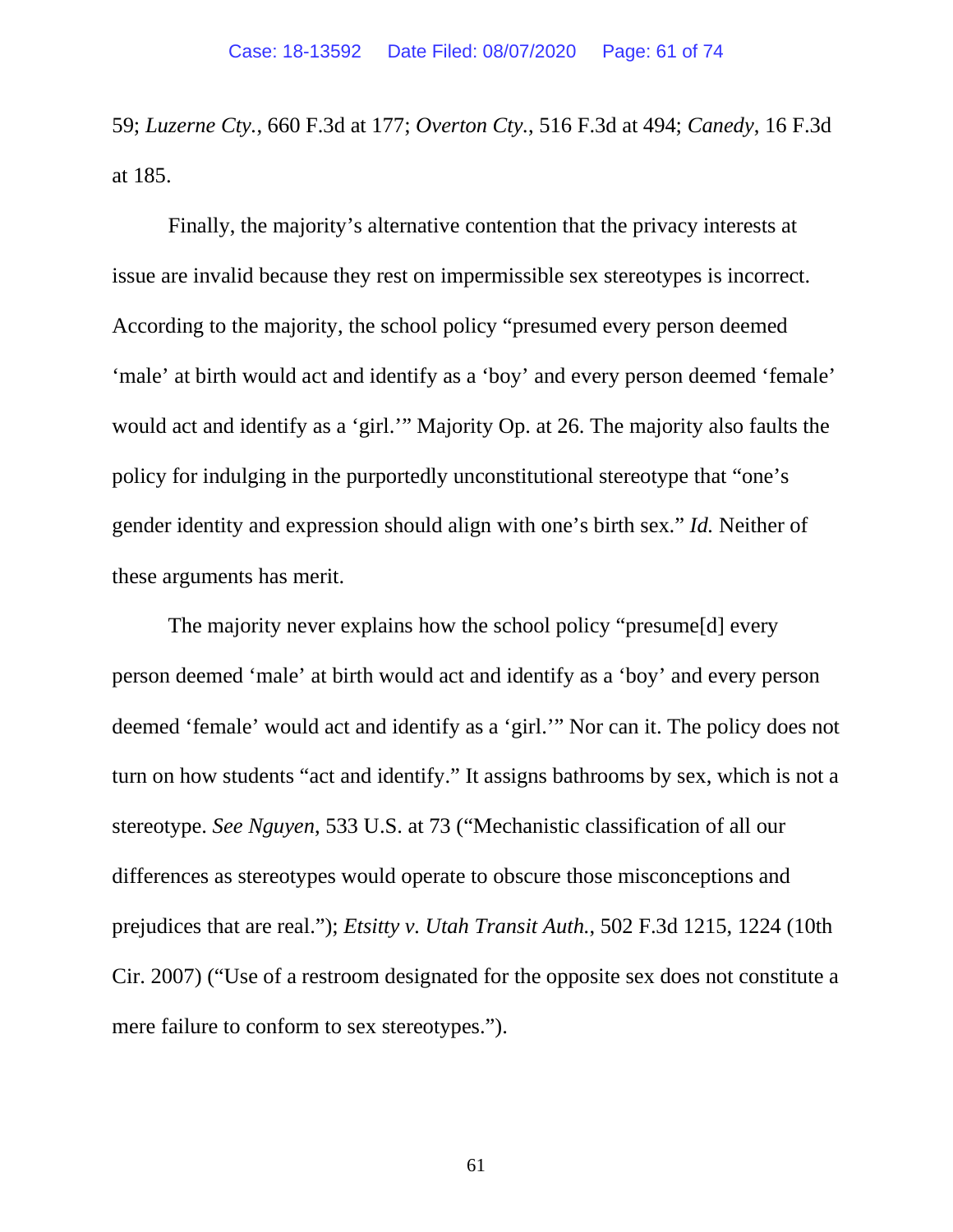The majority's other contention—that believing "one's gender identity and expression should align with one's birth sex" is an unconstitutional stereotype fares no better. The Supreme Court has long grounded its sex-discrimination jurisprudence in reproductive biology. *See, e.g.*, *Nguyen*, 533 U.S. at 73 ("The difference between men and women in relation to the birth process is a real one . . . ."); *Geduldig*, 417 U.S. at 496 n.20 ("[I]t is true that only women can become pregnant . . . ."); *see also Virginia*, 518 U.S. at 533 ("Physical differences between men and women, however, are enduring: [T]he two sexes are not fungible . . . ." (internal quotation marks omitted)). Indeed, the Court's justification for giving heightened scrutiny to sex-based classifications makes sense only with reference to physiology.

In one of its foundational sex-discrimination decisions, the Court justified heightened scrutiny this way: "since sex . . . is an immutable characteristic determined solely by the accident of birth, the imposition of special disabilities upon the members of a particular sex because of their sex would seem to violate the basic concept of our system that legal burdens should bear some relationship to individual responsibility." *Frontiero v. Richardson*, 411 U.S. 677, 686 (1973) (plurality opinion) (internal quotation marks omitted). In other words, the Court endorsed heightened scrutiny because laws "distributing benefits and burdens between the sexes in different ways very likely reflect outmoded notions of the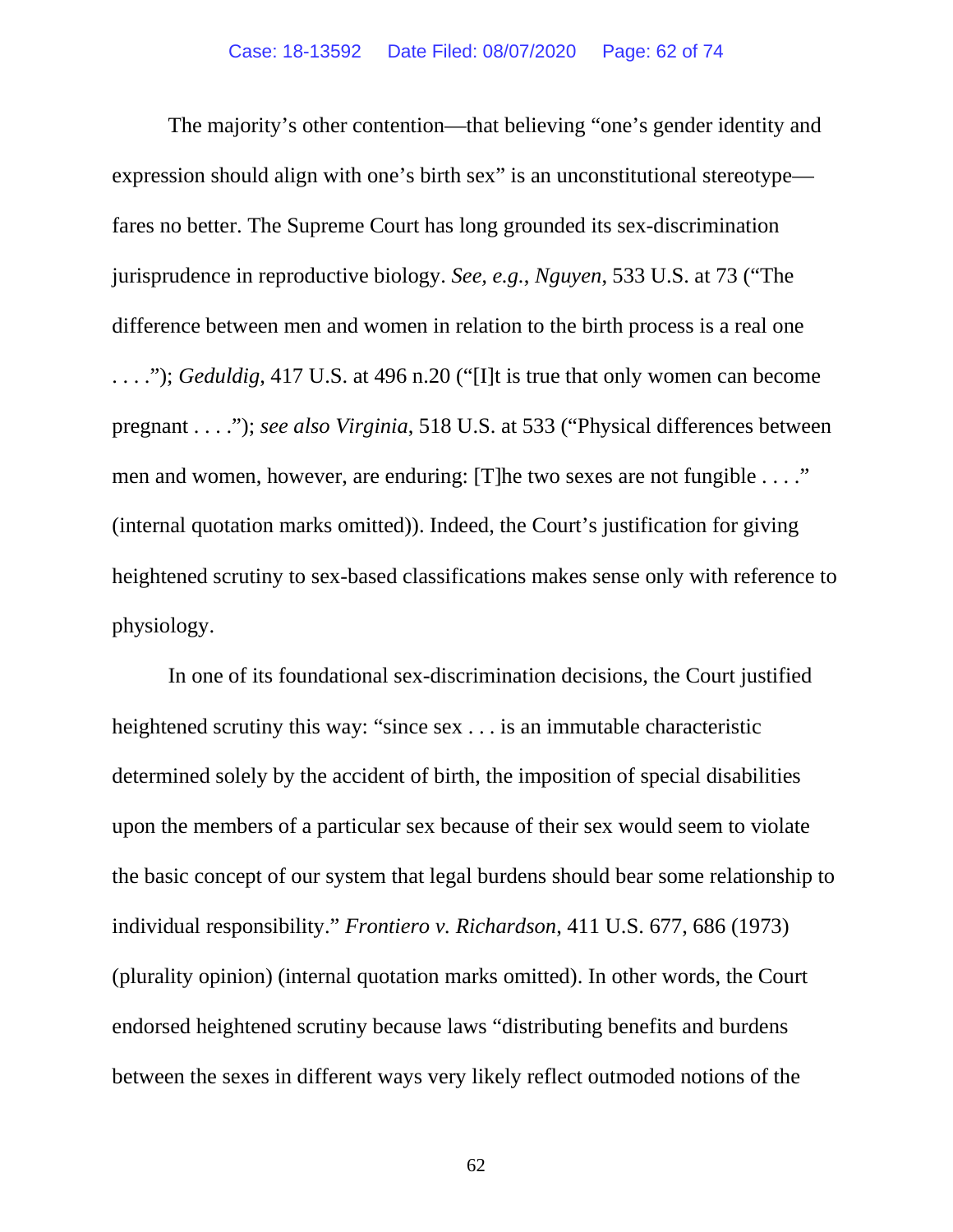relative capabilities of men and women." *Cleburne*, 473 U.S. at 441. To say that it is an unconstitutional stereotype to believe that "one's gender identity and expression should align with one's birth sex," the majority must not only rewrite the Supreme Court's physiological rationale for heightened scrutiny of sex-based classifications, but also hold that many of the Court's sex-discrimination decisions turned on an impermissible stereotype. *See Nguyen*, 533 U.S. at 73; *Virginia*, 518 U.S. at 533; *Geduldig*, 417 U.S. at 496 n.20; *Frontiero*, 411 U.S. at 686. We, of course, cannot take either of those actions.

The majority's narrow construction of bathroom privacy skews the intermediate-scrutiny analysis in favor of Adams. Policies that separate bathrooms on the basis of sex arise from the understanding that privacy interests are sometimes sex specific. By failing to acknowledge any sex-specific privacy interest, the majority demands the impossible: a justification for sex-separated bathrooms that does not involve sex. To be sure, the majority suggests that a different trial record—one that contained evidence that Adams or other transgender students "harass[ed] or peep[ed] at" other students in the bathroom—might support the bathroom policy. Majority Op. at 21. But that evidence would not justify a sexbased classification. If voyeurism is equally problematic whether it occurs between children of the same or opposite sex, then separating bathrooms by sex would not advance any interest in combatting voyeurism. Only single-stall bathrooms could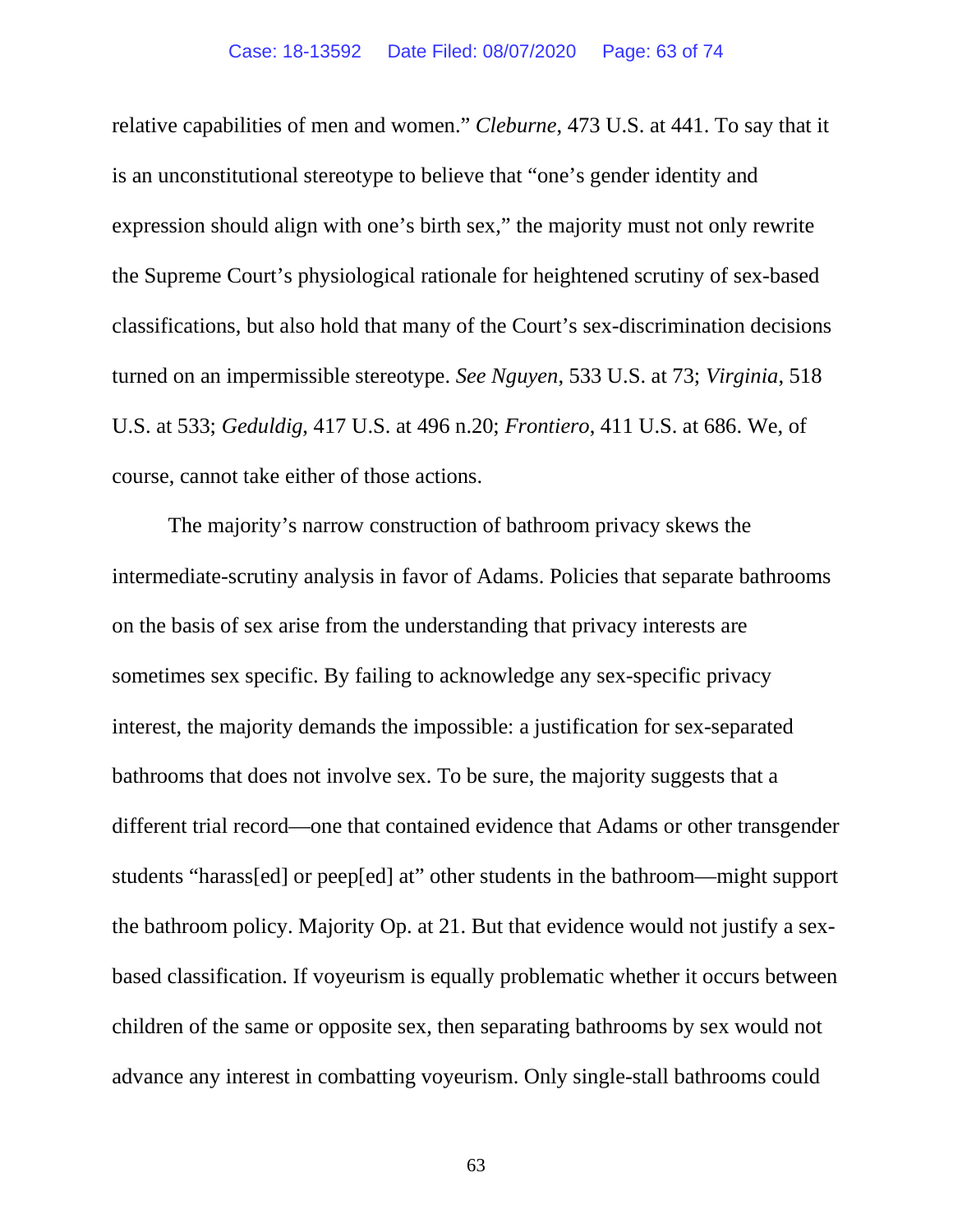### Case: 18-13592 Date Filed: 08/07/2020 Page: 64 of 74

address that concern. Further, under intermediate scrutiny, an invidious stereotype about members of a suspect class cannot justify a discriminatory policy "even when some statistical support can be conjured up for the generalization." *J.E.B. v. Ala. ex rel. T.B.*, 511 U.S. 127, 139 n.11 (1994). So evidence that children of a particular sex—or transgender students under the majority's perspective—are likely to "harass or peep at" members of the opposite sex could not justify sexseparated bathrooms.

Only after it replaces both of the inquiries relevant to intermediate scrutiny—the "discriminatory means employed" by the policy and the privacy interests at issue, *Virginia*, 518 U.S. at 533 (internal quotation marks omitted) does the majority conclude that the school policy does not substantially advance its objective to protect privacy. The end result is an opinion on sex discrimination that looks nothing like an intermediate-scrutiny inquiry into whether a sex-based classification satisfies the Equal Protection Clause.

The majority's redefinition of intermediate scrutiny will have consequences far beyond the confines of this appeal. The logic of its opinion would invalidate all government policies that separate bathrooms—or locker rooms and showers, for that matter—by sex. To be sure, the majority "assume[s]" that the government can promote privacy interests by separating bathrooms by sex, and it insists that the lawfulness of sex-separated locker rooms is not before it. Majority Op. at 8 n.3, 14.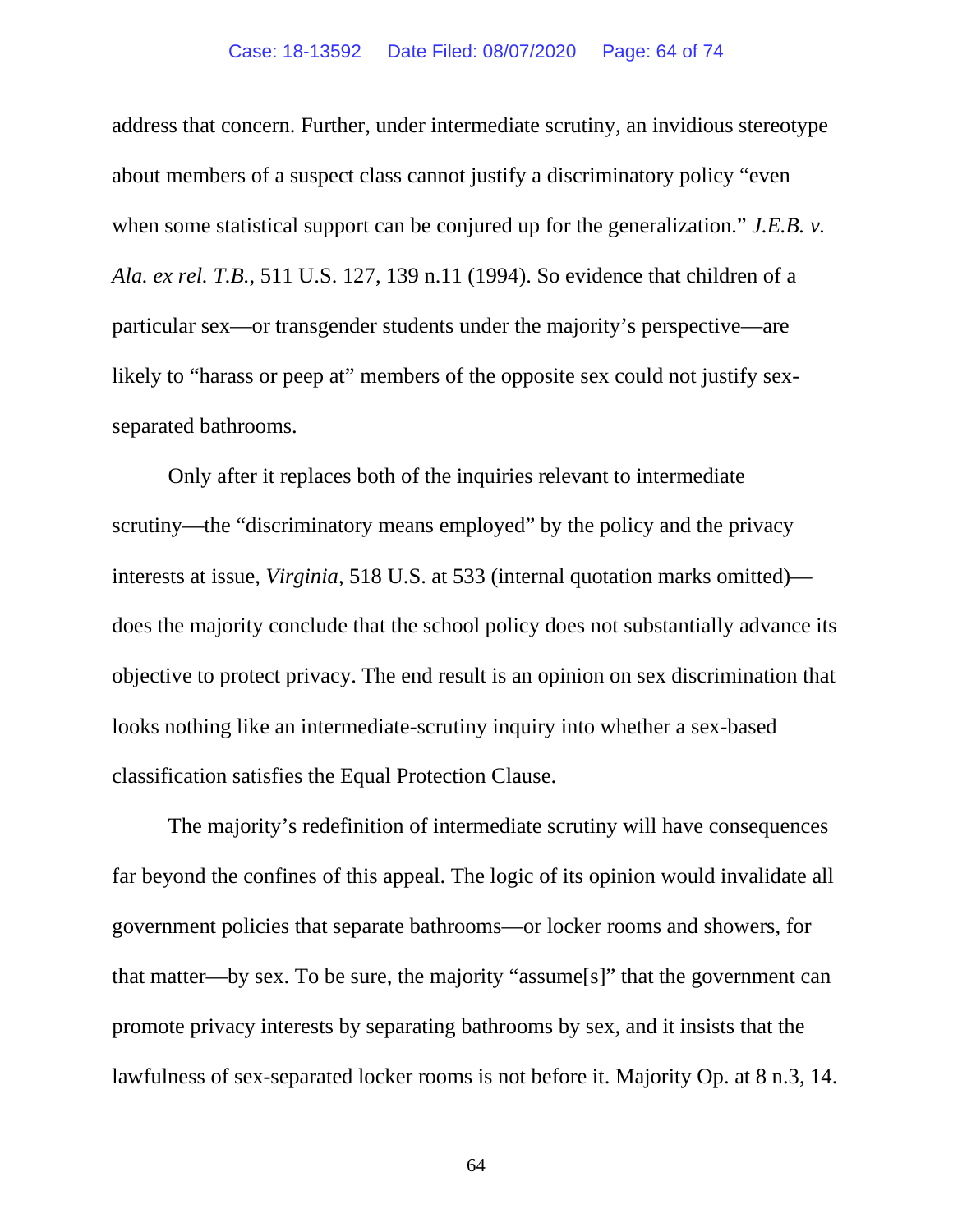But anyone can take advantage of the majority's demolition of sex-specific bathroom privacy.

That the majority purports to invalidate the school policy only as it applies to Adams changes nothing. *See Bucklew*, 139 S. Ct. at 1127. The majority does not offer a meaningful way to distinguish this appeal from one that challenges sexseparated bathrooms and locker rooms. It only insists that the issue is not before it. But do not be fooled: future plaintiffs can still leverage the majority's narrow view of privacy. Ultimately, if the privacy interest at stake is untethered from using the bathroom away from the opposite sex or from biological differences between the sexes, then no justification exists for separating bathrooms—or any related facility—by sex.

When shorn of the majority's misunderstandings of the school policy and the legal standards that govern sex-based classifications, this appeal is straightforward. The school policy protects longstanding privacy interests inherent in using the bathroom, and it does so in an ancient and unremarkable way—by separating bathrooms on the basis of sex. That policy is not unconstitutional.

# *B. The Bathroom Policy Does Not Violate Title IX.*

Title IX mandates that no person "shall, on the basis of sex, be excluded from participation in, be denied the benefits of, or be subjected to discrimination under any education program or activity receiving Federal financial assistance." 20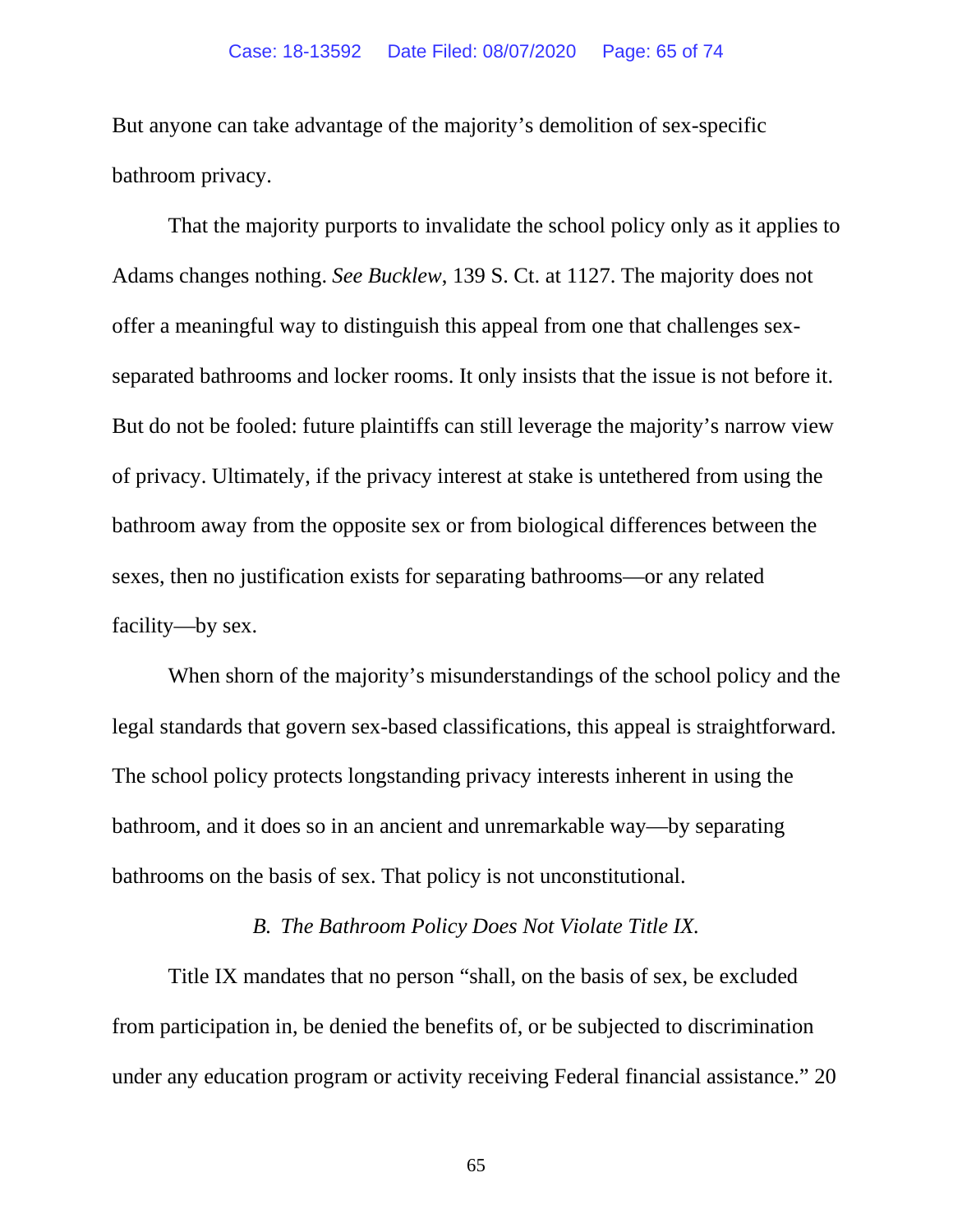U.S.C. § 1681(a). But an important qualification tempers this mandate: "nothing contained herein shall be construed to prohibit any educational institution receiving funds under this Act, from maintaining separate living facilities for the different sexes." *Id.* § 1686. The implementing regulations clarify that institutions "may provide separate toilet, locker room, and shower facilities on the basis of sex, but such facilities provided for students of one sex shall be comparable to such facilities provided for students of the other sex." 34 C.F.R. § 106.33.

Whether the Board violated Title IX turns on the answer to one question: what does "sex" mean in Title IX? Regardless of whether separating bathrooms by sex would otherwise constitute discrimination "on the basis of sex," 20 U.S.C. § 1681(a), the bathroom policy does not violate Title IX if it falls within the safe harbor for "separate toilet . . . facilities on the basis of sex." 34 C.F.R § 106.33. And if the school policy is valid under Title IX, then Title IX also permits the schools to require all students, including Adams, to follow that policy. *Cf.* Antonin Scalia & Bryan A. Garner, *Reading Law: The Interpretation of Legal Texts* § 30, at 192–93 (2012) ("[W]henever a power is given by a statute, everything necessary to making it effectual or requisite to attaining the end is implied." (quoting 1 James Kent, *Commentaries on American Law* \*464)).

Contrary to the majority's and Adams's arguments otherwise, the Supreme Court did not resolve this question in *Bostock*. Far from it. Not only did the Court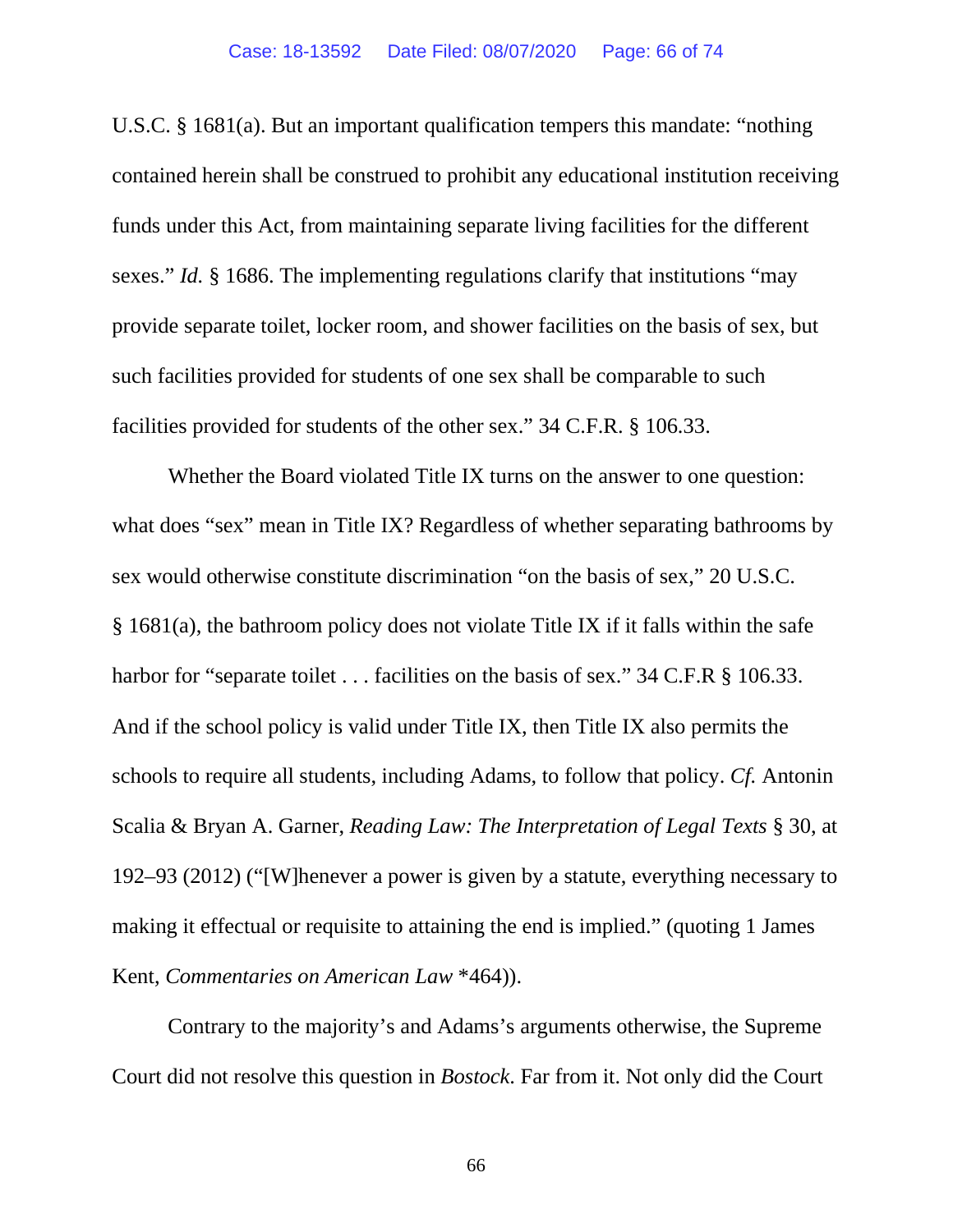# Case: 18-13592 Date Filed: 08/07/2020 Page: 67 of 74

"proceed on the assumption that 'sex' . . . refer[s] only to biological distinctions between male and female," it disclaimed deciding whether Title VII allows for sexseparated bathrooms. *Bostock*, 140 S. Ct. at 1739, 1753. And any guidance *Bostock* might otherwise provide about whether Title VII allows for sex-separated bathrooms does not extend to Title IX, which permits schools to act on the basis of sex through sex-separated bathrooms. *See* 20 U.S.C. § 1686; 34 C.F.R. § 106.33.

Turning to the provisions at issue, this question is not close. As used in Title IX and its implementing regulations, "sex" unambiguously is a classification on the basis of reproductive function. We must, of course, give words in statutes the ordinary meaning they conveyed when Congress enacted them. *See New Prime Inc. v. Oliveira*, 139 S. Ct. 532, 539 (2019); Scalia & Garner, *Reading Law* §§ 6–7, at 69–71, 78–79. And "sex" has never meant gender identity. *See, e.g.*, *Sex*, *The American Heritage Dictionary of the English Language* (1979) ("The property or quality by which organisms are classified according to their reproductive functions."); *Sex*, *The Random House College Dictionary* (1980) ("either the male or female division of a species, esp. as differentiated with reference to the reproductive functions"); *see also* Am. Psychiatric Ass'n, *Diagnostic and Statistical Manual of Mental Disorders* 451 (5th ed. 2013) ("This chapter employs constructs and terms as they are widely used by clinicians from various disciplines with specialization in this area. In this chapter, *sex* and *sexual* refer to the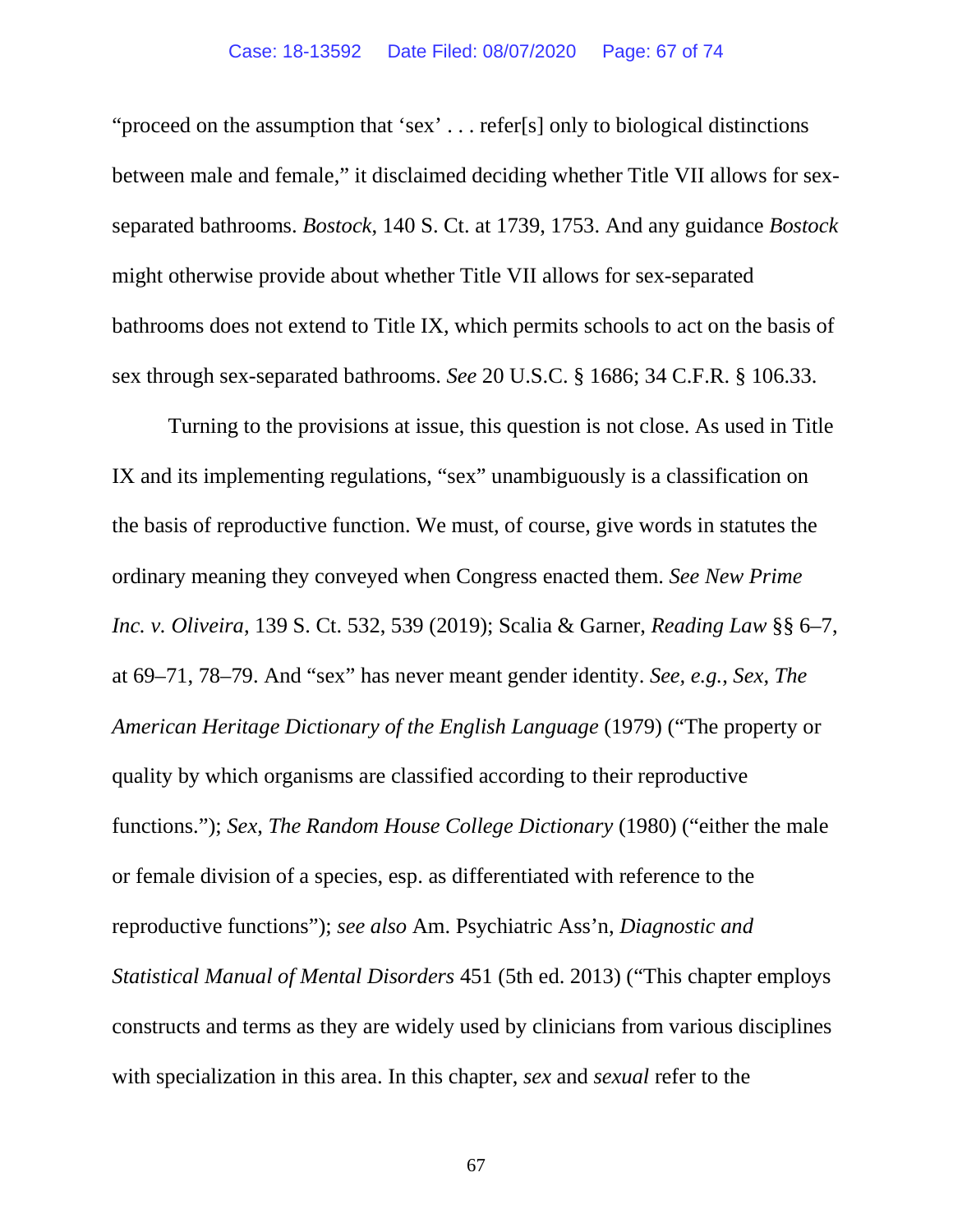biological indicators of male and female (understood in the context of reproductive capacity)  $\dots$ .").

That "sex" did not mean gender identity is unsurprising. When Congress enacted Title IX in 1972, psychiatric literature conflated sexual orientation with gender identity. *See* Jack Drescher, *Transsexualism, Gender Identity Disorder and the DSM*, 14 J. Gay & Lesbian Mental Health 109, 111 (2010). And as with homosexuality, a common belief among psychiatrists was that "trans people [were] severely mentally disturbed." *See id.* at 114, 116–17. Indeed, the American Psychiatric Association first classified "Gender Identity Disorders" as psychosexual disorders in which a person's internal sense of gender did not align with his or her anatomy. *See* Am. Psychiatric Ass'n, *Diagnostic and Statistical Manual of Mental Disorders* 261 (3d ed. 1980). Consistent with this view, "[m]ainstream medical thinking" when Title IX became law was firmly opposed to sex-reassignment surgery. Drescher, *supra*, at 111–12. Even among its proponents, "[s]ex reassignment was . . . considered not a cure, but a palliative treatment." Dallas Denny, *A Selective Bibliography of Transsexualism*, 6 J. Gay & Lesbian Psychotherapy 35, 38 (2002). It is untenable to construe transgender status, which even the medical community saw as a departure from the norm, as altering the norm itself among the general public.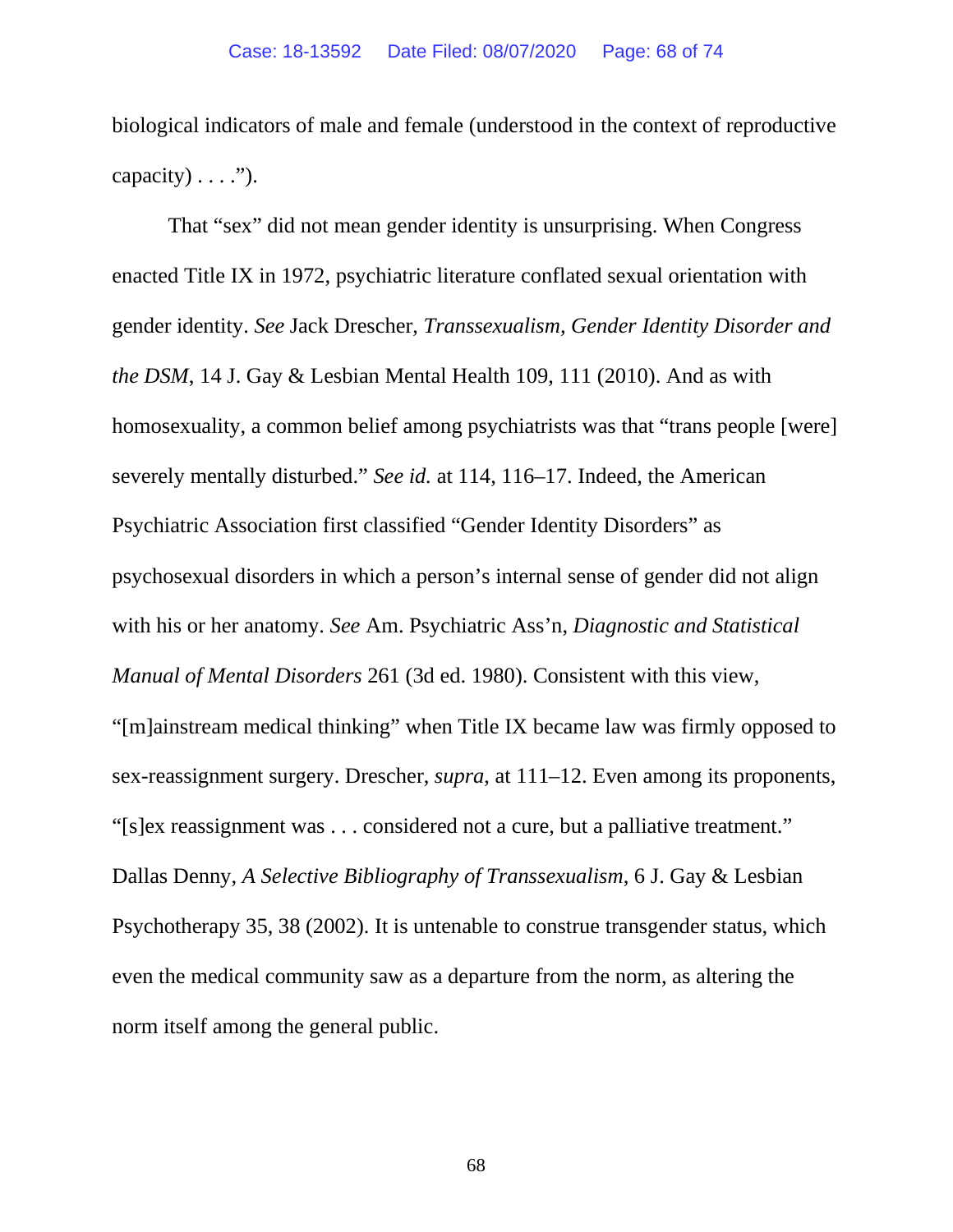In deciding otherwise, the majority erroneously concludes that the safe harbor for bathrooms does not apply because Title IX and its regulations do not "declare" whether "sex" as applied to Adams is the "sex identified at birth" female—or the sex listed on Adams's amended birth certificate and driver's license—male. Majority Op. at 40–41 (quoting *Bostock*, 140 S. Ct. at 1746). But the ordinary meaning of "sex" in the safe-harbor provision does not change when a plaintiff is transgender. *See Cochise Consultancy, Inc. v. U.S. ex rel. Hunt*, 139 S. Ct. 1507, 1512 (2019) ("In all but the most unusual situations, a single use of a statutory phrase must have a fixed meaning."). And as explained above, the ordinary meaning of "sex" when Congress enacted Title IX turned on reproductive function. That Congress did not define "sex" does not change this conclusion. *See United States v. Sepulveda*, 115 F.3d 882, 886 n.9 (11th Cir. 1997) ("[A] statute is not ambiguous merely because it contains a term without a statutory definition."). And under the unambiguous meaning of "sex" in the safe-harbor provision, the Board did not violate Title IX when it prohibited Adams from using the boys' bathroom.

Instead of grappling with the meaning of "sex," the majority abdicates its duty to interpret the law. According to the majority, it is unnecessary to delve into the meaning of "sex" in Title IX because the safe harbor "does not dictate how schools should approach transgender students' restroom use." Majority Op. at 42.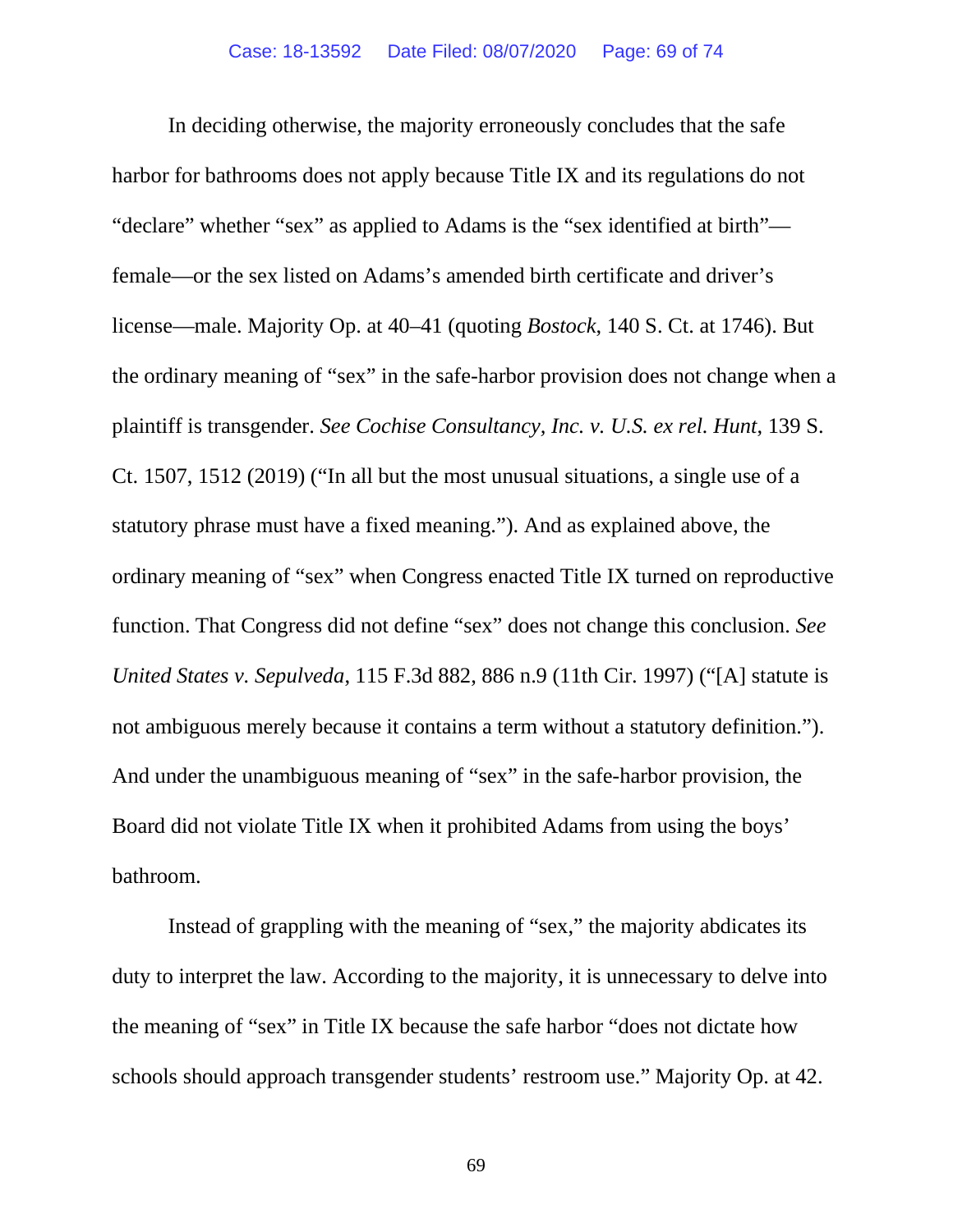But courts regularly apply general standards of law to particular facts, and the Board asks this Court to apply the safe-harbor provision to the facts in this appeal. By declaring it not "necessary" to interpret the safe-harbor provision, the majority abandons statutory interpretation in favor of legislating a transgender exception to the safe-harbor provision. This approach offends basic principles of statutory interpretation. *See* Scalia & Garner, *Reading Law* § 8, at 93 ("The principle that a matter not covered is not covered is so obvious that it seems absurd to recite it. The judge should not presume that every statute answers every question . . . . Nor should the judge elaborate unprovided-for exceptions to a text . . . ."); *EEOC v. Abercrombie & Fitch Stores, Inc.*, 135 S. Ct. 2028, 2033 (2015) ("We construe [a statute's] silence as exactly that: silence.").

Indeed, the majority turns Title IX on its head by requiring a clear statement from Congress that the safe harbor protects the Board. Because Congress enacted Title IX under its Spending Clause power, U.S. Const. art. I, § 8, cl. 1, the Board's violation must be unambiguous to trigger liability. Although the Spending Clause allows Congress to "attach conditions on the receipt of federal funds," *South Dakota v. Dole*, 483 U.S. 203, 206 (1987), "[t]he legitimacy of Congress' power to legislate under the spending power . . . rests on whether the State voluntarily and knowingly accepts the terms of the 'contract.'" *Pennhurst State Sch. & Hosp. v. Halderman*, 451 U.S. 1, 17 (1981). In other words, "if Congress intends to impose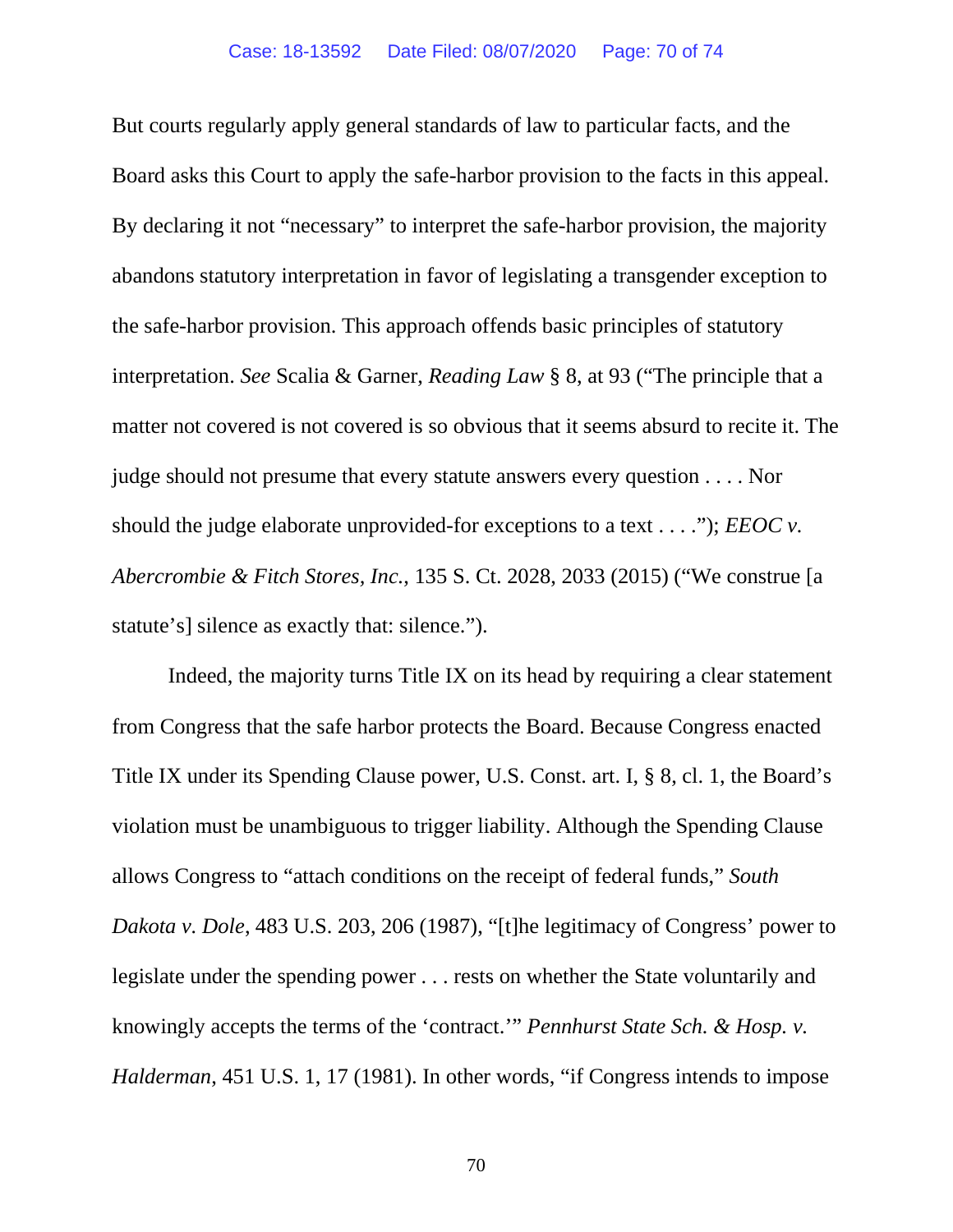a condition on the grant of federal moneys, it must do so unambiguously." *Id.* This requirement unquestionably applies when courts interpret Title IX. *See Davis ex rel. D. v. Monroe Cty. Bd. of Educ.*, 526 U.S. 629, 649–50 (1999). It also applies when the appellant fails to press the issue in the district court. *See Jefferson v. Sewon Am., Inc.*, 891 F.3d 911, 923 (11th Cir. 2018) ("[P]arties cannot waive the application of the correct law."). So even if the majority were correct that "sex" was ambiguous, Title IX still would not prohibit the Board's actions. Instead, the Board would lose the protection of the bathroom safe harbor only if the meaning of "sex" unambiguously did *not* turn on reproductive function.

For its part, the district court ruled that the Board violated Title IX for different but equally flawed reasons. It first ruled that the meaning of "sex" in Title IX was ambiguous because the statute did not define the term and dictionary definitions of "sex" were not "so universally clear" at the time. It then held that our decision in *Glenn v. Brumby*, 663 F.3d 1312, and the Supreme Court's decision in *Price Waterhouse v. Hopkins*, 490 U.S. 228 (1989) (plurality opinion), supported its conclusion that "sex" in Title IX "includes 'gender identity' for purposes of its application to transgender students."

A statutory term is not ambiguous solely because a statute does not define it or because an isolated dictionary suggests a divergent meaning. *See Brown v. Gardner*, 513 U.S. 115, 118 (1994) ("Ambiguity is a creature not of definitional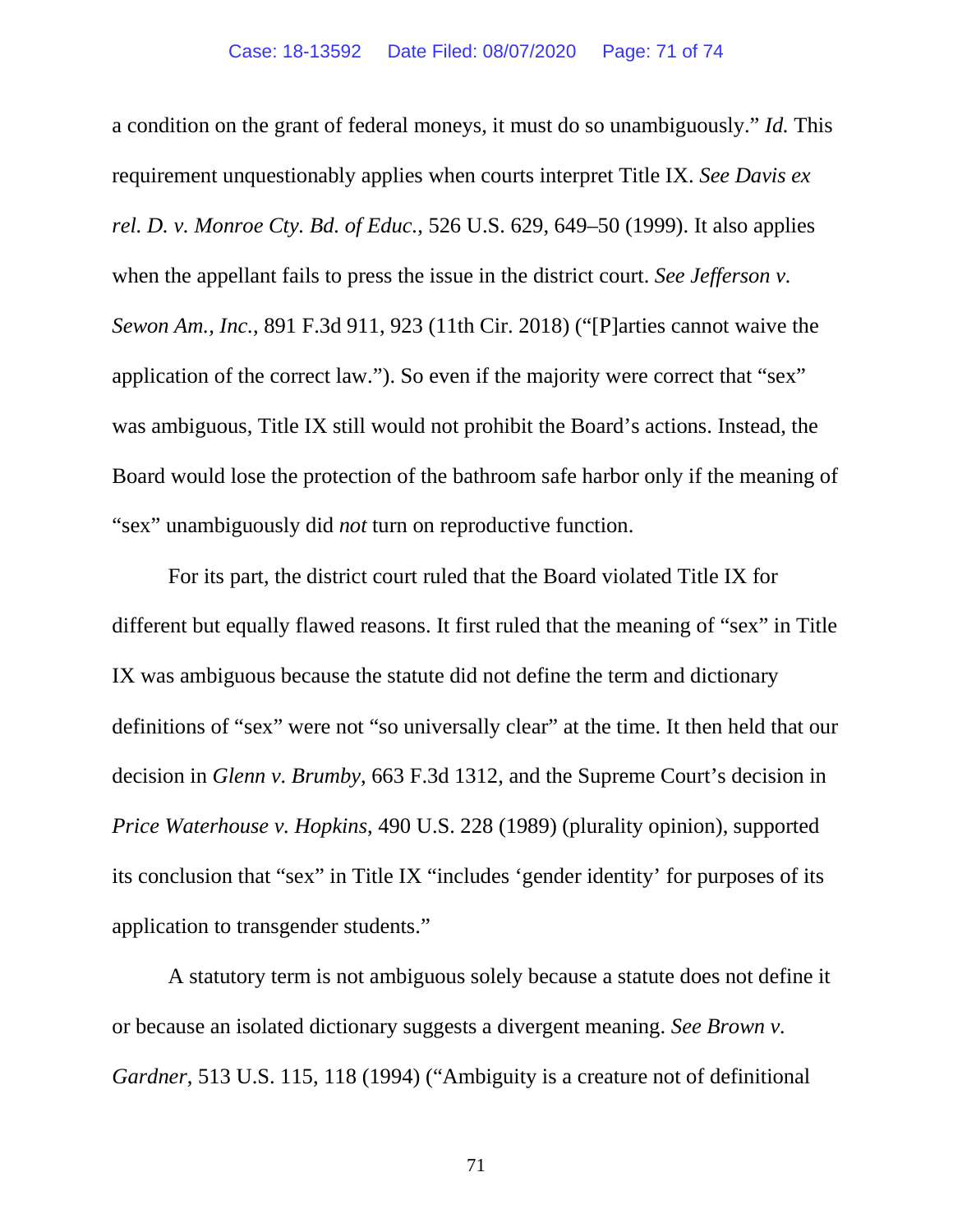possibilities but of statutory context . . . ."). Further, the only purportedly competing definition the district court found—that "sex" means "the character of being either male or female," *Sex*, *American College Dictionary* (1970)—supports a biological meaning of sex. That dictionary defined "female" and "male" in physiological, reproductive terms. *See Female*, *id.* ("a human being of the sex which conceives and brings forth young; a woman or girl"); *Male*, *id.* ("belonging to the sex which begets young, or any division or group corresponding to it"). The district court had no reason to conclude that the term was ambiguous.

The decision to resolve the purported ambiguity as applied to transgender students with *Price Waterhouse* and *Glenn* fares no better. Like the majority, the district court erred by assuming that "sex" could have different meanings as applied to transgender and non-transgender persons. *See Cochise Consultancy*, 139 S. Ct. at 1512. Further, neither *Price Waterhouse* nor *Glenn* redefined the meaning of "sex." They held only that when an employer acts against a member of one sex for failing to conform to stereotypes associated with that sex—for example, dressing like the opposite sex—that employer has acted because of sex. *See Price Waterhouse*, 490 U.S. at 250 (holding that an employer discriminated on the basis of sex when he "act[ed] on the basis of a belief that a woman cannot be aggressive, or that she must not be"); *Glenn*, 663 F.3d at 1318–19 ("All persons, whether transgender or not, are protected from discrimination on the basis of gender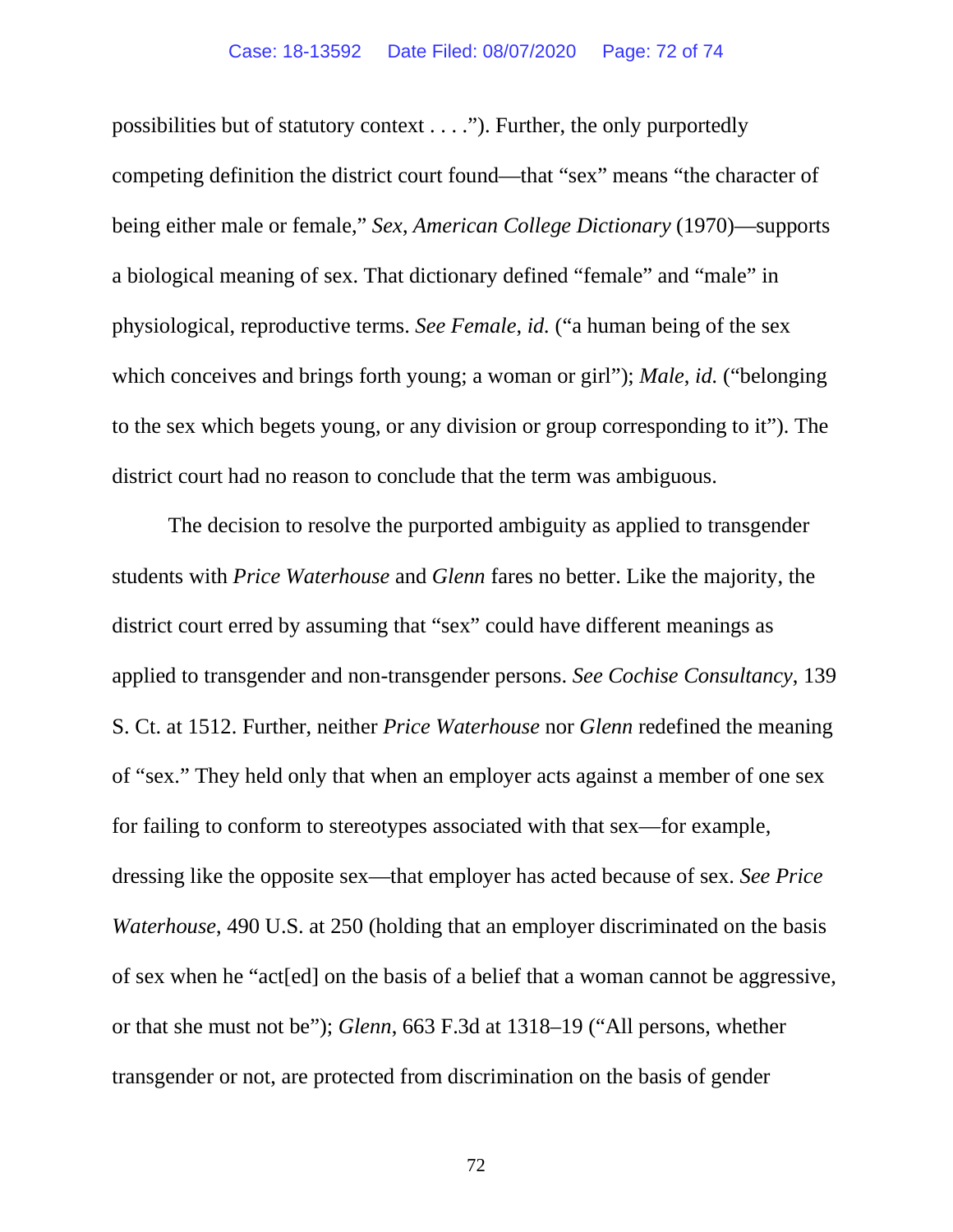## Case: 18-13592 Date Filed: 08/07/2020 Page: 73 of 74

stereotype. . . . Because these protections are afforded to everyone, they cannot be denied to a transgender individual."). Whether or not the Board based its policy on sex stereotypes does not matter for this claim because that question would determine only whether the Board acted "on the basis of sex." 20 U.S.C. § 1681(a). Title IX and its regulations expressly allow the Board to do so to provide separate bathrooms. *See id.* § 1686; 34 C.F.R. § 106.33.

Like the majority, the district court also failed to grapple with the fact that Congress enacted Title IX under its Spending Clause power. As explained above, the district court could impose liability only if it concluded that the meaning of "sex" in Title IX unambiguously did not turn on reproductive function. In other words, even if the district court were correct that "sex" was ambiguous and that the best interpretation of "sex" when Congress enacted Title IX was gender identity and, to reiterate, it was not on either count—Title IX still would not prohibit a school from separating bathrooms on the basis of sex.

\* \* \*

The majority transforms an appeal that it should have resolved with straightforward applications of intermediate scrutiny and statutory interpretation into something unrecognizable. Almost no aspect of its analysis emerges unscathed. The majority misunderstands the policy at issue, ignores decades of precedent, dismisses any sex-specific interest in bathroom privacy, and flouts

73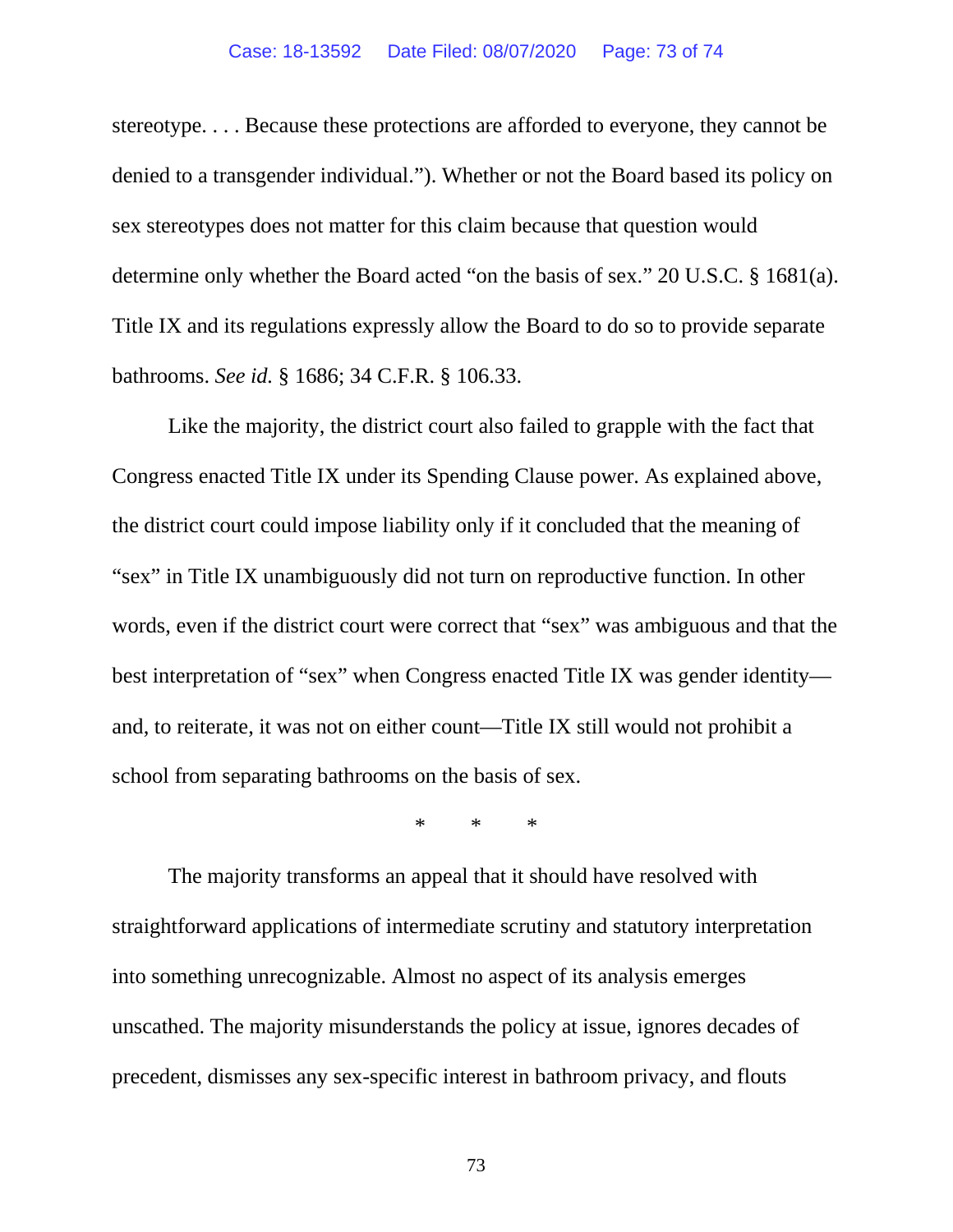## Case: 18-13592 Date Filed: 08/07/2020 Page: 74 of 74

foundational principles of statutory interpretation. In the process, it issues a holding with radical consequences for sex-separated bathrooms. But for all of its errors, the majority opinion cannot obscure what should have been the bottom line of this appeal: there is nothing unlawful, under either the Constitution or federal law, about a policy that separates bathrooms for schoolchildren on the basis of sex.

I dissent.